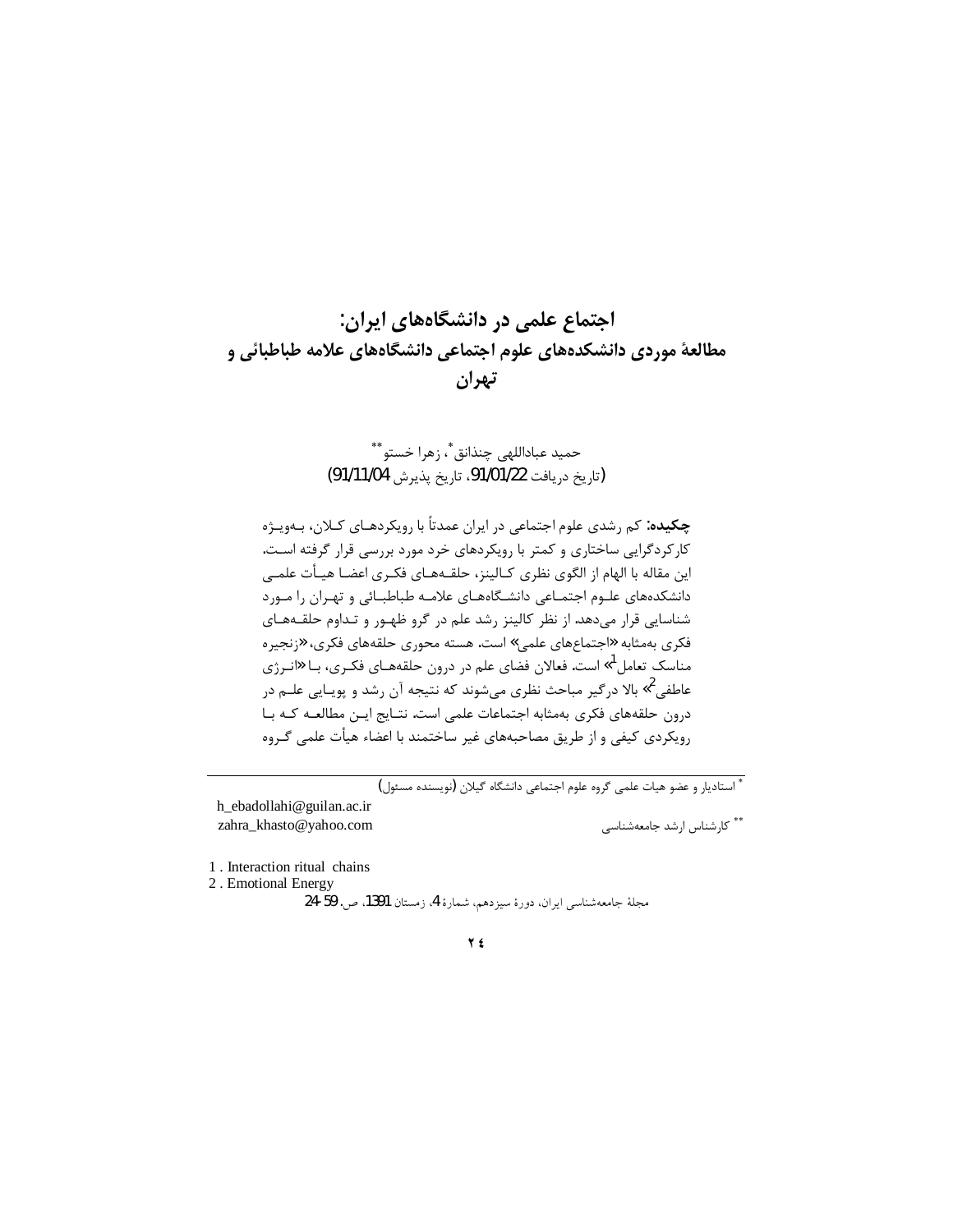علوم اجتماعی صورت گرفته، نشان میدهد با وجود مقولات و موضوعات مشـتر ک در بین اساتید هر دانشکده، آنها فاقد «فضای توجه نمادین مشــترک<sup>1</sup>»، «تمرکـز موضوعی مشترک<sup>2</sup>» و «مناسک تعامل» به عنوان شاخصههای انجمــن علمــی بــه مفهوم کالینزی هستند. «فضای گفتوگویی<sup>3</sup>» اساتید بهجای تعامل مولد و یویا با همكاران، محدود به تعامل موقت با دانشجويان است. اساتيد بـدون وجـود حلقـه فکری در داخل دانشکدهها، از انرژی عاطفی و سرمایههای فرهنگی بـالا برخـوردار هستند. مفاهيم كليدى: اجتماع علمي، مناسك تعامل، سرمايه فرهنگي، انرژى عـاطفي، خلاقيت، فضاي گفتوگو.

## مقدمه و طرح مسئله

در سال 1317 اولین بار غلامحسین صدیقی به تدریس جامعهشناسی و در سال 1322پحیی مهـدوی به تاليف كتاب جامعهشناسي يا علم الاجتماع (مقدمات و اصول) اقدام كردند (آزادارمكـي، 1387 :9). با گذشت هفت دهه از ورود علوم اجتماعی بهویژه جامعهشناسی به دانشـگاههـای ایـران، چشـم انـداز پرباری از جهت تولید ایده و نظریه در این حوزه وجود ندارد. "در جامعهشناسی ایران پیکره مشـتر کی از باورهای بدیهی، حتی در شکل مکاتب اندیشهای محدود، وجود ندارد" (قـانعی راد، 1385 الـف:29). در تبیین چرایی این امر، پژوهشهای متعددی صورت گرفته است که هر یک با اتکـاء بـه رویکردهـای نظری موجود در علوم اجتماعی، به گونهای متفاوت موضوع کم رشدی علوم اجتماعی در ایران را مورد بررسی قرار دادهاند". مروری بر نتایج این مطالعات حاکی از آن است که شناســایی موانــع و مشــکلات رشد و پویایی علوم اجتماعی در ایران، خود تابع نوع نگاه نظری و روشی به این پدیده است. در بـین این مطالعات، پژوهشهایی که به واقعیت کم رشدی علوم اجتماعی به مثابه واقعیتی سیال و ناشـی از .<br>فرایندهای خرد بنگرد بسیار اندک است و دلیل این امر حاکمیت نظری و روشی رویکردهای هنجـاری و ساختی کارکردی بر مطالعات کم رشدی علوم اجتماعی در ایران است.

این مقاله با استفاده از دیدگاه جامعهشناختی ایده کالینز (کـالینز، 2000 و 2004)، سـعی دارد از

<sup>4 .</sup> لازم به ذکر است در برخی پژوهشها، به موضوع کم رشدی علوم اجتماعی به دیده شک نگریسته شده است. برای مثال ذاکر صالحی (1389) با استفاده از روش «علم سنجی» نشان میدهد در طی سالهای 1378 تا 1388 تولید علم بر اساس الگوی تولید کتاب، در قلمرو علوم انسانی و علوم اجتماعی نه تنها از کم رشدی برخوردار نبوده بلکه وضعیتی به مراتب بهتر از ساير , شتهها داشته است (ذاكر صالحي، 1389: 74 \_ 76).



<sup>1.</sup> Common symbolic attention space

<sup>2.</sup> Common Issue concentration

<sup>3.</sup> Conversation space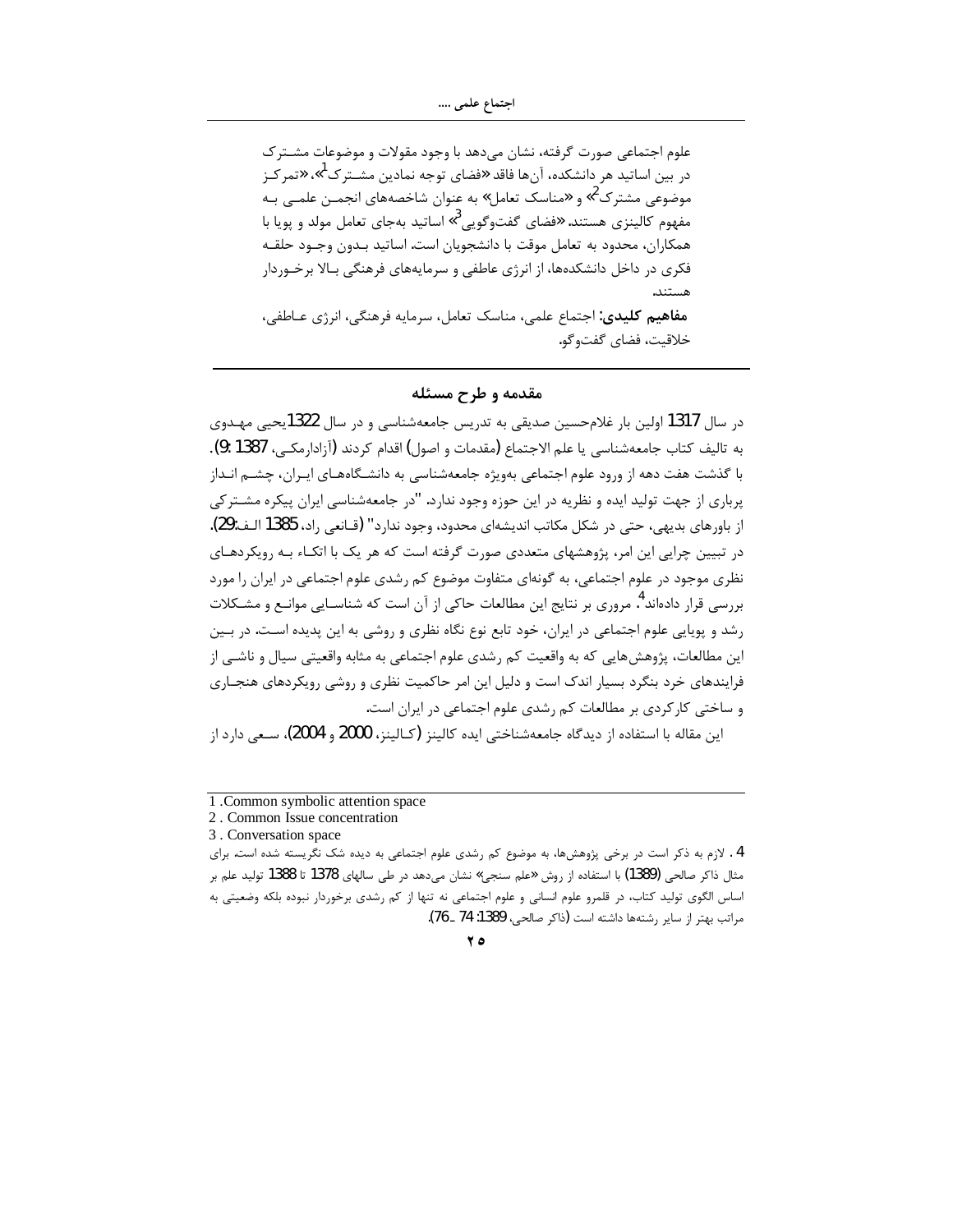زاویهای دیگر واقعیت کم رشدی علوم اجتماعی در ایران را بررسی کند. بنابر جامعهشناسی ایده کالینز که خود منبعث از نظریه عمومی مناسک تعامل کالینز است همه فعالیتها و از جملـه تولیـد علـم در موقعیتهای انضمامی صورت می گیرد که چیزی نیستند جز تعاملهای آگاهانـه کنشـگران علمـی در زمانها و مکانهای مشخص. این تعاملات فکری وقتی به شکلی زنجیره وار حول ایدهها و نشـانههـای خاصی تکرار شوند از طریق تولید همبستگی، شبکهها یا حلقههای فکـری را ایجـاد مـی کننــد. حلقــهٔ فکری یا اجتماع علمی، جایگاهی کلیدی در جامعهشناسی ایده کالینز دارد چرا کـه هـم معطـوف بـه سطح خرد و هم کلان تحلیل است. حلقهٔ فکری، در تحلیل خُرد اشاره به موقعیت مندی ایده دارد که بر مبنای آن اعضای فکری در زمانها و مکانهـای مشـخص بـا محوریـت ایـده \_نشـانههـای خـاص تعامل های پربار فکری دارند و در جریان این تعاملها هم انرژی عاطفی بالا و هم احساس هویت فکـری مشخصی می کنند. از آنجا که بنا بر نظر کالینز، سطح کلان را نباید به صورت لایهای عمودی برفـراز سطح خرد تصور کرد چنان که گویی مکان متفاوتی است، بلکه باید آن را همچون گشوده شدن طومار در هم پیچیده وضعیتهای خرد تصور کرد؛ حلقه فکری دارای دلالتهایی در سطح کلان خواهد بـود چرا که حلقهٔ فکری به مثابه یک زنجیره، اشاره به پیوندهای دوردست میان چنـدین موقعیـت خـرد و مشخص در زمانها و مکانهای مختلف دارد که نهایتاً به شکل حلقه یا اجتماع فکری در میآید.

چنین نگاهی به تولید ایده، بهویژه معرفت علمی، میتواند کم رشدی علـوم اجتمـاعی در ایـران را ناشی از فرآیندهایی خرد تعریف کند که به شکلی سیال هر لحظه در موقعیتهـای مکـانی و زمـانی مختلف در جريان است و همين واقعيت سيال لايههاي بــالايي (و كــلان) واقعيــت كــم رشــدي علــوم اجتماعی را ایجاد می کند. این رویکرد با محـور قـرار دادن مقولـه «تعـاملات و ارتباطـات فکـری بـین کنشگران فضای علوم اجتماعی در ایران»، موانع موجود در این بخـش را مهــمتـرین عامـل ضـعف در پویایی علوم اجتماعی ایران تعریف میکند. در شناسایی مکان این تعاملات، نمیتوان وجود نهادی بـه نام دانشگاه به عنوان مکان مجموعهای از روابط، مناسبات و تعاملات علمی را نادیده گرفت. بـه دلیـل اهميت نظري «موقعيت مكاني تعاملات علمي» در نظريه كالينز، دانشگاه به عنوان موقعيت مكــاني و میدان روابط و تعاملات علمی کنشگران علوم اجتماعی ایران انتخاب شد. در بین دانشگاههـای کشـور، بررسی دانشکدههای علوم اجتماعی دو دانشگاه تهران و علامه طباطبائی به عنوان مهم ترین مکانهای تعاملات فكرى كنشگران علوم اجتماعي، مي توانست تصوير دقيق ترى از ميزان تعاملات فكـرى اعضـاء هيأت علمي به عنوان موتور پويايي و رشد علوم اجتماعي ارائه دهد.

معیار ارزیابی وضعیت پوپایی علوم اجتماعی در این تحقیق، وجود زنجیرههای ارتباطی و تعــاملات یویا در بین کنشگران فضای علوم اجتماعی است کـه خـود را بـه صـورت حلقـههـای فکـری نمایـان میسازد. در درون این حلقههای فکری، کنشگران عضو از میزان بالای انرژی عاطفی و سرمایه فرهنگی برخوردارند که آنها را برای تداوم تعاملات علمی در درون این حلقههـا همـواره آمـاده نگـه مـی‹ارد.

 $\mathbf{y}$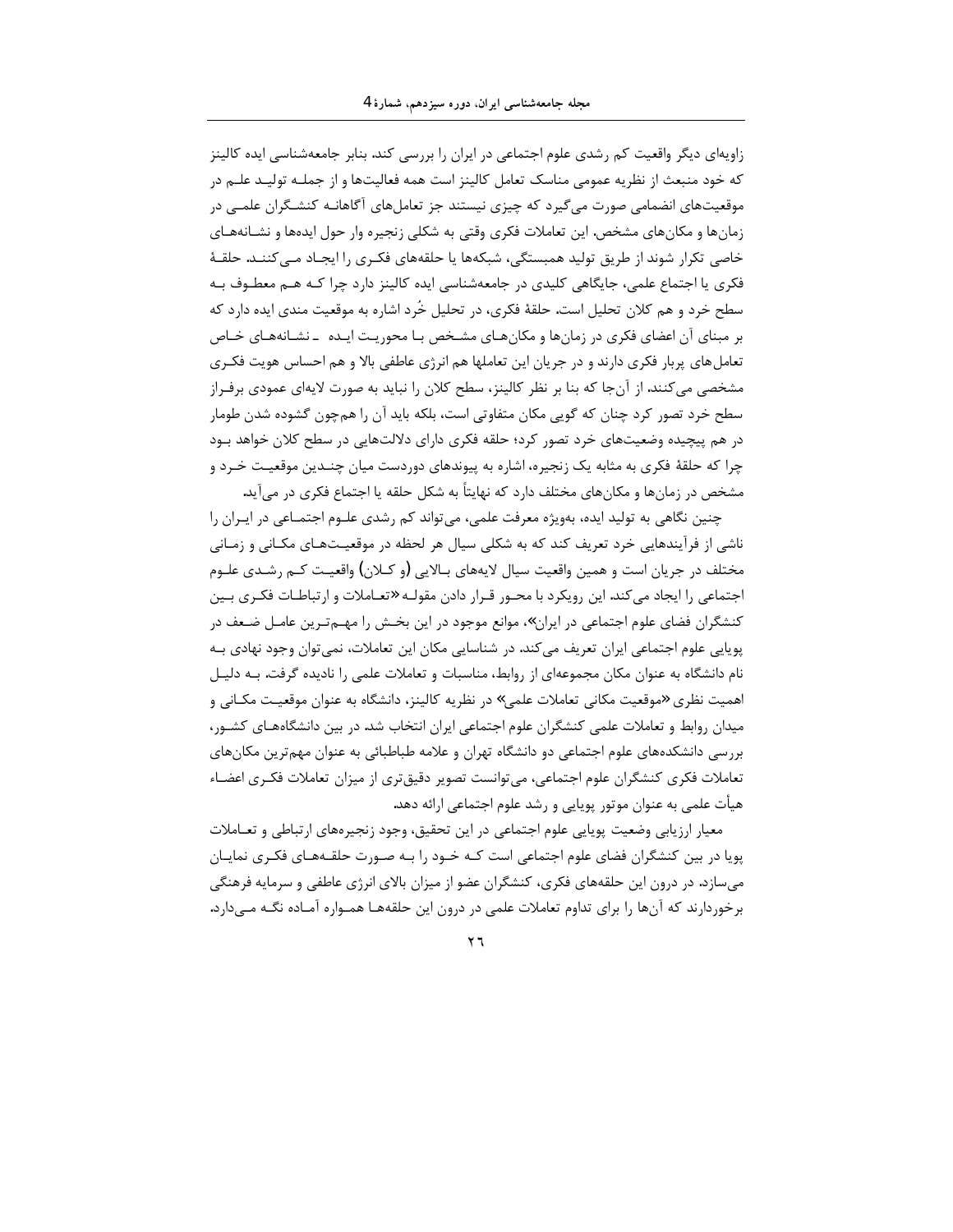همچنین، حلقههای فکری با وجود فضای توجه و فضای گفتوگو تعریف مـیشـوند. تعبیـر کـالینز از اجتماعات علمی، همین حلقههای فکری است که تفاوت فاحشی با تعریف هنجاری ساختی مرتــون از اجتماعات علمی دارد.

با عنایت به رویکرد کالینزی به اجتماعات علمی، هدف این مقاله توصیف، تبیین و فهم زنجیرهها و مناسک تعامل در بین اعضا هیأت علمی دانشکدههای علوم اجتماعی دانشگاههای علامـه طباطبــائی و تهران است. علاوه بر هدف کلی، اهداف جزئی همچون بررسی فضای توجه میان اعضاء هیـأت علمــی، شناسایی سرمایه فرهنگی، انرژی عاطفی و فضای گفتوگو در بـین آنهـا مـد نظـر اسـت. همچنـین مهمترین سئوالات این مطالعه به شرح زیر میباشند:

ـ تا چه حد دانشگاه مکانی برای تعاملات فکری اعضاء هیأت علمی بـه عنــوان کــنش5ــران علــوم اجتماعی است؟ این تعاملات در چه شکلهایی و تا چه حد با محوریت ایده ـ نشانههای خاص صـورت مے گیر د؟

ـ آيا تعاملات اعضاء هيأت علمي در دانشگاه بهگونهاي است كه در آنها انرژي عاطفي توليد كـرده و آنها را برای تکرار این تعاملات برمی انگیزاند؟

ـ آیا تعاملات فکری در دانشکدههای علوم اجتماعی (دانشگاههای تهـران و علامــه طباطبــائی) بــه اندازهای هست که بتوان از وجود حلقههای فکری در دانشگاهها سخن گفت؟

ـ موانع و محدودیتهای شـکلگیـری و پویـایی حلقـههـای فکـری در حـوزهٔ علـوم اجتمـاعی در دانشگاههای کشور کدامها هستند؟

# مروری بر ادبیات پیشین

مروری بر مطالعات صورت گرفته در حوزهی جامعهشناسی علم در ایران، حاکی از آن است کـه ایـن مطالعات عمدتاً با رويكردهاي هنجاري (بـراي مثـال ابراهيمـي، 1371؛ قاضـي طباطبــائي و ودادهيـر، 1380؛ طايفي، 1380؛ قانعي راد و قاضي پور،1381؛ ولد بيگي و قبادي،2011) يا ســاختي كــار كردي (براي مثال، فاضلي،1386<sup>1</sup>، قانعي <sub>د</sub>اد، 1379؛ لهسائي زاده، 1388) صـورت گرفتــهانــد. بــراي مثــال، لهسائي زاده (1388) با رويكردي عمدتاً ســاختي كــار كردي عــلاوه بــر بررســي ســازمان درونــي علــم جامعهشناسی، بر تعاملات علم جامعهشناسی با سایر نهادهای اجتماعی تاکید دارد و بـر همـین مبنــا موانع این تعاملات و در نتیجه رشد جامعهشناسی در ایران را در چندین سطح مـورد شناسـایی قـرار

 $\mathbf{y}$ 

<sup>1 .</sup> در مقاله" ناكارآمدي جامعهشناسي درايران" نويسنده در بخش "علت يابي ناكارامدي در سطح كلان" به دسته بندي نظراتی میپردازد که ضعف جامعهشناسی در ایران را در رابطه با سازمانهای سیاسی، دینی و فرهنگی مورد بررسی قرار داده اند.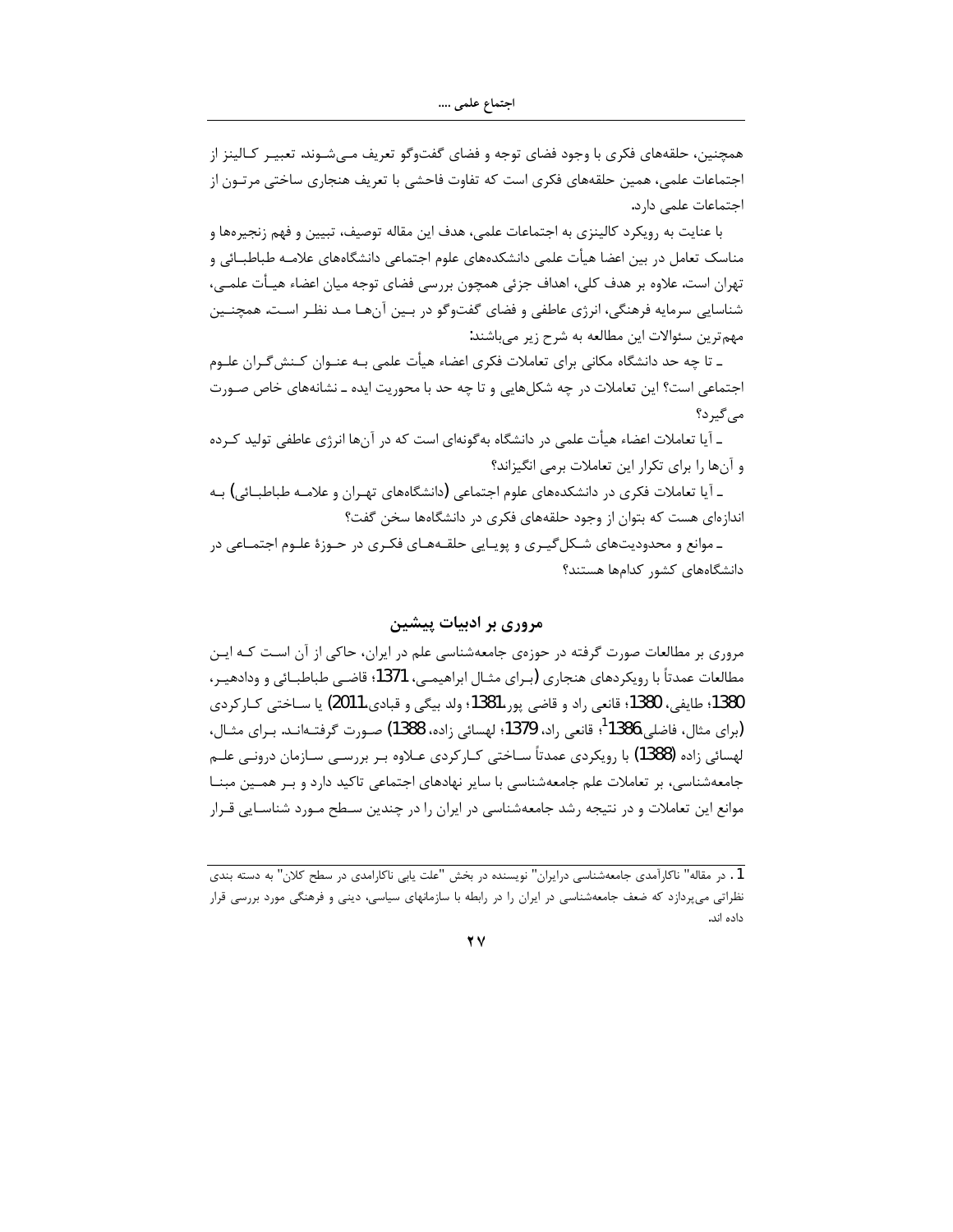مىدهد: موانع فلسفى پارادايمى، اجتماعى سياسى، آموزشى، پژوهشى و نهايتاً فقر ارتباطات بينالمللى جامعەشناسى ايران.

در مطالعات پیش گفته، به دلیل ماهیت رویکردهای مورد استفاده در آنها، به «پدیدههای خرد در فضای علم» توجه اندکی شده است. در این بین، توجه به «تعاملات کنشگران فضـای علــم و ســرمایهٔ علمی ناشی از آن» به عنوان یکی از مهمترین «پدیدههای خرد در فضای علم» میزان کمتری از توجه را به خود مبذول داشته است. ابراهیمی(1371) در تحقیقی با رویکرد کار کردگرایانـه، از سـطح بسـیار پایین ارتباطات علمی، حتی در بین اساتید، گزارش میدهد و معتقد است سطح نازل ارتباطات علمـی نوعی انقطاع نسل دانشگاهی در فضای علوم اجتماعی ایران را بهوجود آورده است. وی برای رفـع ایـن مشکل راه کار توسعه ارتباطات علمی را پیشنهاد میدهد. تحقیقات دیگر در سال هـای بعــد بــر همــین معضل تاکید دارند. قانعی راد به روند رو به کاهش ارتباطات علمی، اخلاقبی و عـاطفی دانشــجویان بــا اساتيد اشاره دارد (قانعي راد، 1385ب: 29). نتايج تحقيقات قانعي راد (1385پ: 265) نشان مي،دهــد فعالیتهای علمی فعالان فضای علوم اجتماعی عموماً به صورت فردی و حداکثر در گروههـای دونفـره صورت می گیرد و شمار افرادی که در گروههای سه نفره و بیشتر فعالیّت می کنند بسیار انـدک اسـت. بنابر یافتههای وی، فردگرایی پژوهشی یا تمایل به تشکیل گروههای ثابت و بـادوام دو نفـره، ویژگـی جامعه علوم اجتماعی کشور بهشمار میرود. در واقع پایین بودن میزان تعاملات کنشگران میدان علمی از جمله مسائلی است که جامعهٔ علمی علوم اجتماعی کشور با آن دست به گریبان است. میزان پایین ارتباطات و تعاملات، خود را در بی توجهی به نتایج پژوهشهای پیشـین بـه خـوبی نشـان مـیدهـد؛ بهطوری که در حوزهی علوم اجتماعی"به ندرت میتوان پژوهشهایی را یافت که به دنبال و با اسـتناد به یکدیگر صورت گرفته باشند. افراد در تحقیقات خود پژوهشهای دیگران را نخوانده میگیرند و هـر بار حرکت خود را از نو آغاز میکنند مطالعات گوناگون حتی در حوزههای پژوهشی خاص بـا یکـدیگر بي|رتباط بوده و مجموعاً پيكربندي منسـجمي را تشـكيل نمـيدهنـد" (قـانعي راد، 1383:6). برخـي ساختار ارتباطی ناکارآمد در فضای علوم اجتماعی ایران را تا حدی می دانند که از عدم وجـود اجتمـاع علمی سخن می گویند. "عدهای معتقدند پیشرفتهای پژوهشی تصادفی است و بر مبنای نهادینه شدن كار تحقيقاتي يا گروهي نبوده بلكه محصول تصـادفي تحقيقــات افــراد مختلــف اســت (خســرو خــاور، 1384). قــانعي راد (1385پ) در كتــابي تحـت عنــوان "تعــاملات و ارتباطــات در جامعــهي علمــي" تحقيقات گذشـته خـود (قــانعي راد، 1383؛ 1385 الـف، ب و ت) در خصـوص تعــاملات و ارتباطــات کنشگران میدان علمی در سطح خرد را جمع بندی می کند. مسئلهی محوری قانعی راد در ایـن کتـاب بررسی توسعه نیافتگی و عدم نهادینه شدن علوم اجتماعی در ایـران اسـت. بـه بـاور وی، عـدم توافـق هنجاری و شناختی برای درک مسائل و موضوعات اجتماعی، تعدد و پراکنـدگی بـی،سـامان مسـائل و موضوعات تحقیق از مهمترین دلایل توسعه نیافتگی و عدم نهادینه شدن علوم اجتماعی در ایران است.

 $\mathsf{Y}\,\mathsf{A}$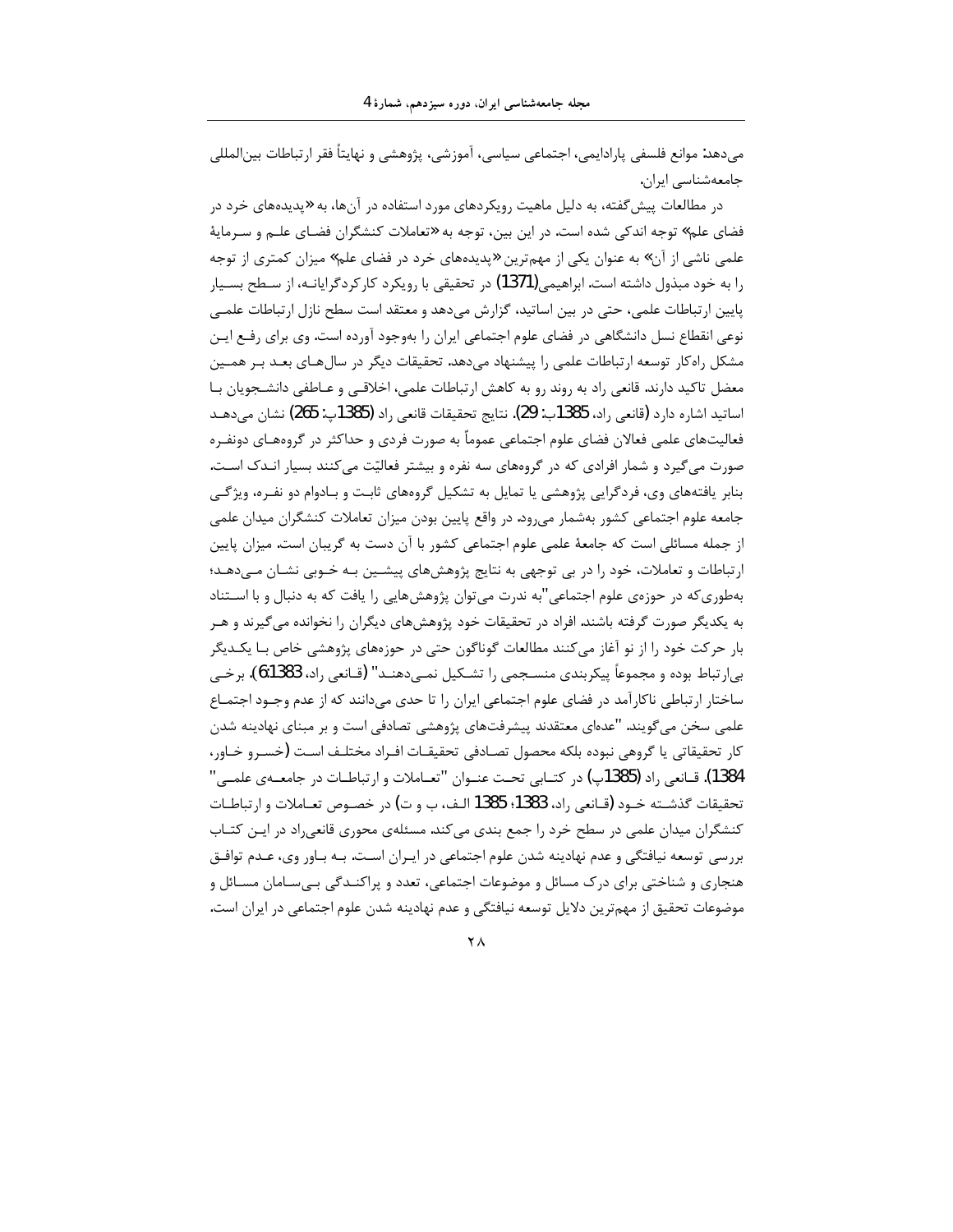در علت كاوى عميقتر معضل فوق، وى بر اين باور است كه " ضـعف ارتباطـات اوليـه و نهـادين بـين استادان و پژوهشگران علوم اجتماعی، ساختار لازم برای تقویت فضای هنجاری و نمادین را فراهم نمی سازد"(قانعي راد، 1385پ:282). همصدا بــا قــانعي راد، حســن زاده و بقــايي (1388) در مقالــهاي بــا عنوان «جامعه علمي، روابط علمي و هم تأليفي» بر ارتباطات و همكاري علمي به مثابـه هسـتهٔ اصـلي جامعهٔ علمی و موتور پیشرفت علم تاکید میکنند. به باور آنها این ارتباطات چه به صورت رسمی یـا غیر رسمی و چه به شکل مدرن یا سنتی، هم در داخل هر رشته و هم در بین رشتهها ارتقـاء کیفیـت فعالیت علمی، معرفی و ترویج یافتههای علمی، انتشار آنها و در کل توسعه و سازماندهی دانـش را در پی دارد. در این بین، همکاری علمی در قالب پدیدهٔ تألیف مشــترک (هــم تـألیفی) از اهمیــت شــایان توجهی برخوردار است، چرا که در دهههای اخیر شکل و جهت فعالیتهای علمی به گونهای است کـه نیا;مند به اشتراک گذاری مهارتها و تخصصهاست.

بهاره آروین (1390) در مطالعهای متفاوت با کاربست رویکرد بوردیویی، علوم اجتماعی آکادمیـک را به مثابه یک میدان علمی تعریف کرده و ساختار و قواعد آن را به عنـوان عامـل اصـلی ضـعف علـوم اجتماعی آکادمیک ایران معرفی می کند. وی مطالعه خود را بـر مقایسـه علـوم اجتمـاعی آکادمیـک و سنت روشنفکری متمرکز کـرده و معتقـد اسـت در «علـوم اجتمـاعی آکادمیـک» بـر خـلاف «سـنت روشنفکری» سرمایهٔ اصلی مورد منازعه «سرمایه نمادین» نیست و همین امر سـاختار میـدان «علـوم اجتماعی آکادمیک در ایران» را تحت تاثیر قرار داده است. به باور وی در این میـدان، منازعـه بـر سـر سرمايههايي جز سرمايه نمادين است و اشكال ديگر سرمايه بهويژه سرمايه اقتصادي قواعـد حــاكم بــر میدان علوم اجتماعی آکادمیک در ایـران را تعیـین مـی کننـد. ارتبـاط علـوم اجتمـاعی آکادمیـک بـا سیاست گذاری دولتی و وابستگی آن به منابع مـالی دولـت، و مخاطـب بـودن دولـت بـه عنـوان تنهـا سرمایهگذار در حوزهٔ علوم اجتماعی آکادمیک علت اصلی اهمیتیابی سرمایهٔ اقتصادی در میدان علوم اجتماعی آکادمیک است. از نظر آروین نتیجه این امر کم اهمیت شدن منازعه بر سر سرمایهٔ نمادین، و درنتیجه ضعف در شکل گیری و تثبیت اجتماع علمی در علوم اجتماعی آکادمیک در ایران است.

دلایل کم رشدی علوم در ایران از دلایل هنجاری گرفته تا دلایل ساختاری و سازمانی، خـود را در کم رشدی «اجتماعات علمی» نمایان ساخته است. قانعی راد و خسـرو خـاور (1390) بـدون در نظـر گرفتن مفهومی پیشینی از «اجتماع علمی» و با رویکردی مردم شناختی، ذهنیت پژوهشگران برتـر در رشتههای علوم پایه را دربارهٔ اجتماعات علمی در ایران مورد بررسی قرار دادهاند. یافتههای آنها نشان میدهد اکثر این پژوهشگران اجتماعات علمی در جامعه علمی ایـران را شـکننده و بـهشـدت نیازمنـد حمایتهای نهادی می دانند. انسجام گروهی اندک، روابط علمی ضعیف و شکننده و وجود سـوءظن در بین پژوهشگران، انزوا و فردگرایی خودخواسته پژوهشگران، حاکمیت روابط غیرعلمی در فعالیــتهــای پژوهشی، ضعف و تزلزل در هنجارها و اخلاقیات علمی، مشکلات مالی، امکانات پژوهشی ضعیف، روابط

 $44$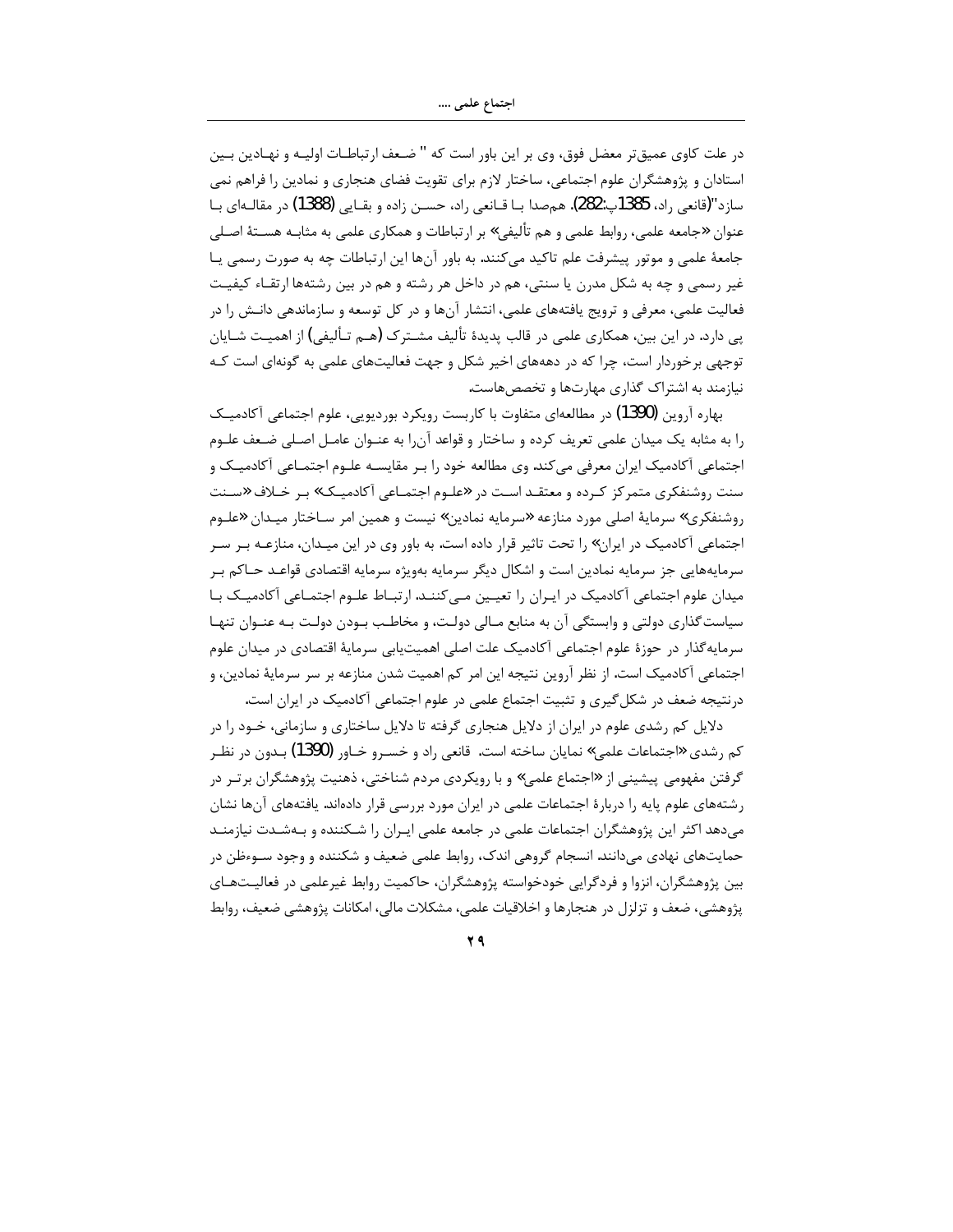مافیایی در بین نخبگان، روابط اقتصادی رانتی و فرهنگ خاص ایرانی از مهمترین موانع شکل گیـری و رشد اجتماعات علمی از نظر پژوهش گران برتر در حوزه علوم پایـه اسـت (قـانعی راد و خسـرو خـاور، 1390: 27 \_ 30). در مطالعهاي ديگر خسرو خـاور، قـانعي راد و طلـوع (2007) نشــان دادنــد فقــدان همکاری علمی بین کنشگران فضای علم یکی از مهمترین مشکلات پیش روی رشد و پوپایی علـوم در ایران است. بنابر گزارش این محققان، روابط علمی اساتید و پژوهشگران دانشگاهی در ایـران اغلـب بـا دانشجویان دکتری و به ندرت با همکاران است. از نظر نویسندگان این مقاله، سـازمان علــم در ایــران مهم ترین عامل اثر گذار در پایین بودن میزان تعاملات بین همکاران دانشگاهی است.

وضعیت اجتماع علمی در حوزهٔ علوم اجتماعی، در مقایسه با علوم پایه، به مراتب بدتر است. قانعی راد (1385الف) معتقد است "به دليـل فقـدان تكـوين اجتمـاع علمـي و حتـي ضـعف تعـاملات درون سازمانی در زمینههای رسمی و غیر رسمی، در بین اساتید نزدیکـی فکـری و معرفتـی وجـود نـدارد و اساتید با یکدیگر همکاریهای پژوهشی ندارند" (قانعی راد، 1385 الف: 52). به باور وی "پایین بـودن میزان همکاری بین اعضاء هیأت علمی و بالا بودن همکاریهای درون گروهی نسبت به همکاریهـای برون گروهی از ضعف اجتماع علمی در بین کارگزاران رشته علوم اجتماعی حکایـت مـی کنـد"(قــانعی , اد، 1385پ: 282).

# چارچوب نظری

چارچوب نظری این تحقیق از تلخیص نظرات رندل کالینز به خصوص با تاکید بر نظریهٔ مناسک تعامل و مفاهیم به کار رفته در این نظریه چون انرژی عاطفی، سرمایهی فرهنگی<sup>1</sup>، فضای گفتوگو، ســاختار فرصت<sup>2</sup>، مناسک تعامل (تجربی و نیابتی<sup>3</sup>) به دست آمده است. به باور کالینز در میدان علمی نوعی از تعاملات و ارتباطات (مناسک تعامل) در بین اعضا وجود دارد که منجر به انسجام اجتمــاعی و پویــایی روابط و میدان علمی میشود. "مناسک تعامل در میدان علمی مراودههای اجتماعی دراز مدت هسـتند که در طول زمان جریان دارند (کالینز، 2000: 22). عناصر مهـم تشـکیل دهنـده «مناسـک تعامـل» عبا, تند از :

1. گروهي متشكل از حداقل دو نفر كه به لحاظ فيزيكي يـك جـا جمـع مـيشـوند. ايـن ويژگـي نشان دهندهٔ مکان مندی و وضعیت مندی «مناسک تعامل» است.

2. آنها توجه خود را روی موضوع و کنش واحدی متمرکز می کنند و هر یک می داند کـه دیگـری نيز همين كانون توجه را دارد.

#### $\mathbf{r}$  .

<sup>1.</sup> Cultural Capital

<sup>2.</sup> Opportunity structure

<sup>3.</sup> Vicarious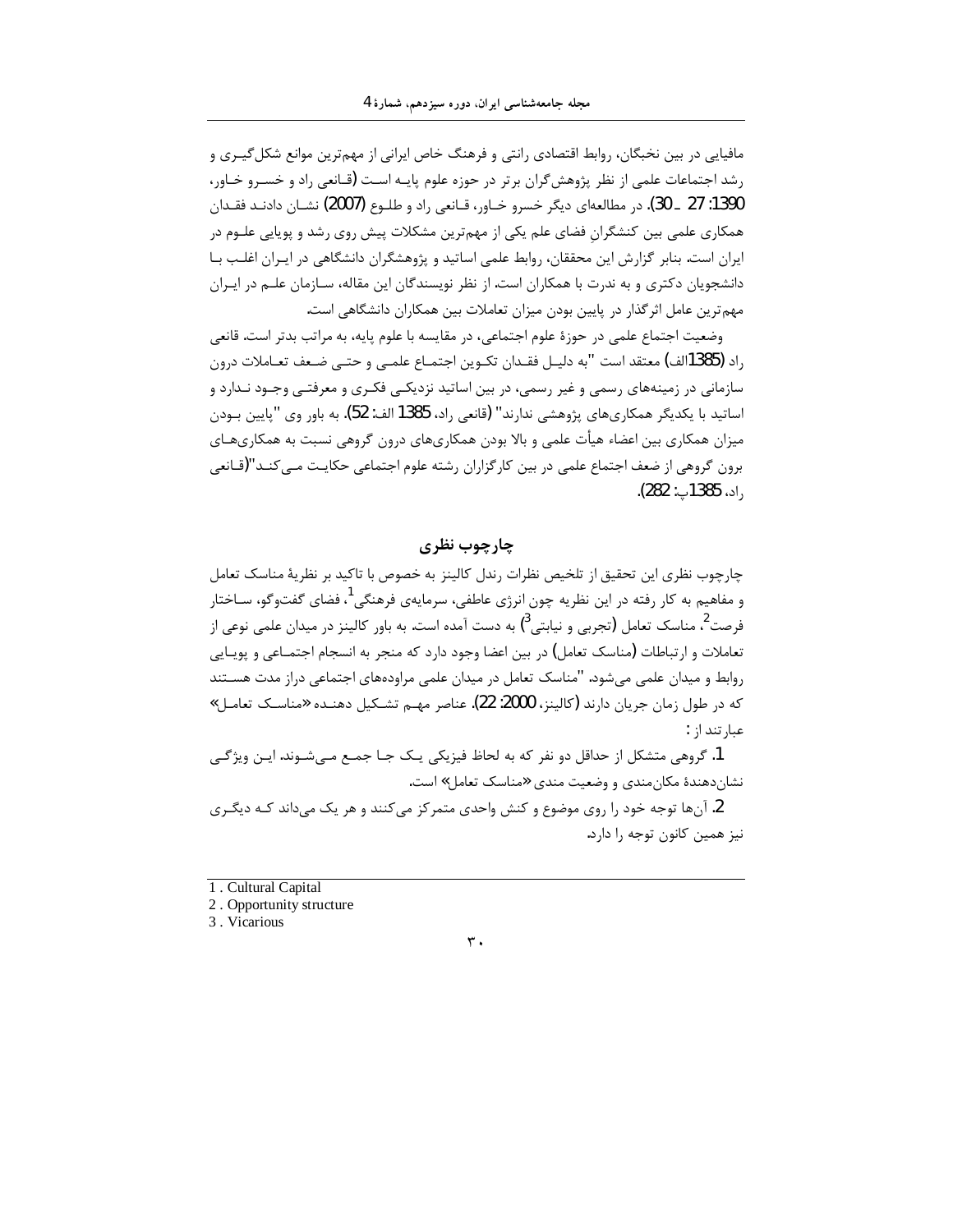3. آنها حال و هوا و احساس مشتركي دارند.

4.این احساس مشترک را می توان در مواردی از این دست مشاهده کرد: حرکتهای جسـمانی، کنشهای گفتاری و خرده فرکانسهای کلامی که با ضربآهنگ مشترکی تنظیم یا کوک می شوند. هر قدر خرده هماهنگی ها بیشتر شود، شرکت کنندگان در تعامل نیز موقتاً در واقعیت متحـدی مشـترک می شوند و مرز و دیوارهای را تجربه می کنند که بین این واقعیت و هر کس که بیرون آن است کشــیده شده است. در این حالت، کانون توجه متقابل یا احساس مشترک به صورت انباشتی تشدید می شود.

5. در نتیجه، شرکت کنندگان احساس میکنند اعضای یک گروهاند، و نسبت به یکدیگر وظـایف و تعهدات اخلاقی دارند. هر چیزی که آنها در جریان تعامل مناسکی روی آن متمرکز شـوند، رابطـه آنها را نمادپردازی میکند. سپس، هنگامی که اشخاص از ایـن نمادهــا<sup>1</sup> در گفتـار یـا تفکـر خـویش استفاده می *ک*نند، در واقع عضویت گروهی شان به طور ضمنی به آنها یادآوری می شود (نگاه کنید بـه كالينز، 2000: 22-23).

. افرادی که در مناسک تعامل مشارکت میکنند سرشار از انرژی عاطفی میشوند، که میـزان آن متناسب با "تراكم"<sup>2</sup> تعامل است.

در جریان مراودههای علمی متناوب (مانند شرکت مداوم در گفتوگوهای علمی<sup>3</sup>) در طول زمـان، نمادهایی (مانند مفاهیم نوبنیاد علمی) شکل میگیرند که بر اساس آنها تعاملات نمادین و ارتباطـات بعدی روی میدهد و احساس هم بستگی بین اعضا به عنوان یک «حلقه فکری» بیشتر و پیونـد آنهـا مستحکم تر می شود. از این منظر مروادهها جنبهی مناسکی پیدا می کننـد (کـالینز، 2000). بـه دلیـل تمر کز بر نمادهای مشترک، روابط افراد نمادین و احساس مشتر کی بین آنها ایجاد میشود. تمر کز بر روی نمادها به عنوان ابژههای مقدس<sup>4</sup>، فضای توجه مشتر کی بین اعضا ایجاد می *ک*ننــد کــه بـر رفتــار، گفتار و ذهنیت و تفکر افراد به عنوان اعضاء یک حلقهٔ فکری تاثیر می گذارد. افراد با شرکت در مناسک تعامل سرشار از **انرژی عاطفی** میشوند که پویاییهای رفتار افـراد را در مناسـک بعـدی بـه ارمغـان می آورد. انرژی عاطفی و توجه مشترک مشارکت کنندگان در ارتباط مناسکی، نوعی شناخت مشترکی را تولید می *ک*ند که دورکیم آن را خودآگاهی جمعی<sup>5</sup> میiامید که به نوعی این آگاهی جمعـی "بـین-الاذهاني<sup>6</sup>" است (كالينز، 2004). در نتيجهٔ اين آگاهي جمعـي، شـركتكننـدگان در مناسـك تعامـل

- 4. Sacred object
- 5.Collective Conscience
- 6. Intersubjective

 $\overline{r}$ 

<sup>1.</sup> Symbols

<sup>2.</sup> Density

<sup>3 .</sup> از نظر کالینز، گردهمآیی مانند، گفتوگوها، سخنرانیها، بحثها، همایشها که ساختاری چهره به چهره دارند، ثابت ترين وجه كل تاريخ حيات فكرى هستند (كالينز، 2000 : 25).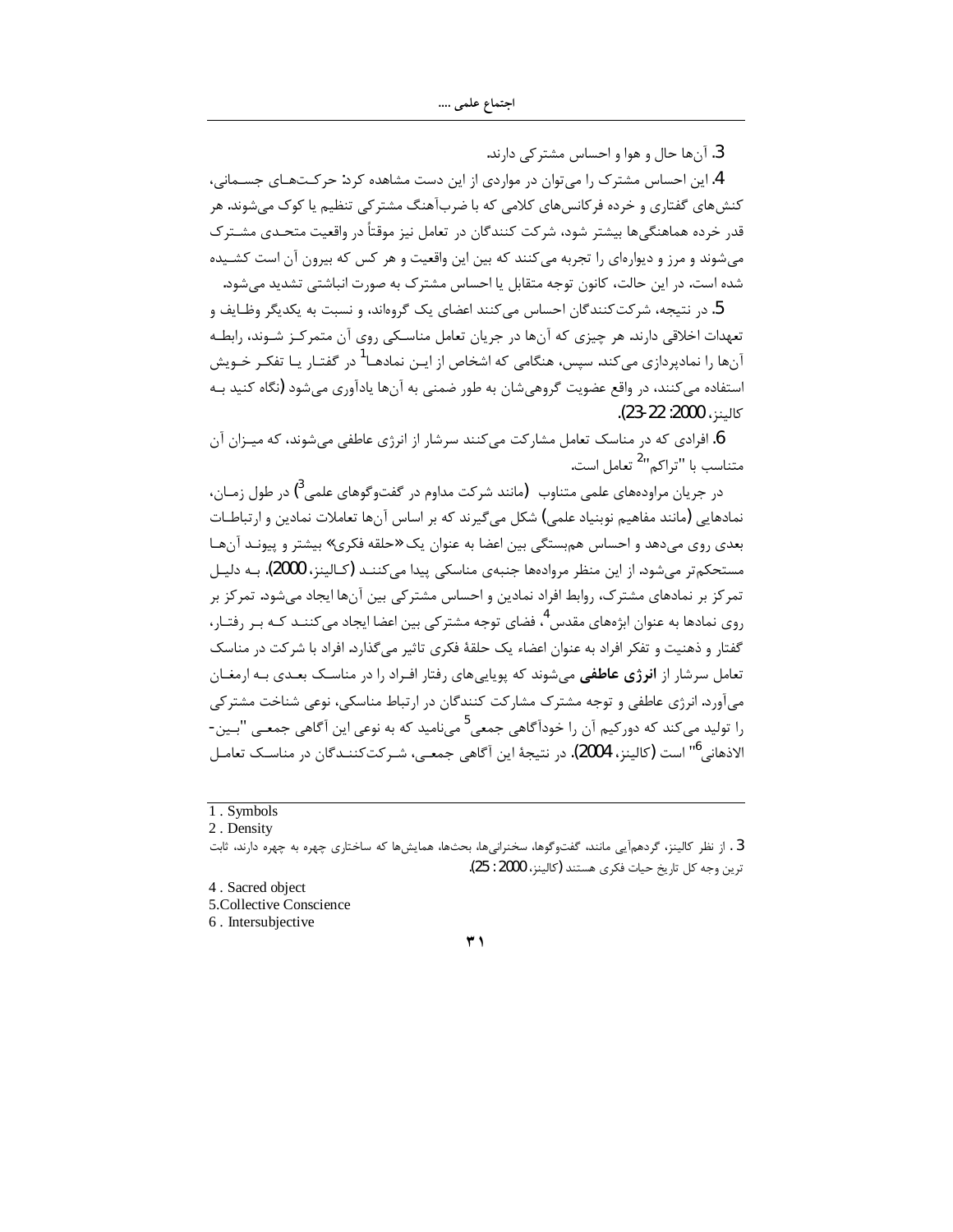احساس می کنند اعضای یک گروه هستند و نسبت به یکدیگر تعهدات اخلاقی پیدا می کنند. بهعلاوه، افراد در جریان حضور در مناسک تعامل، سرمایههای ارزشمند موجود در میـدان علمـی (سرمایه فرهنگی) را کسب و با تکیه بر آنها به منازعه و رقابت میپردازند تا در مقایسه با سایر اعضاء حلقهٔ فکری، با تملک سرمایهٔ فرهنگی بیشتر، فضای توجه بیشتری را به خود جلب کننـد. در میـدان فعالیت علمی، این سرمایهها هستند که به میدان، مناسک تعامل، تعاملات، عمل کنشگران، منازعـه و توافق اعضا معنی میدهند. افراد سعی در کسب سرمایههایـی دارنـد کـه در میـدان از ارزش بیشـتری برخوردارند تا بتوانند فضای توجه را اشغال کنند. رقابت و تمایـل بـه کسـب سـرمایههـای بیشـتر بـه خصوص کسب **فضای توجه،** فرد را وامیدارد در حوزهٔ پنهانی و تفکر خود **مناسک تعامــل نیــابتی** (مانند مطالعه آثار خاص یا نوشتن آثاری برای مخاطبان خاص) را تجربه کند. این تجربه، در امتداد با تجربه **مناسک تعامل تجربی (**مراودات حضوری و رودررو، رسمی و غیر رسمی) است، بـه ایـن معنــا که فرد وقتی آثار خاصی را برای ارائه در حلقه فکری خود مطالعه میکند یا ایدهها و نظرات خود را در قالب مقاله یا کتاب بر روی کاغذ میآورد، تصوری از تعاملات تجربی خود با دوستان و مخاطبان خاص خود دارد، مبنی بر اینکه آنها در برابر نوشته و ایدههای او چه عکسالعملـی نشـان خواهنـد داد. در حقیقت نوعی از مناسک تعامل وجود دارد که شکل نیابتی داشته و در آن کنشگران علمی در گفتوگو با خود، مخاطبان خیالی را تصور کرده و چگونگی بازخورد نظـرات شـان در بـین مخـاطبین را مـورد ارزیابی قرار میدهند.

در واقع مناسک تعامل نیابتی در راستای مناسک تعامـل تجربـی و تکمیـل کننـده آن اسـت. در مناسک تعامل نیابتی عناصر مناسک تعامل مانند انرژی عاطفی، سرمایه فرهنگی و خلاقیت و فضـای توجه به واسطه نمادهای گروهی در دنیای ذهنی و فکری چون تفکر در هنگام تنهایی و اندیشه ورزی در هنگام نوشتن و متون که تصویر صحنه ذهنی فرد است، به چـرخش در مـیآیـد. انـرژی عـاطفی و سرمایههای فرهنگی نیز بر تجربهی نیابتی میدان فکری تاثیر می گـذارد، واژههـا، اندیشـههـا و متـون، آمیخته به دلالتهای عضویت هستند که در تنهایی افراد نیز منجر به پیوند افراد با یکدیگر میشـوند. تجربهٔ خواندن و حتی نوشتن دربارهی مباحث فکری نیز بر سرمایههای فرهنگی و انرژی عـاطفی فـرد که پویایی کنشگری او را در مناسک تعامل تجربی بعدی به همراه دارد تأثیر می $\vec{c}$ ذارد. از نظـر کـالینز یکی از صورتهای مناسک تعامل نیـابتی **خواندن و اندیشیدن** اسـت و نوشـتن، نـوعی از مشـار کت عضویتی در دنیای عضویتهای نمادین است. اما در این نوشتن باید فرد بتواند رابطهای میـان ایـدههـا برقرار كند (كالينز، 35:2000). كالينز سه مولفه اصلي براي مناسك تعامل در نظر مي گيرد:

1. **سرماية فرهنگي**: انبان نمادها و محصولات فكرى خاص (ماننـد متـون، انديشـههـا، ايـدههـا، نظرات، روشها، مفاهیم و واژههای به کار رفته در گفتوگوها و نوشتارها) که در بر دارنده بار معنــایی عضویت افراد و هم بستگی آنها با یکدیگر در درون یک حلقهٔ فکری است. سرمایهٔ فرهنگی در جریـان

 $\tau \tau$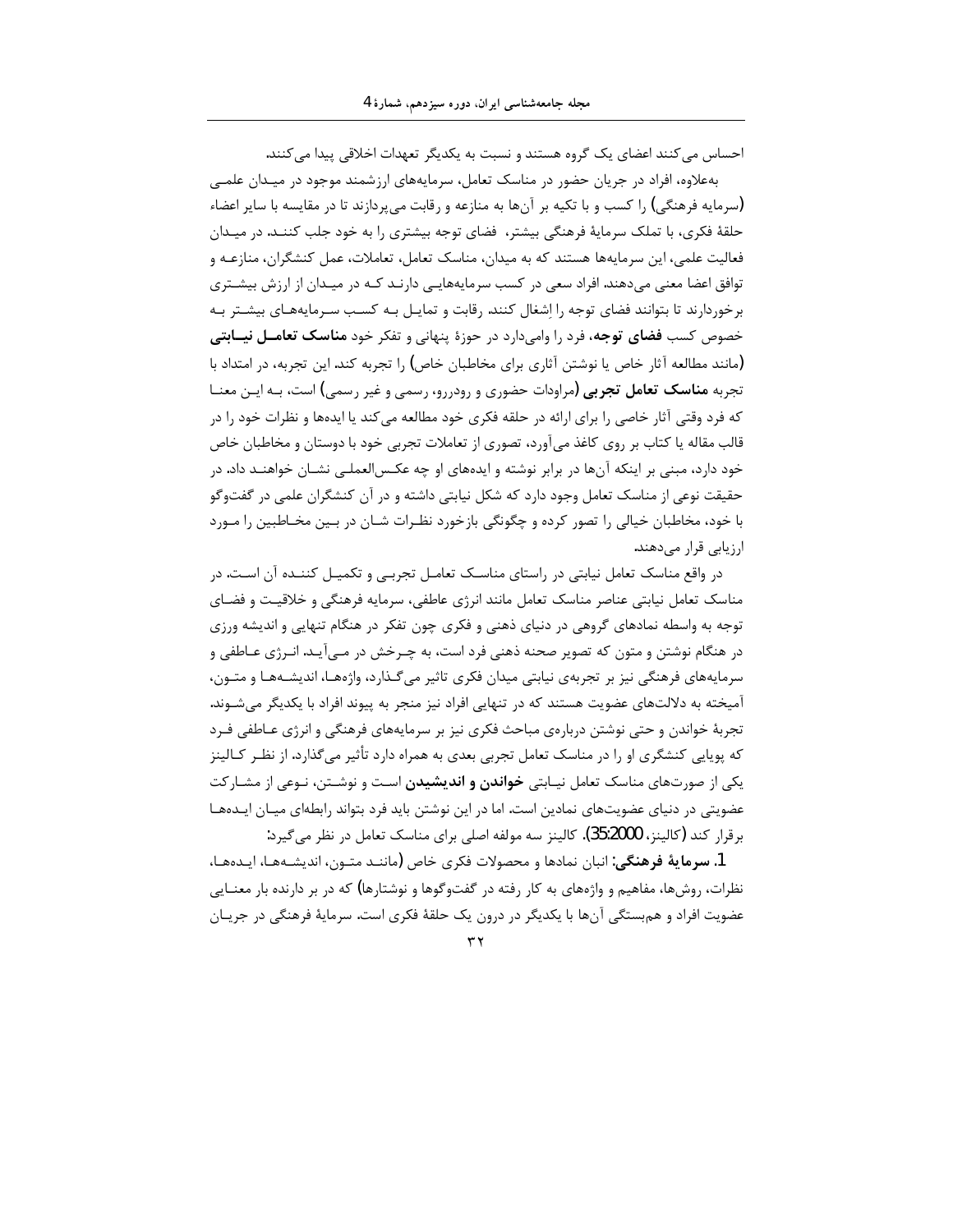مناسک تعامل و از طریق اجتماعی شدن در فرد انباشته میشود و در رفتار و تولیدات فکـری او تـاثیر می گذارد بهطوری که می توان آن را در بردارندهٔ تمایلات پایدار فرد دانست. سرمایهٔ فرهنگی را می توان به دو بخش سرمایهٔ فرهنگی نمادین (ذهنی) و سرمایهی فرهنگی عینی تقسیم کرد:

- ِ **سرمایهٔ فرهنگی نمادین(ذهنی):** سرمایهای است که در آشنایی با نمادهای میـدان علمـی که فضای توجه و فضای گفتوگو را می سازند ایجاد مـی شـود. آشـنایی بـا مقـالات، واژگـان اساسی و ادبیات نوشتاری و گفتوگویی، شناخت نظرات متفکران بـزرگ گذشـته، در میـدان علمی باعث شکل گیری سرمایههای فرهنگی نمادین فرد میشود. پرستیژ، افتخار اجتماعی و شناخته شدن فرد از جانب دیگران به عنـوان فـرد خـلاق و متفکـر تـاثیر گـذار نشـانههـای سرمایههای فرهنگی نمادین بالا محسوب می شود.
- **سرمایهی فرهنگی عینی**: نشر متون و مقالات به مثابه تجسـم سـرمایه فرهنگـی نمـادین، ارائه مباحث و طرح ایدههای جدید در سمینارها و فضـای گفـتوگـو رسـمی و غیررسـمی، و میزان ارجاعات به نظر و متون هر فرد فعال در فضای علم جزء سرمایههـای فرهنگـی عینـی فرد به حساب می آیند.

2. **انرژی عاطفی و خلاقیت** <sup>1</sup>: انرژی عاطفی، شور و شوق و نیرویی است کـه در جریـان کـنش متقابل و رویارویی های اجتماعی در نتیجه مشارکت موفقیتآمیز در مناسـک تعامـل ایجـاد مــی شـود (كالينز، 2000 :29). انرژي عاطفي به افراد ميل به حركت به ســوي اهــداف نمــادين ميــدان علمــي و کسب سرمایههای ارزشمند برای احراز موقعیت بهتر را میدهد و موجب پویایی رفتاری و کنشگری در افراد میشود. **خلاقیت** نمودی از انرژی عاطفی و سرمایههای فرهنگـی اسـت. در حقیقـت فـرد بـرای كسب سرمايه بيشتر و جلب توجه اعضاء اجتماع علمي (حلقهٔ فكرى)، سعى در خلق انديشــههــاي نــو، طرح معماهای جدید فکری و حل معماهای مطرح شده در نظام فکری گذشته را دارد. خلق ایدههـای نو با تکیه بر سرمایههای فرهنگی پیشینی فرد صورت میگیرد و به هیچ وجه جنبهٔ خود سرانه نـدارد. همچنین، نوآوری و خلاقیت به معنی طرد دیگر نظرات و یا در تضاد بودن با نظرات، نمادها و ابژههای مقدس گروه نیست بلکه در ارتباط با نظرات، نمادها و ابژههای مقدس قدیمی در گروه اسـت. در واقـع خلاقیت ترکیب نمادهای مقدس قبلی با نمادهای جدید است که سرمایه فـردی و فرهنگـی محسـوب مي شود (كالينز، 2000: 31).

3. **ساختار فرصت**: ساختار فرصت به موقعیت فرد در میدان علمی اشاره دارد که خود در ارتباط با فضای توجه، فضای گفتوگو و قشر بندی انرژی عاطفی و سرمایه فرهنگی است. درواقع کالینز تحت لوای این مفهوم درصدد است شکل ساختار شبکه و چگونگی واکـنش افـراد بـه آن را نشـان دهـد. در

1. Creativity

 $\tau$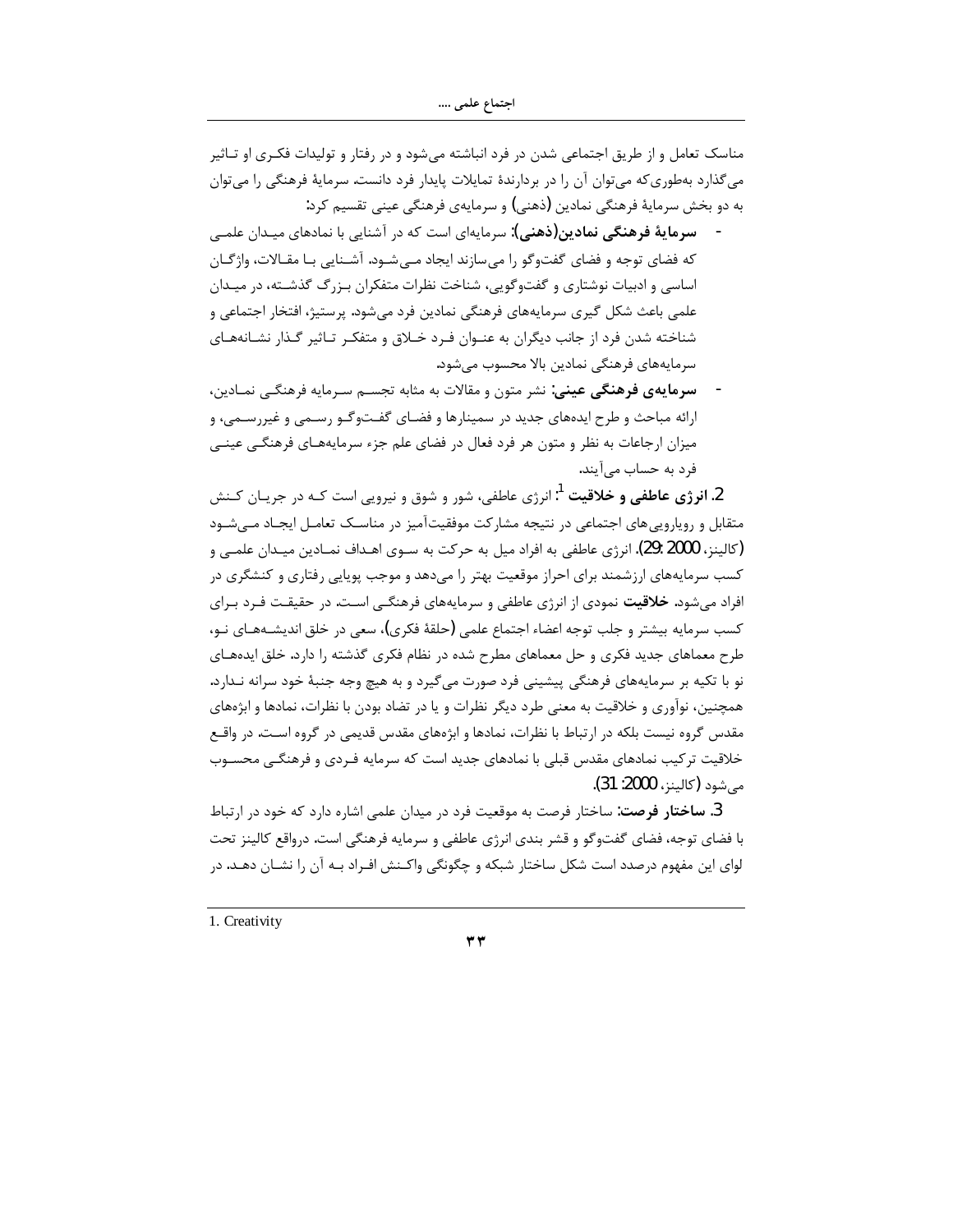**ساختار فرصت** افرادی که در رأس هرم قشربندی شده با بیشترین سرمایهها قرار دارند ممکن است اجازه ورود به افراد جدید را برای اخــذ فضــای توجــه ندهنــد. امــا در مناســک تعامــل میــدان فکــری، سرمایهها جنبهٔ وراثتی ندارند بلکـه افـراد مـی تواننـد بـا مشـار کت و مـراودات متمـادی و شـر کت در همایش ها و ارائه گفتوگو و سخنرانی و تمرکز مداوم بر فضای توجه نمادین میـدان بـه سـرمایههـای بیشتری دست یابد. کالینز در ادامه معتقد است وقتی فرد با محدودیت ساختاری مواجه میشود دست به عمل می;ند. "در این جا شکل شبکه و جایگاه شخص در آن تعیین می کند که او چه می تواند بکند: به چه چیزی فکر کند و با چه میزان انرژی خلاق"( کالینز، 2000: 39). این جا کالینز بـا بیـان نقـش کنش گران در انتخاب کنش ها و نوع مواجهه شأن در برابر ساختار آن ها را افراد منفعل در برابر ساختار نمىبيند.

در میدان علمی کانونی که اعضاء را به یکدیگر پیوند مـی۵هـد و مـدام معـانی و اهـداف گـروه را یادآوری می کند، فعالیت گفتمانی و شرکت در **فضای گفتوگو** است که نمادهای پیوند دهنده را از نو شارژ و سرشار از معانی می کند. این سطح گفتوگو علاوه بر حضور در سطح تجربی، به حوزه تفکر فرد نیز راه می یابد و فرد در هنگام نوشتن و خواندن متون بـر اسـاس كـانون توجـه گروهـی بـا خـود بـه گفتوگو می پردازد. بحث و گفتوگو فضایی از کنشگری است که با تکیـه بـر سـرمایههـای فرهنگـی، تجربهٔ جامعهپذیری و شرکت در مناسک تعامل روشنفکران و آگاهی از فضای توجه و محتوای متون و ایدههای متفکران در میدان علمی صورت می گیرد. فضای گفتوگو به دو بخش **گفتوگو با دیگران** و **گفتوگوی درونی<sup>1</sup> (**گفتوگو در تنهایی و در هنگام تفکر و نوشتن) تقسیم می شود.

با وجود تاکید کالینز بر جنبههای کنش متقابلی نظریهاش، جنبههـای تضـادی نظریـه وی نیـز از اهميت شايان توجهي برخوردار است. بهنظر كالينز آنچه كه در درون حلقـهٔ فكـرى (انجمــن علمــي) حادث می شود تنها تایید یکدیگر و توافق بر سر یک دسته نمادهای مشترک نیست، هر چنـد یکـی از اشکال کسب انرژی عاطفی در افراد و تمایل آنها برای مشارکت در تعاملات بعدی، تایید و تشـویق از جانب دیگران است. علاوه بر فضای تایید و نظم، در درون حلقههای فکری منازعه و رقابت<sup>2</sup> قاعدهمنـد نیز وجود دارد که در تولید فعالیت علمی از اهمیت زیادی برخوردار است چرا که مانع ایستایی اندیشه و باعث پوپایی انجمنهای علمی می شـود. در واقـع در درون حلقـههـای فکـری، رقـابتی جـدی بـین کنشگران فضای علم در جهت بهبود جایگاه ساختاری در درون حلقه فکری وجود دارد. افراد در قالب سرمایههای فرهنگی به نقد نظرات یکدیگر و هم حلقـهایهایشـان مـی پردازنـد تـا بتواننـد در ادعـای حقیقی بودن نظرات خود فضای توجه در درون حلقهٔ فکری را به دست گیرند. اما **نقد** به **قصد ویران** 

1. Internalized conversation

2.Compétition

 $\tau$  {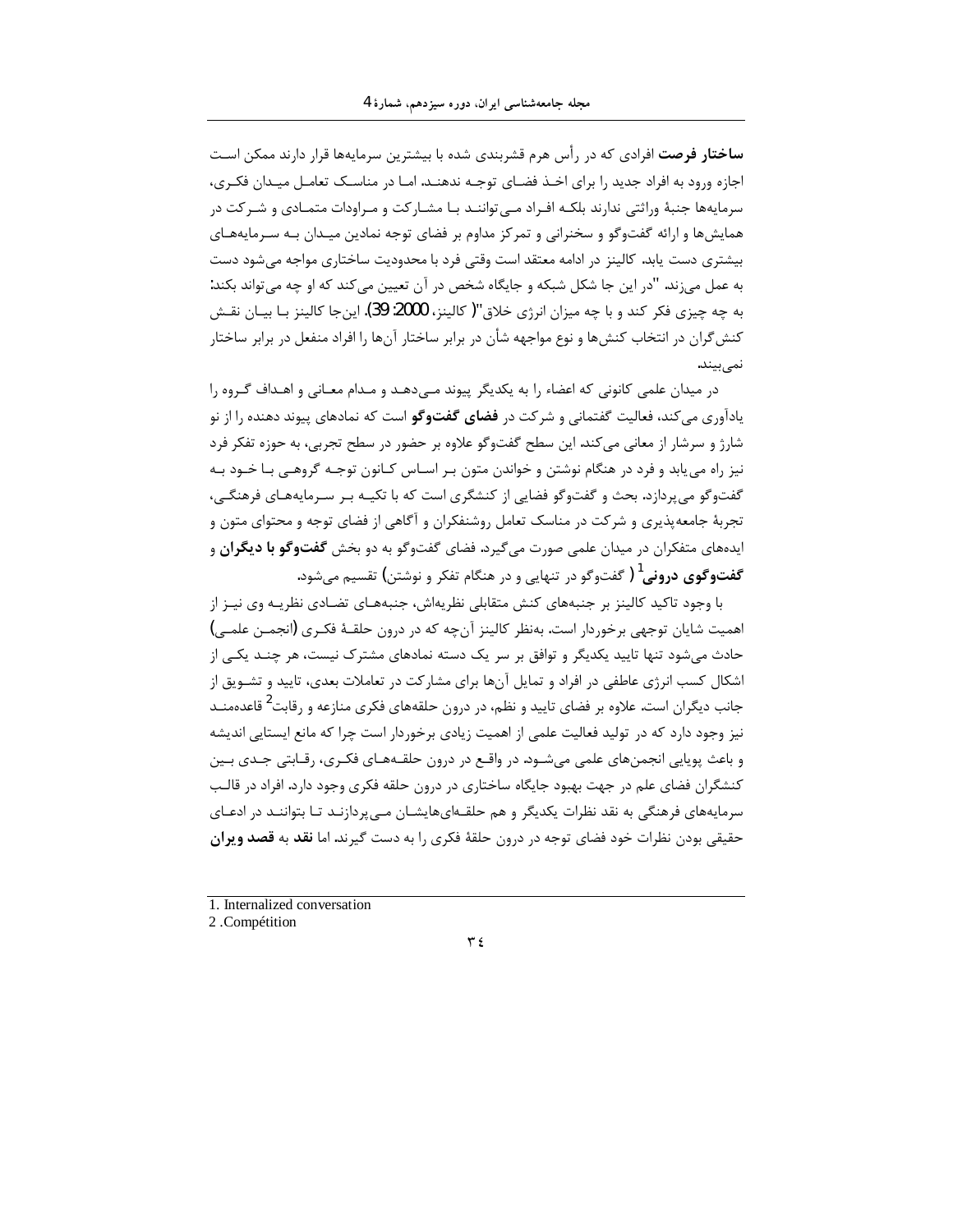اجتماع علمي ….

سازی نظرات برای جلب توجه نیست بلکه نقد با تکیه بر سرمایههای فرهنگی پیشــین اسـت که فرد در جریان جامعهپذیری و مشارکتهای مداوم در درون حلقه کسب کرده است. فرد با این کـار مدعی گشودن پردهای از حقیقت است، حقیقت همان چیزی است که در میدان فکری متفکران داعیه آن را دارند و تمام سعی خود را برای کسب آن به کار می گیرند (کـالینز، 33:2000). در ایـن منازعـه، خلاقیت فردی در قالب نوشتن متون و بیان ایدههای جدید و نقد متفکران و متون گذشته ظهور عینی می یابد. شکلی از منازعه که محرک خلاقیت در درون انجمنهای علمـی اسـت. در واقـع فـرد خـلاق نمی تواند خارج از سرمایههای فرهنگی حلقه فکری اش دست به کنشگری بزند. سرمایههای فرهنگـی درون حلقههای فکری هم محل رقابت و هم محلی برای کسب این سرمایهها برای ارتقـاء موقعیـت در حلقه فكرى و گرفتن فضاى توجه و ايجاد فضاى توجه جديد است.



3-2 مدل تحليلي پژوهش

نمودار شماره 1. دور تسلسلی عناصر مناسک تعامل

در نمودار شمارهٔ 1، عناصر به شکل دوری در تعامل با یکدیگر هستند و هر کدام میتواننـد هـم علـت ایجاد و تقویت کننده دیگر عناصر باشند و هم نتیجهٔ وجود دیگر عناصر. در واقع هر یک از عناصر هـم

 $r \circ$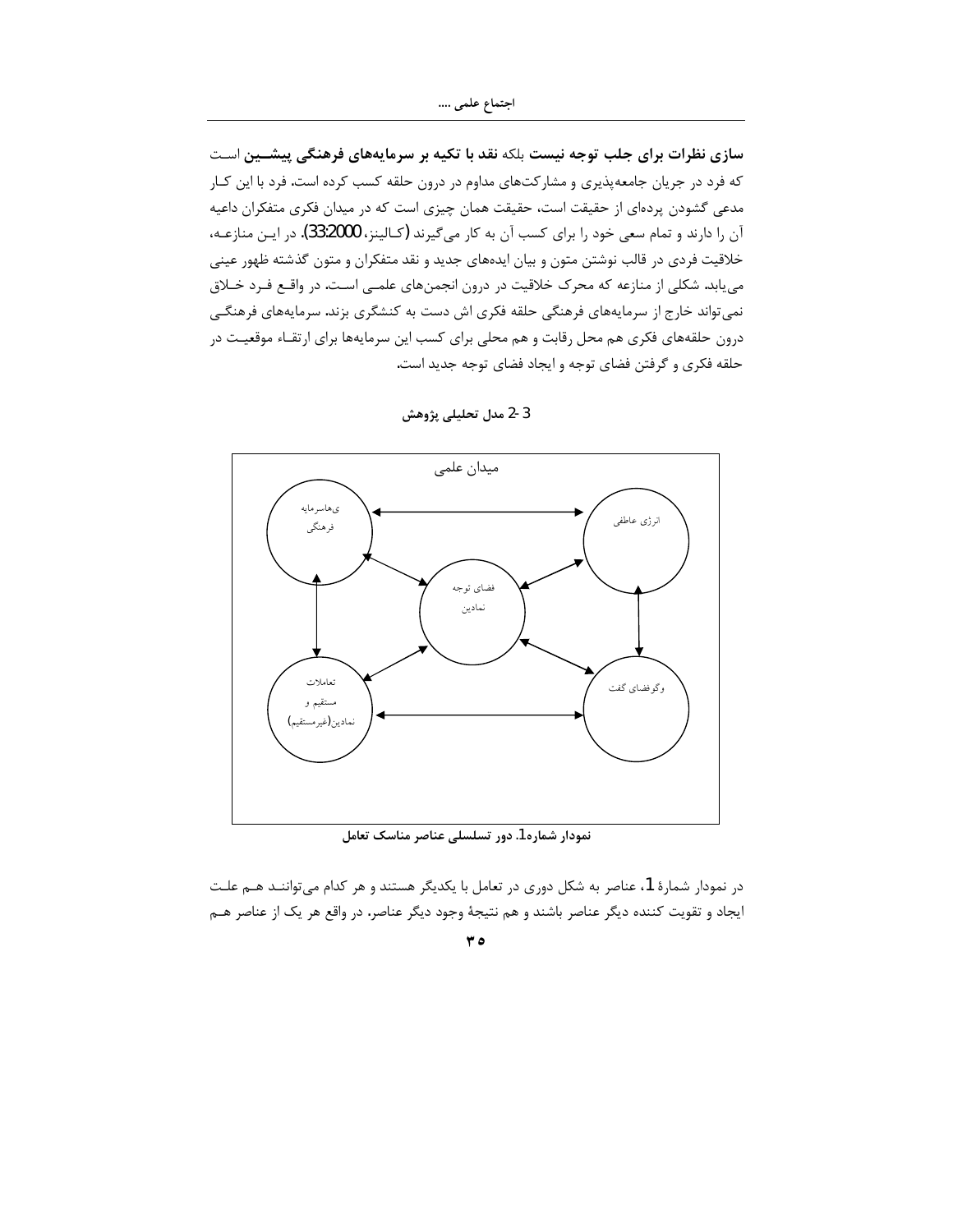در نقش عامل و هم در نقش نتیجه موجب ایجاد تعاملات در میدان علمی مـیشـوند. بـر ایـن اسـاس می توان نظریه زنجیرههای مناسک تعامل کالینز را "**زنجیرههای تسلسلی تقویتکننده**" نیز نامید. نظریهای که عناصر در آن به طور زنجیروار به یکدیگر متصل هستند و در چرخش و تعامل با یکـدیگر موجب چرخش، حرکت و تقویت یکدیگر میشوند. فضای توجه نمادین از مرکزی ترین عنصر است و در راستای شکل گیری این عنصر است که دیگر عناصر تقویت میشوند.

تعريف مفاهيم

در نظریه کالینز مفاهیمی همچون«مناسک تعامل»، «انرژی عاطفی» و «سرمایه فرهنگی» بـه عنـوان شالودهٔ بنیادین این نظریه، نمی توانند جدا از یکدیگر تعریف شوند. فهمی تسلسل وار میان این مفاهیم وجود دارد که همواره بخشی از معنی هر مفهوم را در مفهوم دیگر جای میدهد و باعث سیالیت معنی هر مفهوم میشود. همین دلیل مانع از تعریف مستقل هر یک از مفاهیم به کار رفته در نظر او می شود. با این وجود سعی میشود این مفاهیم در کنار یکدیگر به طور مشخص تری تعریف شوند.

مناسک تعامل: مناسک تعامل مراودههایی است که مدام تکرار مے شـود و در ایـن تکـرار ارتباطـات، نمادهایی خلق و ماندگار میشوند که اعضا را به هم مرتبط میسازند و اعضا از طریق همین نمادها بـا یکدیگر ارتباط برقرار می *ک*نند. مناسک تعامل در یک موقعیت محلی <sup>1</sup>رخ میدهد که در آن موقعیت، انسان های آگاه رویاروی هم قرار می گیرند و اکنشهای متقابل بین آنها برقرار میشود. بـرای اعضـاء، مکانی وجود دارد که در آنجا به تعامل می پردازند و خود را پایبند به مشارکت و تعامل با اعضاء دیگر در طول زمان در جریان مراودههای دیگر می دانند. می توان جنبه مناسکی بودن "مناسـک تعامـل " را در تکرار مراسم جمعی در یک موقعیت مکانی و محلی و وجود نمادها و کانون توجه متقابل در شـکل یک نماد خاص در ایجاد این مراسم دانست و جنبه تعاملی بیودن را در میراودهها و برقیراری ارتباط اعضاء با يكديگر بر پايهٔ ايـن نمادهـاي مقـدس و كـانون توجـه متقابـل ديـد. در واقـع، مـراودههـا در وضعیتهایی که به شدت در کانون توجه باشند در افراد نفوذ می یابند و در آنهـا هـم بسـتگی ایجـاد مي كنند. «وضعيتهايي كه به شدت كانون توجه باشند در افراد نفـوذ مــ<sub>ي ب</sub>ابنــد و عــواطفي را ايجــاد می کنند. این عواطف هم رسانه هم انرژی تفکر فردی و هم سـرمایهای هسـتند کـه امکـان برسـاختن وضعیتهای بیشتری را در یک زنجیره مداوم فراهم میسازد» (کالینز، 2000: 21).

**مناسک تعامل علمی: ا**جتماع فکری از شکل *گ*یری مناسک تعامل موفق <sup>ک</sup>در میان روشنفکران حاصل می شود. وجه تمایز مناسک تعامل روشنفکران با دیگر مناسک تعامل (برای مثـال بـا مناســک تعامــل



<sup>1.</sup> Local situation

<sup>2.</sup> Successful rituals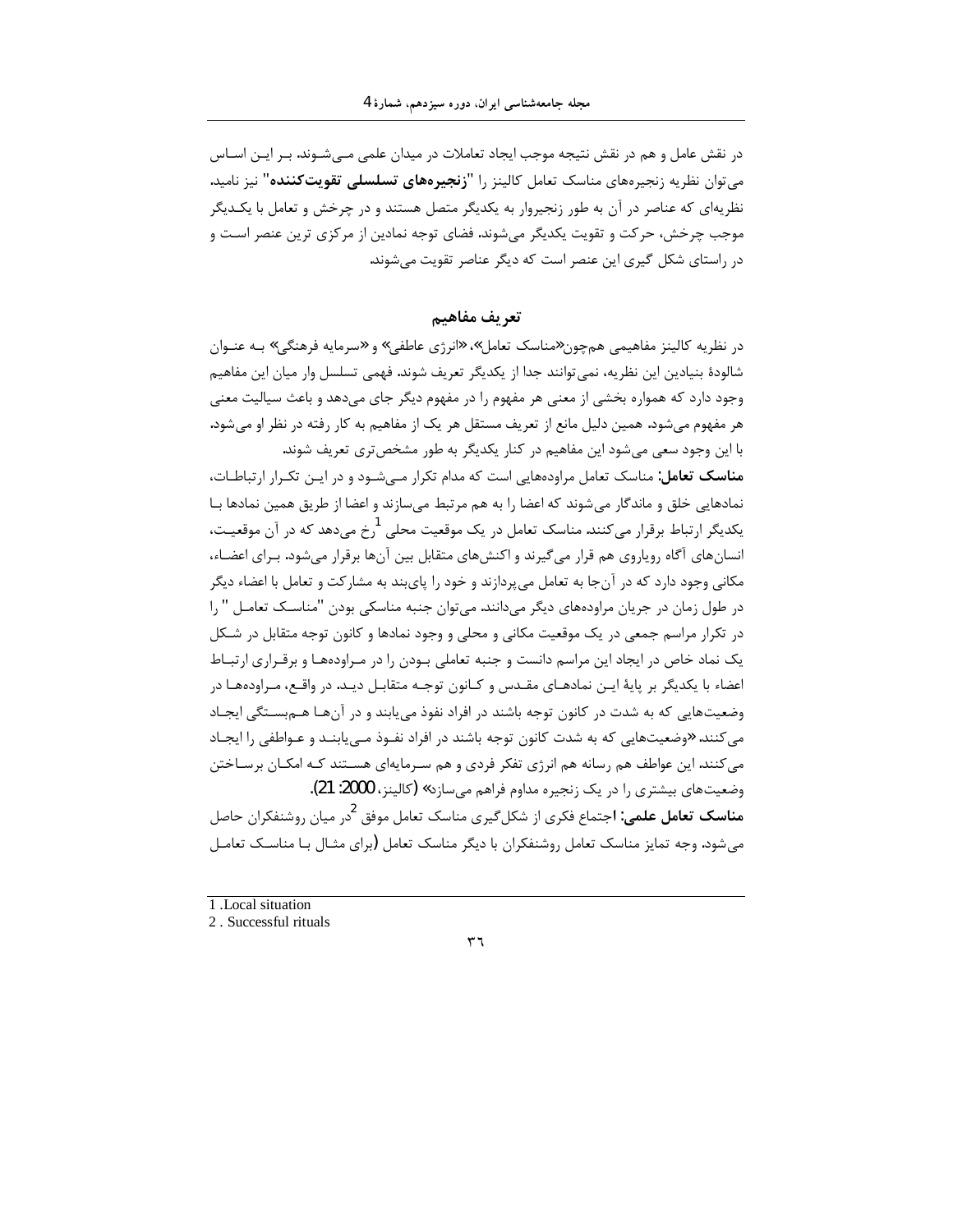گروههای بزهکار)، در نوع متمایز نمادها است. در واقع وجوه مشخصهی اجتماع فکـری، وجـود کـانون توجه مشترک است که تعاملات و فضای گفتوگو و متون بر پایه آن شـکل مـی گیـرد. شـاخصهـای مناسک تعامل علمی عبارتند از: گردهمآیی مکانی (بهصورت همایش، گفـتوگـو، سـخنرانی)، فضـای توجه (در قالب نمادها و ابـژەهـای مقـدس و مشـترک گروهـی)، و مطالعـه و آگـاهی از اندیشـههـای گذشتگان و چاپ متون و مقالات. مناسک تعامل علمی به دو نوع تجربی و نیابتی تقسیم میشود. نوع تجربی به مراودات رودررو به شکل رسمی و غیر رسمی اشاره دارد. در حالی که مناسک تعامل نیــابتی به مراودات در دنیای عضویت نمادین و ذهنی دلالت دارد که در آن کنشگران در درون ذهن خــود بــه مراوده با هم گروهی های خودمبادرت ورزیده و با توجه به عکس العمل های مخاطبانشان فعالیت علمی خود را سازمان میدهند. یکی از صورتهای مناسک تعامل نیابتی خواندن، اندیشیدن و نوشـتن اسـت (كالينز، 35:2000). در اين پژوهش، شركت در سخنراني ها، همايش&ا، عضويت در گروهها و انجمن ها و تداوم تعاملات نشانههای مناسک تعامل علمی قلمداد می شود.

**نمادها:** «نمادها <sub>د</sub>مزهایی هستند که اعضا با کمک آنها ارتباط برقرار میکنند و از دریچـه آنهـا بـه جهان خويش مي نگرند» (كالينز، 2000: 22). نمادها به واسطهٔ تجربه مناسک تعامل سرشار از معناي اجتماعی میشوند و اگر چنین مراودههایـی در دوره زمـانی معینـی دوبـاره بـه اجـرا در نیایـد آن گـاه نمادهای مزبور ضعیف میشوند و معنا و نیروی اقناع کننده خـود را از دسـت مـی‹هنـد. ایـن نمادهـا هستند که به اعضا یادآوری می کننــد گـروه را گـردآوری کننــد (کـالینز، 2000: 23). از نظـر کـالینز همایشهای علمی شکلی از مناسک تعامل هستند که در آن جا نمادها به چرخش در می آیند و سرشار از معانی میشوند و عضویت فرد را به یادشان میآورند و همین باعث همبستگی بیشتر آنها میشـود. وقتی افراد از این نمادها در گفتار و تفکر خویش در جریان تعاملات استفاده میکنند در واقع عضـویت گروهیشان را به طور ضمنی یادآور میشوند (کالینز، 2000).

**انرژی عاطفی:** «نیرویی است که از مشارکت موفقیتآمیز افراد در مناسک تعامل حاصل مے شود و پیوستاری (از حداکثر تا حداقل) را تشکیل میدهد. این انرژی به شکل حداکثری به صورت اطمینان و اعتماد به نفس، اشتیاق و احساس خوب و مثبت درباره خویش و به شکل حداقلی به صورت افسردگی، فقدان ابتكار، بىإرادگى و احساسات بد و منفى درباره خويشتن نمايان مىشود» (كـالينز، 29:2000). از آنجا که انرژی عاطفی در جریان تعاملات اجتماعی حاصل میشود، نمیتوان آن را صرفأ پدیـدهای روانشناختی قلمداد کرد. تجربیاتی مانند مشارکت مناسکی عمیق و فشرده، موقعیت مسـلط در گـروه علمي، عضويت مناسكي در يک گروه رده بالا، موجب افزايش انـرژي عـاطفي فـرد و تجربيــاتي ماننــد ممانعت از عضویت مناسکی، تحت سلطه بودن در گروه علمی، عضویت مناسـکی در گـروه رده پـایین موجب کاهش این انرژی در افراد می شود (کالینز، 2000: 29). مراودات مداوم افراد در مناسک تعامـل (در قالب شرکت در همایشها، گوش کردن به سخنرانیها، نوشتن و خواندن کتابهای مورد توجه در

 $\forall$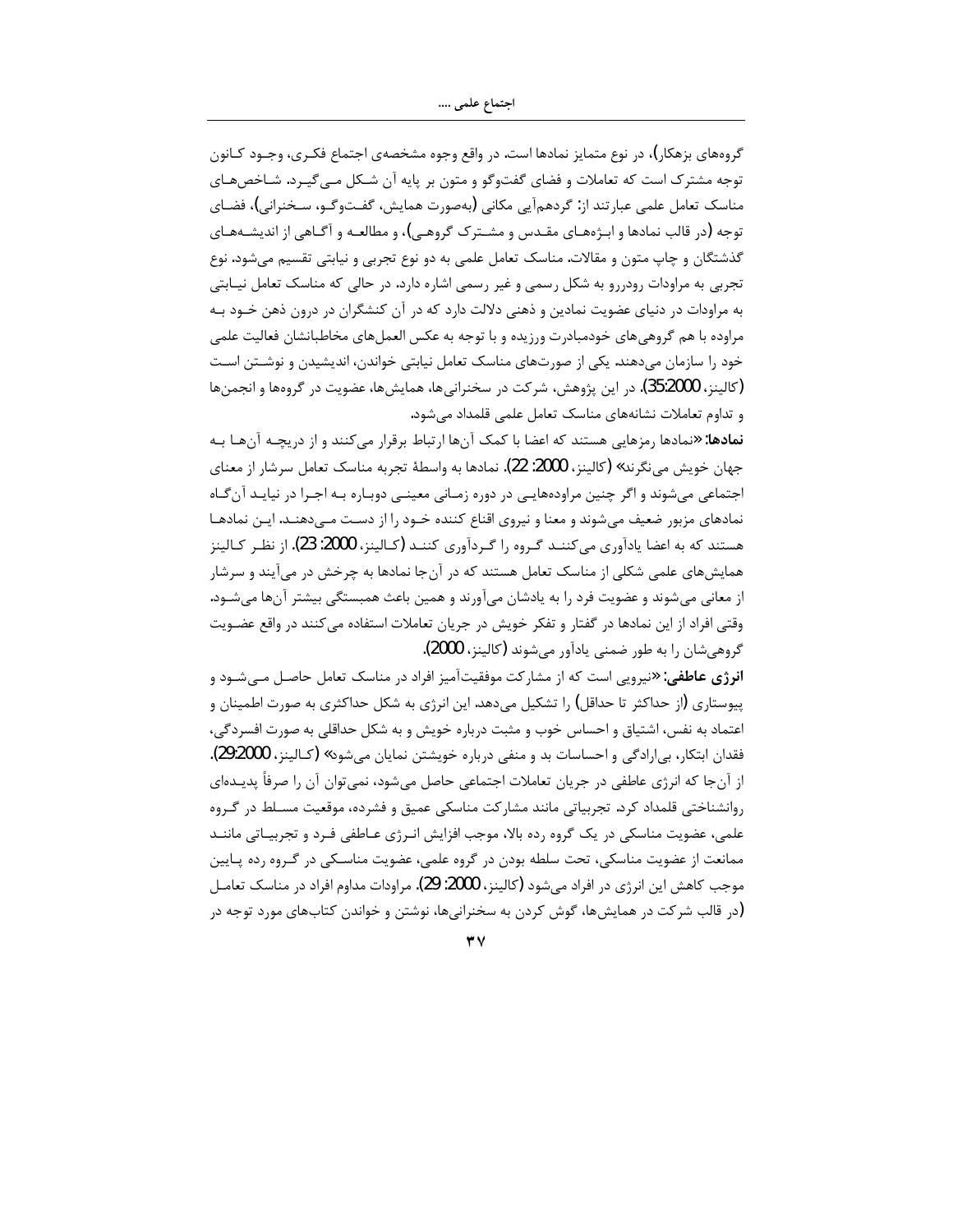گروه، سخنرانی کردن و مشارکت در بحثهای گروهی و غیررسمی که حـول موضـوع خاصـی باشـد، ارتباط با استادان، عضویت در شبکههای اجتماعی مرکزی) منجر به افزایش مشارکت افراد و در نتیجه افزایش انرژی عاطفی آنها می شودکه نتایج زیر را در پی دارد: پای بنـدی بـه اهـداف نمـادین گـروه و احساس تعهد اخلاقی به اهداف و نمادهای گروه، حس همبستگی گروهی، رقابت بر سر گرفتن فضـای توجه (از طریق پژوهش و انتشار و گفتوگوی بیشتر)، سلطه بر گروه، عضـویت در گـروههـای مرجـع، نوعآوري و بروز خلاقيت، بيان ايدهها و نظرات در گفتوگوها، افزايش مشاركت نمادين اعضا در تنهايي (مانند تفکر بیشتر و گفتوگو با خود، خواندن بیشتر متون و نوشتن مقالات بیشتر)، و پر تولید بودن و انتشار بيشتر آثار (به خصوص 5 سال مداوم).

خلاقیت: خلاقیت بیان اندیشههای نو میباشد؛ اما اندیشهها نمی توانند کاملا جدید باشـند. آنهـا بـا سنت فکری قبل خود پیوند دارند و با تکیه بر مصالح اندیشههای گذشتگان در قالب نمادهای جدید و مفاهیم جدید ایجاد می شوند. فرد با تکیه بر خلاقیت خود عناصـری از محصـولات پیشـینی از میـدان فکري را تر کيب و ايدههاي نو را بيان مي کند (کـالينز، 2000: 31). در واقــع خلاقيــت بــه خـرج دادن انرژی عاطفی و استفاده از سرمایه فرهنگی است (کالینز، 2000: 33). در ایــن پــژوهش شاخصــههــای انرژی عاطفی و خلاقیت عبارتند از: میزان دل بستگی اساتید به رشتهٔ خـود، زمـان صـرف شـده بـرای مطالعه، میزان اشتیاق به شرکت در جلسات، همایشها و بحثها، میزان احسـاس صـمیمیت، میـزان احساس همبستگی و تعلق به گروه فکری.

**سرمایهٔ فرهنگی**: سرمایههای فرهنگی انبان نمادهای خاص است که در بردارنده بار معنایی عضویت افراد و همبستگی آنها به یکدیگر و نیز محصولات فکری در اجتماع فکری چـون متـون، اندیشـههـا، ایدهها، نظرات، روشها، مفاهیم و واژههای به کار رفته در گفتوگوها و نوشتار می باشد که با کنشگری و مراودات افراد در شبکههای اجتماعی تاریخچه مناسکی افراد و سرمایه فرهنگی آنها شکل می گیرد.

سرمایههای فرهنگی مواردی چون، شناخت واژگان اساسی یک رشته، شناخت مفـاهیم واژگــان و کاربرد آنها در گفتوگو و کتابت، آشنایی و شناخت اندیشه متفکران پیشین و جدید، ارجاعاتی که در مقالهها به یکدیگر میدهند، عضویت در گروههای مرکزی پـر تولیـد و شـناخت مرکـز مباحـث رایـج، خلاقیت (بیان ایدههای نو)، نقد نظرات یکدیگر، افزایش مقالات و انتشار کتاب و شرکت در گفتوگوها و جلسات و همایشها، داشتن شم تشخیص در چگونگی رابطه بـا میـدان فکـری را شـامل مـیشـود (كالينز، 2000: 33-30). در اين پـژوهش، بررسـي سـرمايه فرهنگـي در سـطح نمــادين، در دو بعــد نمادهای مقدس ذهنی و نمادهای عینی صورت می گیرد. در بعـد ذهنـی. آشـنایی بیشـتر بـا واژگـان اساسی و ادبیات نوشتاری و گفتوگویی، مهارت اندیشهورزی، تأمل بیشــتر در نظـرات خــود، رفـرنس دادن به نظریه پردازان و نظرات متفکران مشهور، آشنایی به داغتـرین مباحـث جدیـد در آن رشـته و بسط و تعریف آنها، ارائه مباحث و طرح ایدههای جدیـد در سـمینارها و فضـای گفـتوگـو رسـمی و

 $\mathsf{r}\Lambda$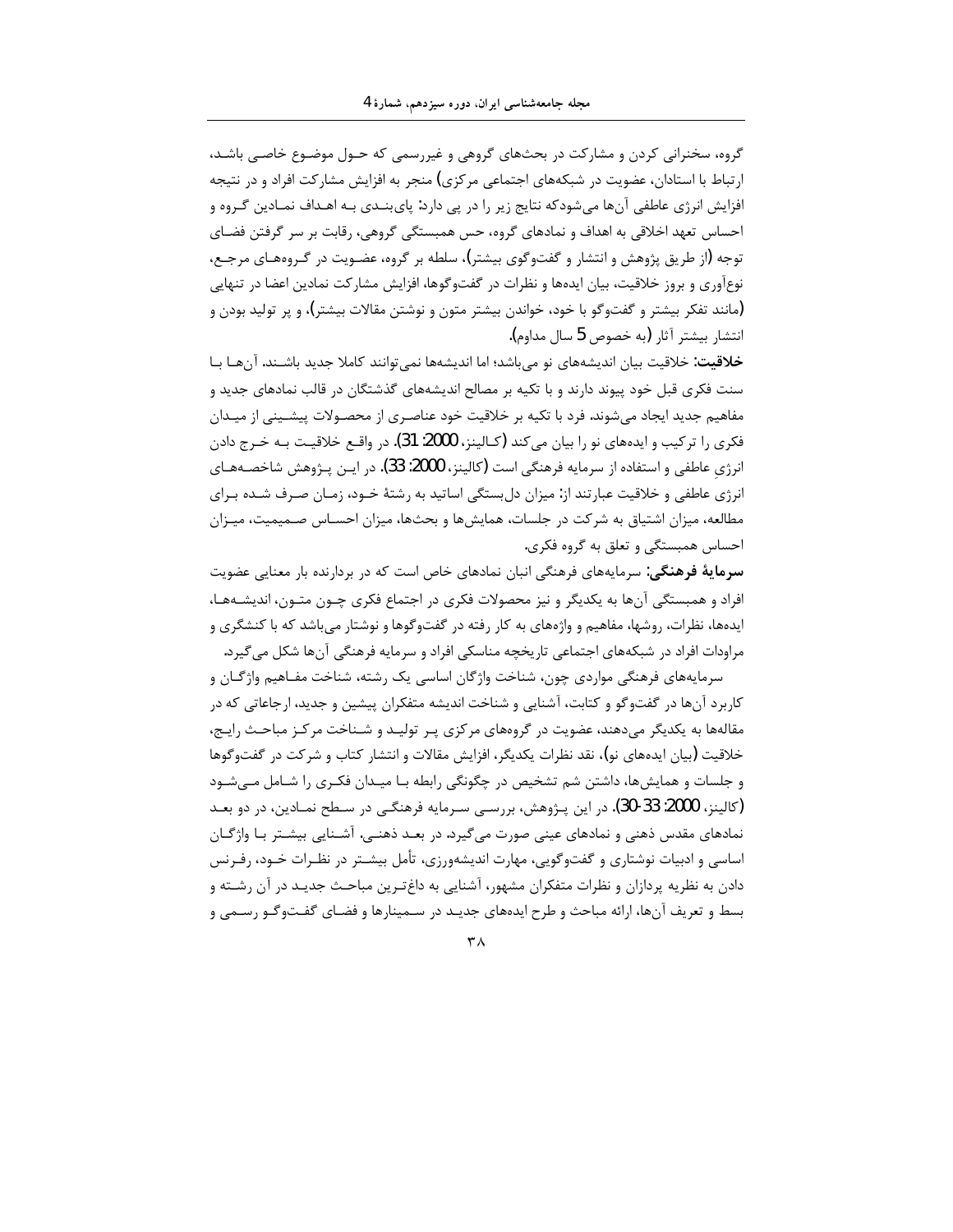غیررسمی؛ و در سطح عینی میزان نشر کتاب و مقالات مورد توجه است. **فضای توجه نمادین**: توجه افراد به موضوع یا رفتاری یکسان و آگاهی آنها از تمرکز دیگران بر همان موضوع یا رفتار، فضای توجه را شکل میدهد. تمرکز و توجه اعضا به موضوع مشترک، ایـن موضـوع را تبدیل به نمادی مقدس می کند که اعضاء آنها را در گفتوگوها و تفکر خود به کار میبرنـد (کـالينز، 2000: 22-23). فضاي توجه مشترک از مهمترين عناصر مناسک تعامل موفـق اسـت کـه تعــاملات و اعضا را به هم پیوند میدهد تا در راستای توجه مشترک به تبادلات و تولید علمی بیردازند. در بررسی فضای توجه نمادین، به اندیشهها، آثار و رویکردهای مورد تاکید افراد توجه شده است.

**میدان<sup>1</sup>:**میدان فضای عمل و روابط کنشگران است، عرصهای که تعاملات، منازعـات و تکاپوهــا بــرای کسب منابع معین صورت می گیرد. در واقع میدان متشکل از موقعیتهـایی اسـت کـه افـراد سـعی در اشغال آن دارند تا از طریق کسب این موقعیتها هویت خود را شکل دهند. با این تعریف می توان گفت میدان یک مفهوم نظری است که قابلیت رؤیت و بررسی آن به راحتی امکانپذیر نیست اما میتوان بنا بر نظر بوردیو که عمل اجتماعی را در پیوند مکان و زمان قـرار مـیدهـد و عمـل را بـه مثابـه پدیـده اجتماعی مرئی و "عینی"، بیرون از زمان/مکان قابل درک نمیدانـد؛ میـدان را مکــان عمـل اجتمــاعی افراد در نظر گرفت. کالینز بر مکانمندی تاکید دارد که افراد بـه طـور فیزیکـی در آنجـا دور یکـدیگر جمع میشوند و به تعامل رودررو با یکدیگر میپردازند. با توجه به گستردگی تعریف بوردیو از مکان که عمل اجتماعی را در بر می گیرد از لفظ میدان استفاده می شود و دو دانشکده علـوم اجتمـاعی و علامـه طباطبائی در همسویی با مکان مندی کالینز انتخاب شدند.

# روش شناسی

با توجه به مختصات نظری و عملی این پژوهش، در این تحقیق از تلفیق روش کمّی و کیفی اسـتفاده شد. دانشکدههای علوم اجتماعی دو دانشگاه علامه طباطبائی و تهران به عنـوان موقعیـتهـای مکـانی ثابت برای مناسک تعامل اعضاء هیأت علمی (به مثابه کنشگران فضای علم) در نظر گرفته شد.انتخاب اعضاء هيأت علمي از اين دو موقعيت مكاني، با توجه به مباحث كالينز در خصوص قشـربندي فعــالان فضای علم صورت گرفت. بر همین مبنا دو شاخص تولیدات اعضاء هیأت علمــی و تمرکــز موضــوعی و مقولهای آنها مد نظر قرار گرفت. در حقیقت، اعضاء هیأت علمی|ی که بیشترین تولیدات را داشتند و در عین حال از تمرکز بالای موضوعی و مقولهای برخوردار بودند به عنوان اساتیدی با تعاملات بـالا در میدان علمی انتخاب شدند. شاخص بیشترین تولیدات اساتید با روش کمّی بر اساس ضـابطهی وزارت علوم در امتیازدهی به تولیدات آنها صورت گرفت و اساتیدی که بیشترین نمره را کسب کردند کسانی

1 Field

٣٩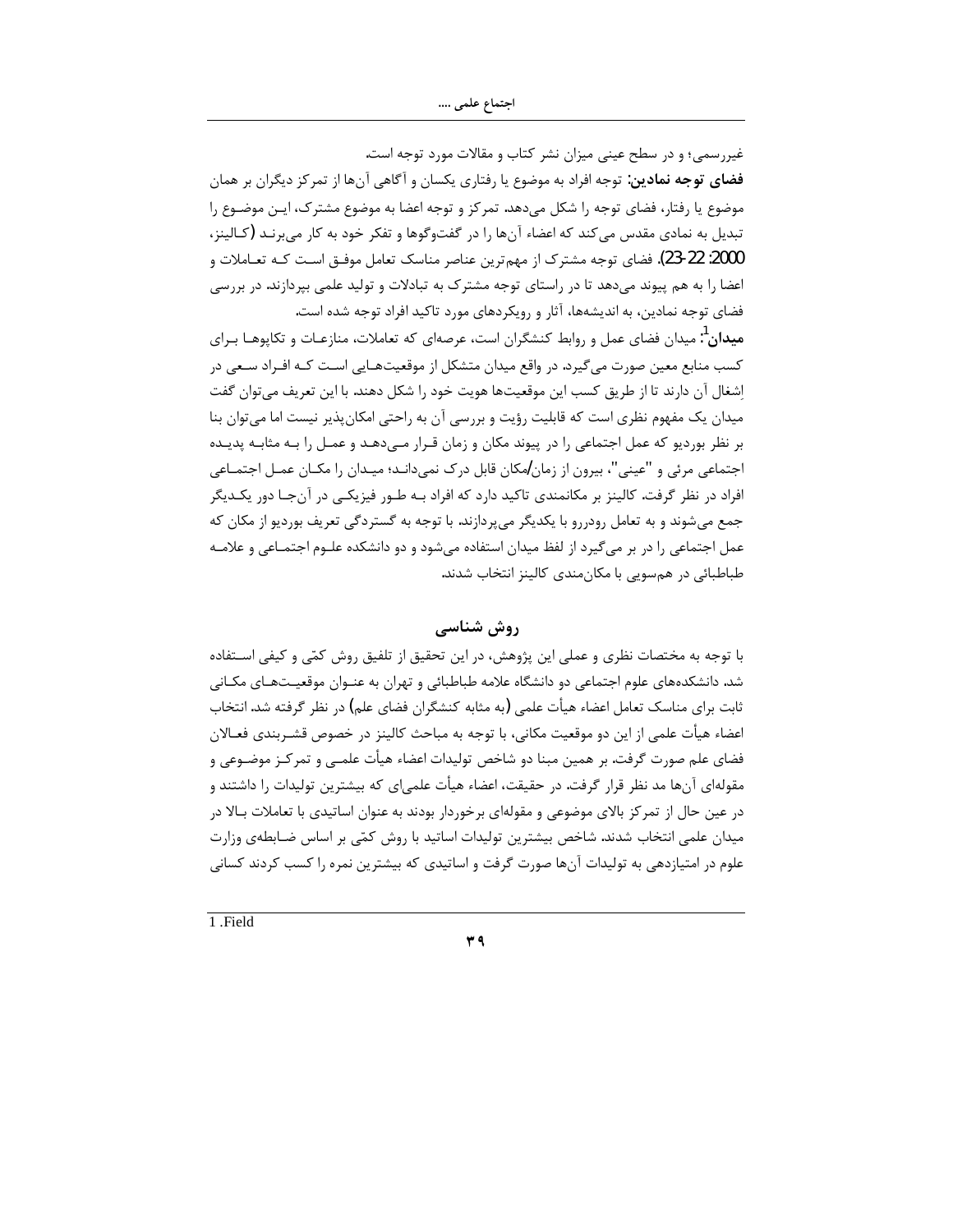بودند که از بیشترین تولیدات علمی برخوردار بودند. جدول شمارهٔ1 نحوهٔ احتساب شاخص «بیشترین تولیدات» با روش کمّی و بر اساس ضابطه وزارت علوم را نشان میدهد. علاوه بر کاربرد روش کمّی، تولیدات هر یک از اساتید با روش کیفی تحلیل محتوا (تحلیل مقولهای)

بررسی و بر اساس محتوا مقوله بندی شد تا تمرکز موضوعی اساتید مشخص شود. در این روش نیز با ادغام روش کمّی به هر کدام از تولیدات اساتید در هر مقوله امتیازاتی داده شد، که امتیازات بر اساس همان ضابطه وزارت علوم بود. در امتیاز دهی به تمرکز موضوعی نکته مهم «نسبت تاکید بر مقولات بر کل تولیدات» است، برای مثال استادی در مقولهی جنبشهای اجتماعی چند مقاله و کتاب تألیف کرد

| طرحهاى | طرحهای | پایان | ترجمه   |       |      | تألىفات | مقالات |       |        | سنجەھاي |
|--------|--------|-------|---------|-------|------|---------|--------|-------|--------|---------|
| عملى   | ارائه  | نامه  |         |       |      |         |        |       |        | مورد    |
| انجام  | شده در |       | ترجمهٔ  | مقاله | كتاب |         | علمى   | علمى  | علمى   | بررسى   |
| شده    | سمينار |       | كتاب    |       |      |         | ترويجي | مرورى | پژوهشی |         |
|        |        |       | خاص(مثل |       |      |         |        |       |        |         |
|        |        |       | زبان و  |       |      |         |        |       |        |         |
|        |        |       | آمار)   |       |      |         |        |       |        |         |
| 12     | 2      | 3     | 10      | 0.5   | 12   | 20      | 3      | 4     |        | امتياز  |

جدول شمارة 1. ارزش گذاری سنجههایی که متغیر سطح تولیدات را می سنجد

بود؛ بر همین مبنا استاد مربوطه با تاکید بیشتر بر مقولهٔ جنبشهای اجتماعی بـر اســاس نــوع تـألیف خود امتياز كسب مي كند. در نهايت، اعضاء هيأت علمي هم به لحاظ شاخص «بيشــترين توليــدات» و هم به لحاظ شاخص «تمركز موضوعي» امتياز دهي و قشربندي شـدند و از تركيـب ايـن دو شـاخص امتیاز کلی و قشربندی نهایی اساتید بدست آمد. بر مبنای چارچوب نظری، اساتیدی با بیشترین امتیاز در تولیدات و تمرکز مقولهای به عنوان اساتیدی در بالاترین سطح قشر بندی و برخـوردار از بیشــترین تعاملات علمی برای انجام مصاحبه انتخاب شدند.

در بخش دوم روش شناسی، پس از انتخاب نمونهها از دو دانشکده از تکنیک مصاحبه عمیق بـرای مصاحبه با اعضاء هيأت علمي استفاده شد. مصاحبهها با محوريت مفاهيم كـالينز صـورت گرفـت و در نهایت متن مصاحبهها تحلیل محتوا (مقولهای) شد. در جهت مستند سازی یافتهها، بخشـی از نظـرات مصاحبه شوندگان در متن ذکر می شود اما به دلیل رعایت مسائل اخلاقی و حفظ حقوق و هویت اعضاء هیأت علمی به جای نام آنها از اعداد استفاده میشود (نگاه کنید به فلیک، 54:1388). نمونههای این پژوهش از بین اعضاء هیأت علمی دو دانشکده علوم اجتماعی دانشگاههای علامه طباطبائی و تهران به عنوان فعالترین دانشگاههای کشور در فضای جامعهشناسی، و بر مبنای امتیازات اعضاء هیـأت علمـی

 $\epsilon$ .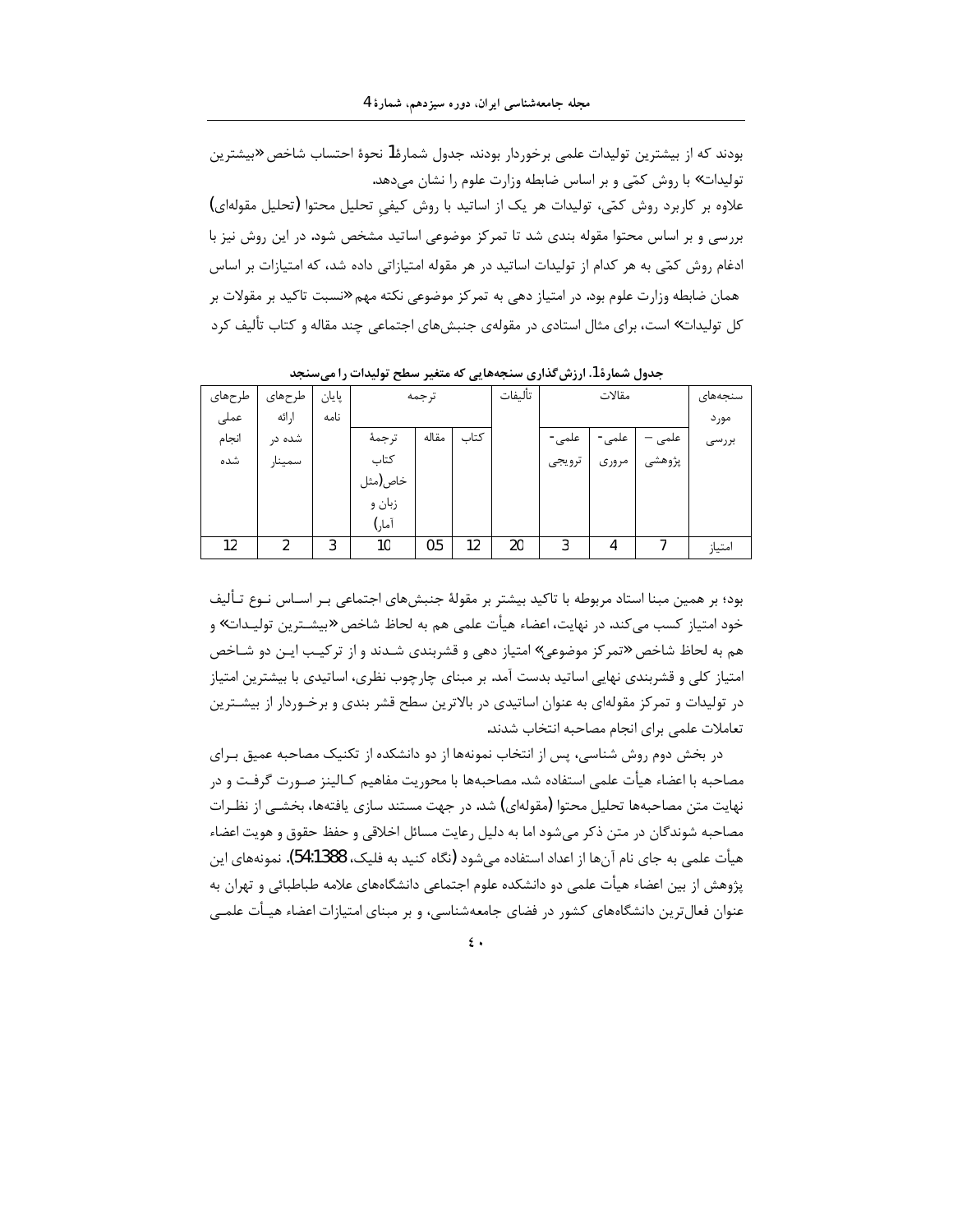اجتماع علمي ….

در دو شاخص «بیشترین تولیدات» و «تمرکز موضوعی» انتخاب شدهاند. بررسیهای صورت گرفته بـر روی شاخص «تمرکز موضوعی» حاکی از آن است که بیشترین تمرکز مقولـهای اعضـاء هیـأت علمـی دانشکدهٔ علوم اجتماعی دانشگاه تهران به ترتیب بر دو حوزهٔ «جامعهشناسی تغییر اجتماعی و توسعه» و «مباحث نظري» قرار دارد. تمركز مقولهاي اعضاء هيأت علمي دانشكده علوم اجتماعي دانشگاه علامه طباطبائی نیز همانند همکاران شـان در دانشـکده علـوم اجتمـاعی دانشـگاه تهـران نخسـت بـر حـوزهٔ «جامعه شناسی تغییر و توسعه»، و در وهله بعد بر حوزهی «جامعه شناسی جنسیت و زنان» قـرار دارد. پس از ترکیب دو شاخص «بیشـترین تولیـدات» و «تمرکـز موضـوعی» هفـت عضـو هیـأت علمـی از دانشکدهٔ علوم اجتماعی دانشگاه تهران (گروه جامعهشناسی) و چهار عضو هیأت علمی از دانشکدهٔ علوم اجتماعی دانشگاه علامه طباطبائی (گروه پژوهشگری اجتماعی) انتخاب شدند. انتخـاب دانشــکدههــا و نمونههای مورد مطالعه هرچند با دقت و بر مبنای معیارهای نظری صورت گرفت، لیکن نباید فراموش كرد كه ماهيت كيفي اين تحقيق به همراه محدود بودن قلمرو آن به دو دانشكده فوق الذكر از امكــان تعميم نتايج اين تحقيق به كل دانشكدههاي علوم اجتماعي كشور و بهويژه كل فضاي علـوم اجتمــاعي کشور مے کاهد.

#### بافتهها

همان طور که در چارچوب نظری نشان داده شد، معنای مفاهیم نظری کالینز سیال بوده و فهم هر یک در گرو فهم دیگری است. با وجود این، «نمادها» در نظریــه کــالینز از چنــان قــدرت تعیــین کننــدگی برخوردار است که مناسک تعامل اساتید را می توان بر پایهی نمادهای مشترک و هم بسته کـه فضـای توجه نمادین متقابل را شکل میدهند توضیح داد. نمادهای مقدس علمی، با ایجاد تمر کـز مشــتر ک و احساس همبستگی نه تنها باعث تداوم تعامل میشوند بلکه مولد انرژی عاطفی و سرمایههای فرهنگی بالا در جريان تعاملات بين اعضا حلقهٔ فكرى هستند.

بهمنظور شناسايي «نمادها» و «فضاي توجهٔ» اعضاء هيأت علمي مورد مطالعه، نتايج بهدست آمده از «تحلیل مقولهای آثار آنها» با «محتوای مصاحبههای صورت گرفته با این افراد» تطبیــق داده شــد. نتايج اين مقايسه نشان مىدهد نمادها و فضاى توجه يكسانى در نوشتهها و مصاحبههاى آنها وجـود دارد، یعنی تمرکز محتوایی نوشتههای اساتید تقریبا همان تمرکز ذهنی آنهاست. نمادها و در نهایـت فضای توجه اساتید را می تـوان در چهـار سـطح «رویکردهـا»، «مفـاهیم»، «متفکـران» و «مقـولات و موضوعات پژوهشی» از هم تفکیک کرد. در بخش رویکردها، رویکـرد «تلفیقـی»، «رویکـرد ســاختی -کار کردی» و «مکتب انتقادی» به ترتیب از بیشترین اهمیت در میان اساتید برخوردار بودند. - " من بيشتر رويكرد تلفيقي را دوست دارم."(9)

 $5 \lambda$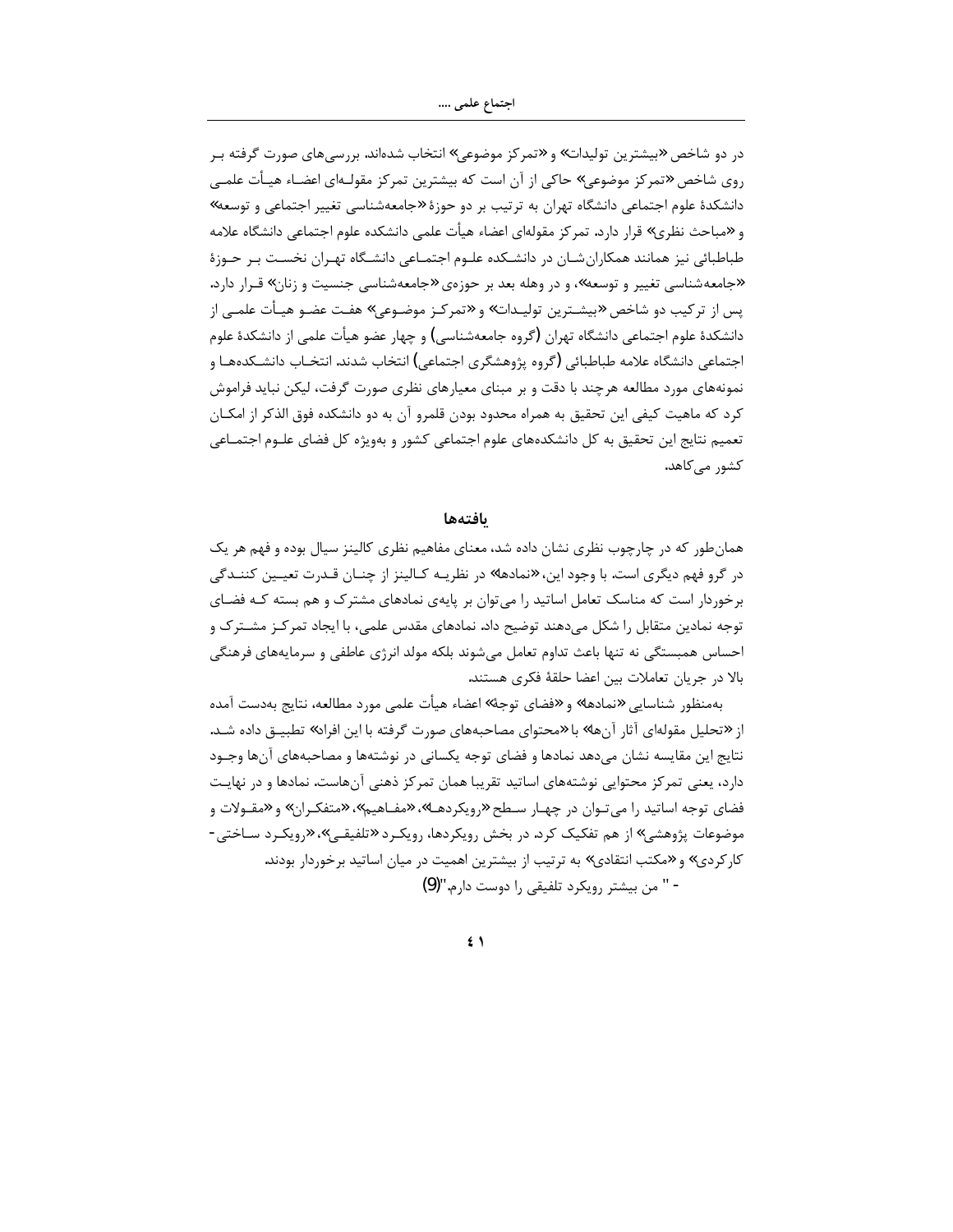- " ترجيح ميدهم بگويم تلفيقي، تلفيقي از رويكردهاي تضاد و نظم. …نه کارکردگرایی محض را به عنوان رویکرد مناسب میدانم نه تضاد گرایی محض را. سعی می کنم تلفیق کنم."(3) -"من نگاه ترکیبی دارم ولی در ذیل پارادایم انتخاب عقلانی. در جامعهشناسی از تحلیلهای ساختی کارکردی، تحلیل گفتمانی و تحلیلهای كلان استفاده مى كنم." (6) -"بیشتر به رویکرد ساختاری کارکردی معتقدم، نظریه پردازهای مختلفی هستند از کلود لوی استروس گرفته تا دیگران، ولی بیشتر دیدگاه لوی استروس روي من تاثير گذاشته است."(7) -"جامعهشناسي انتقادى، طبيعتاً به رويكرد انتقادى باور دارم." (8) در بخش متفکران به ترتیب «ماکس وبر» و سپس «لوی استراوس» و «هابرمـاس» بیشـترین توجـه

> اساتید را به خود جلب کرده بود. -"من از ریتزر متاثرم و ریتزر از جامعهشناسی وبری-زیملی. در کل بیشتر

متاثر از جامعهشناسی وبری هستم که طبیعتاً مختصات خاص خودش را دارد. جامعهشناسی وبری به "تکثر نظام اجتماعی" و جامعه چند بعدی باور دارد، جامعهای که در آن فرهنگ یک پدیدهی مهم است. در جامعه علاوه بر فرهنگ، اقتصاد، سیاست، و روابط انسانی هم اهمیت دارند."(1)

-"من متاثر از وبر در مقام شکار و مسئلهيابي تفهمي کار مي کنم. همه روشهای تفهمی مثل روش مردم نگارانه، تحلیل گفتمان، پدیدار شناسی را می پسندم البته تا زمانی که با استفاده از این روشها بتوانم به سوالاتم پاسخ بدهم .''(6)

-"دیدگاه تضاد که اونم عموما چپهای جدید، تضاد گراهای جدید مد نظرم بوده. … نظرات هابرماس در من تاثير داشته اگر چه به طور مستقيم به ایشان استناد ندادم اما به طور غیر مستقیم تحت تاثیر اندیشههای او هستم.''(11)

-"بیشتر به رویکرد ساختی کارکردی معتقدم. این رویکرد نظریه پردازهای مختلفی دارد از کلود لوی استروس گرفته تا دیگران ولی من بیشتر متاثر از  $(7)$ "دیدگاه لوی استروس هستم

 $\epsilon$   $\tau$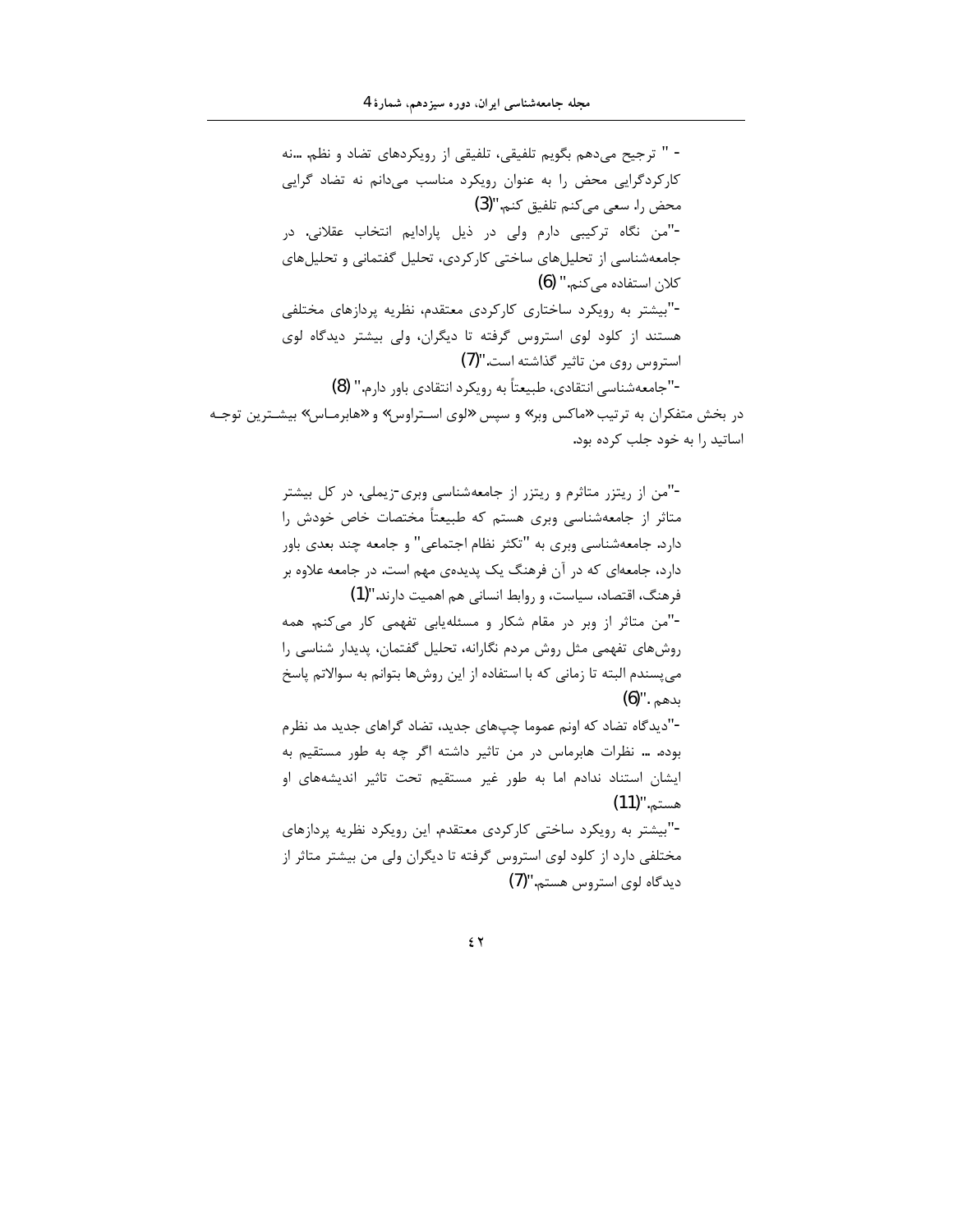-"این که دقیقا بخوام بر اساس چارچوب نظری کسی کار کنم کارهای من اینجوری نبست، ولی خب از دارندورف، گیدنز،هابرماس، و کسانی که به نوعی نگاه تلفیقی دارند استفاده می کنم."(3)

با وجود گستردگی توجه به آراء وبر در بین نمونههای مورد مطالعه، این توجه در سطح بین|لذهانی نبوده و در سطح فردی قرار دارد.

و به همین دلیل وبر به نمادی برای تولید احساس هم بستگی فکری و هویت علمـی جمعـی، بـه مثابه نشانهٔ اجتماع علمی کالینزی، تبدیل نشده است.این نکته گواه بر آن است که با وجود گسترگی توجه فردی به آراء ماکس وبر هیچ نوع مناسک تعامل تجربی و نیابتی حول آراء این اندیشـمند در دو موقعیت مکانی «دانشکده علوم اجتماعی دانشگاه تهران» و «دانشکده علوم اجتمــاعی دانشـگاه علامــه طباطبائی» شکل نگرفته است. نکته دیگری که در مورد «ماکس وبر» به عنوان مهمترین نقطه تمرکـز نمونههای مورد مطالعه قابل ذکر است، تفاوت نسبی میزان حضور آراء وبر در نوشتههای این اســاتید و محتوای مصاحبههای آنهاست. در حالی که در مصاحبهها، نظرات وبر به عنوان رویکردی مهم از سوی بخش بزرگی از نمونههای مورد مطالعه به کرات مورد تاکید قرار گرفته است، لیکن نوشتههای همـان اساتید با تمرکز کمتری بر آراء وبر نوشته شدهاند. این فاصله بیانگر ضـعف مناسـک تعامـل نیـابتی در نتيجه ضعف مناسك تعامل تجربي با محوريت آراء «ماكس وبر» است. بـاوجود توجـه اسـاتيد بـه آراء «ماکس وبر» در بیانات شفاهی و در سطح فردی، آراء وبر به عنوان نمادی مقدس بـرای ایجـاد اتفــاق نظر، احساس همبستگی و تعلق فکری به یک اجتماع فکری در قالب نوشتهها کمتر منعکس می شـود. نکته فوق بیانگر فقدان فضای توجه نمادین و میان ذهنیت آگاهانه میان افراد است، میان ذهنیتی کـه می تواند مکتوبات را نیز تحتالشعاع قرار دهد.

در بخش **مفاهیم**، بیشترین تاکیـدها روی «مفهـوم مدرنیتـه» (مدرنیتـه ایرانـی، جامعـه جدیـد، نهادهای مدنی، جنبشهـای اجتمـاعی و اصـلاحی) قـرار داشـت. بـا بررسـی محتـوای مصـاحبههـا و نوشتههای نمونههای مورد مطالعه، بیشترین میزان تمرکز و توجه اساتید بـر حـوزه «جامعـهشناســی تغییر و توسعه» قرار دارد. در درون این حوزه تخصصی، بیشترین زیرحوزه مورد توجـه زیرحـوزههـای «سنت و تجدد» و «مشاركت اجتماعي» است. مصاحبهها نشان مىدهد با وجود اهميت حوزه «تغيير و توسعه در ایران» در تحلیل آثار اساتید، این توجه تنها در سطح فردی است و شکل جمعی، محفلـی و بین|لاذهانی به خود نگرفته است؛ بهطوری که اساتید از تشابه تمر کـز موضـوعی سـایر اسـاتید آگــاهی ندارند. به عنوان مثال توجه آنها به مفهوم "مشاركت اجتماعي" تنهـا بـه صـورت فـردي و در قالـب نوشتار است.

بـا نبــود فضــاي توجــه مشــترک و بــین|لاذهــانی، نمادهــا تنهـا در ســطحی فــردی در نوشــتههـا و مصاحبههای نمونههای مورد مطالعـه نمایـان اسـت. در حقیقـت، در فقـدان تعـاملات پایـدار و مناسـكی،

 $24$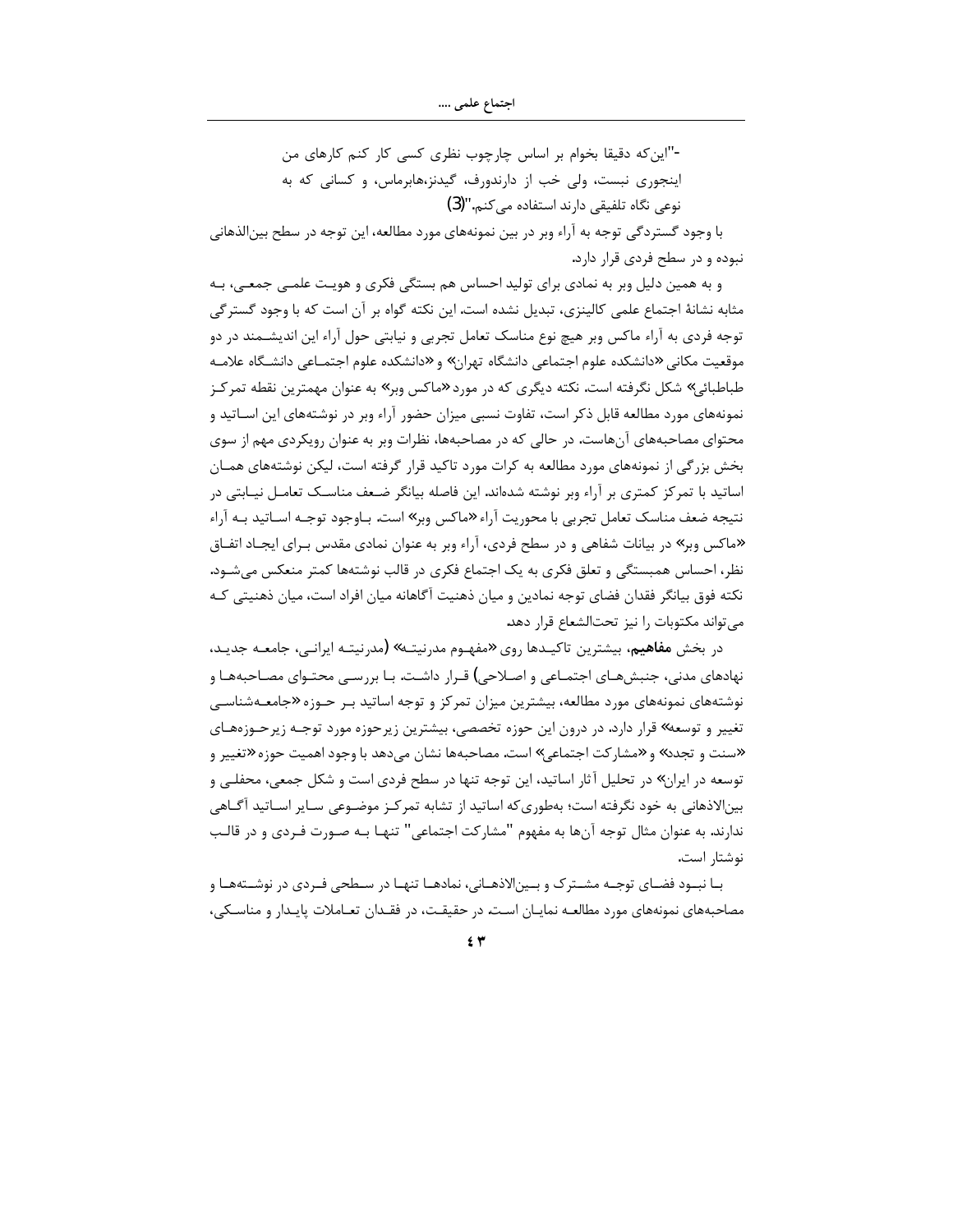نمادها و فضای توجه تنها در سطح فردی قرار داشته و شکل جمعی، محفلی و اجتمـاعی (بـه معنــای کالینزی) نمی یابند. ایـن در حـالی اسـت کـه نمادهـای مشـترک، محفلـی و بـین|لاذهـانی بازنمـای مراودههای تکراری هویت زا هستند. از رهگذر همین تکرار مراودههای مستقیم است که نمادها (ماننــد یک دیدگاه خاص، متفکر خاص، کتاب خاص..) مورد تقدس قرار می گیرند و موجب پیوند و هم بستگی و ارتباط اعضا با یکدیگر می شوند. فقدان تعاملات مداوم در راستای نمادهای مشترک، مانع اصلی شکل گیری فضای توجه بین|لاذهانی، مشترک و محفلی در بین اساتید شده است. با وجود شباهت نمادها و فضای توجه اساتید در سطح فردی، این نمادها هیچگاه خصلت پیوند دهنـده و هـم بسـتگی سـاز بـه معنای کالینزی نیافتهاند.

> -"در کشورهای غربی اعضاء یک گروه، یک دانشکده دور هم جمع میشوند، چند ساعتی یکدیگر را می بینند، به طور غیررسمی با هم گفتوگو می کنند، حرف می;نند. دیدارشان حالت یک گرد همایی را دارد. چنین تعاملاتی در ایران خيلي كم است. من عملا چنين تجربهاي در ايران نداشتم." (3)

در تبیین عدم شکل گیری فضای توجه مشترک در بین اساتید، میتوان به نبود آگـاهی از فضـای توجه مشابه نزد اساتيد ديگر اشاره كرد.

> - " تعامل علمی در ایران، در حدی که منجر به انجام کارهای علمی شود خیلی زیاد نیست اما در حد مشاوره یا کمک به پایاننامه صورت میگیرد. ...در کل تعاملات علمی بهویژه با همکاران در حد مطلوب نیست. ممکنه خیلی از همکاران مطلبی در حوزه علایق مشترک نوشته باشند ولی از آن مطلع نمی-شويم. ..در جامعه علمي اي كه من در آن درگيرم آن نوع تعاملاتي كه منجر به کار مشترک علمی، نوشتن مقاله و کتاب مشترک و یا انجام پژوهش مشترک شود وجود نداره."(3) - "در علوم اجتماعی ایران هنوز پارادایمهای جدای از هم شکل نگرفته است.

این که افراد یا دانشگاهها با تعلق فکری به یک پارادایم روی حوزهای متمرکز شده و کار کنند وجود نداره."(9) -"برپایی کنفرانسها برای آشنایی با نظرات و اندیشههای یکدیگر، عملا کم و

يراكنده بوده."(5)

در واقع اساتید به دلیل کم٫نگ بودن فضای گفتوگــو و فقــدان تعــاملات مــداوم، از نمادهــای فکــری یکدیگر آگاهی ندارند. برای مثال تحلیل پاسخهای اساتید به سـؤال «آخـرین کتـابی کـه خواندیـد؟» نشانگر جهت گیری مشابه اساتید در سطح فـردی بـود. آنهـا در شـناخت مسـائل ایـران متمایـل بـه

 $\epsilon$   $\epsilon$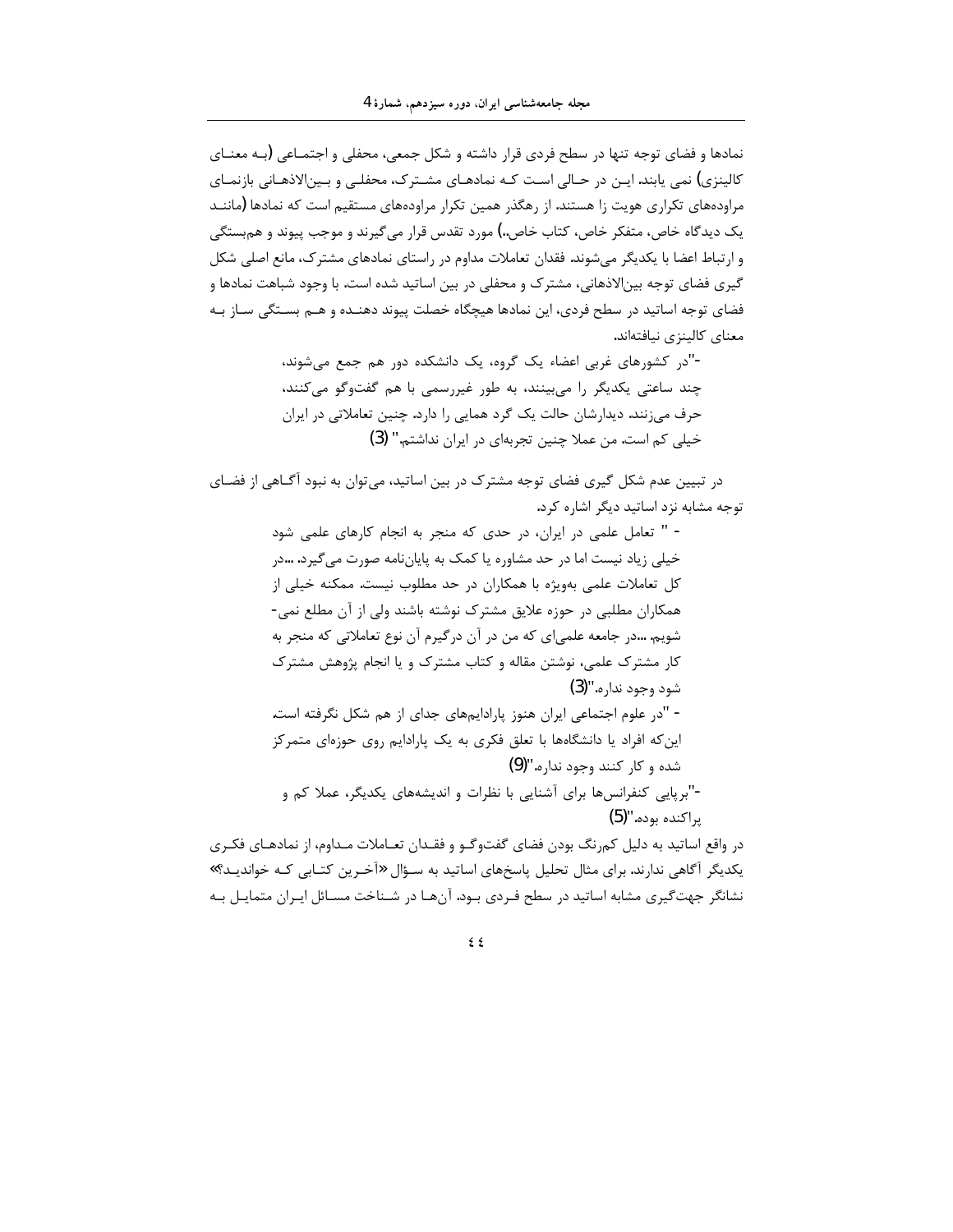جامعهشناسی تاریخی و روششناسی تاریخی بوده و تمایل به کاربرد روش شناسی تاریخی در بررسی مسائل ایران داشتند لیکن از رویکرد مشابه سایر اساتید در این خصوص آگاه نبودند. -"... الان در حوزه جامعهشناسی ایران و جامعهشناسی تاریخی ایران کار مي كنم و سعي مي كنم عموم اين كتاب ها رو ببينم ."(1) -"..در سالهای اخیر حس کردم برای جواب به سئوالم به حوزه جدیدی به نام جامعهشناسی تاریخی نیاز دارم. ...چند سالی است که به این حوزه مے پر داز م.'**' (11)** 

یافتهها حاکی از آن است که اساتید در سطح فـردی دارای مسـئله و دغدغـه فکـری بـوده و بـه طـور پیوسته روی دغدغه ذهنی خود متمرکز هستند اما نکته مهم عدم جذب نیرو و انرژی عاطفی اساتید از طریق ساختار است. در حقیقت، ساختار موجود در نظام دانشگاهی بهگونهای اسـت کـه اســاتید را در راستای فضای توجه نمادین و مشترک با یکدیگر در تعامل قرار نمی دهد. نتایج حاصل از مصاحبهها نشان میدهد اساتید پیگیر آثار یکدیگر نبوده، مقالات و کتب یکدیگر را مطالعـه نکـرده و بـه نظـرات یکدیگر اهمیت چندانی نمی دهند.

> -"فقدان يا ضعف اجتماع علمي يكي از دلايل اصلي نبود نقد در جامعه ماست. … نویسنده و آثاراش جز توسط دانشجویان یا افرادی که به نوعی به آن اثر احتیاج دارند و یا اساتیدی که برای تدریس از آن اثر استفاده میکنند مورد نقد قرار نمی گیرد."(11)

> -"برای من پیش امده همکاری کتابشو به من داده و گفته نخوندین هم نخوندین، من این کتاب را به اجبار برای رشد و ارتقا در سیستم اداری نوشتم. در این حالت هیچ وقت اندیشهای در کشور مهم نمیشود."(8)

در فقدان تعاملات حول فضاي توجه نمادين، اساتيد بر اين باورند كه سـاير اسـاتيد بـه نظـرات آنهـا اهمیت نمی،دهند و یا نظرات آنها را مطالعه نمی کننـد در چنـین شـرایطی اسـاتید، کـلاس درس و تعامل با دانشجویان را بهترین موقعیت برای بیان ایدههای خود یـا بهتـرین فرصـت بـرای ایـده یـابی می بینند. کلاسهای درس این فرصت را به آنها میدهد که در راستای موضـوع خاصـی بـه تعامـل و گفتوگو با دانشجویان بنشینند. ذکر این نکته حائز اهمیت است کـه تعامـل بـا دانشــجویان در قالـب کلاسهای درس نتیجه ساختار آموزش محور نظام دانشگاهی است و اساتید تلاش چنـدانی در خلـق موقعیتهایی برای طرح موضوعات پژوهشی با دانش جویان نمی کنند. در فقدان تعاملات حول فضـای توجه مشترک، تعاملات اساتید و دانشجویان به خصوص دانشجویان ارشد و دکتری اهمیتــی محــوری مى يابد.

 $65$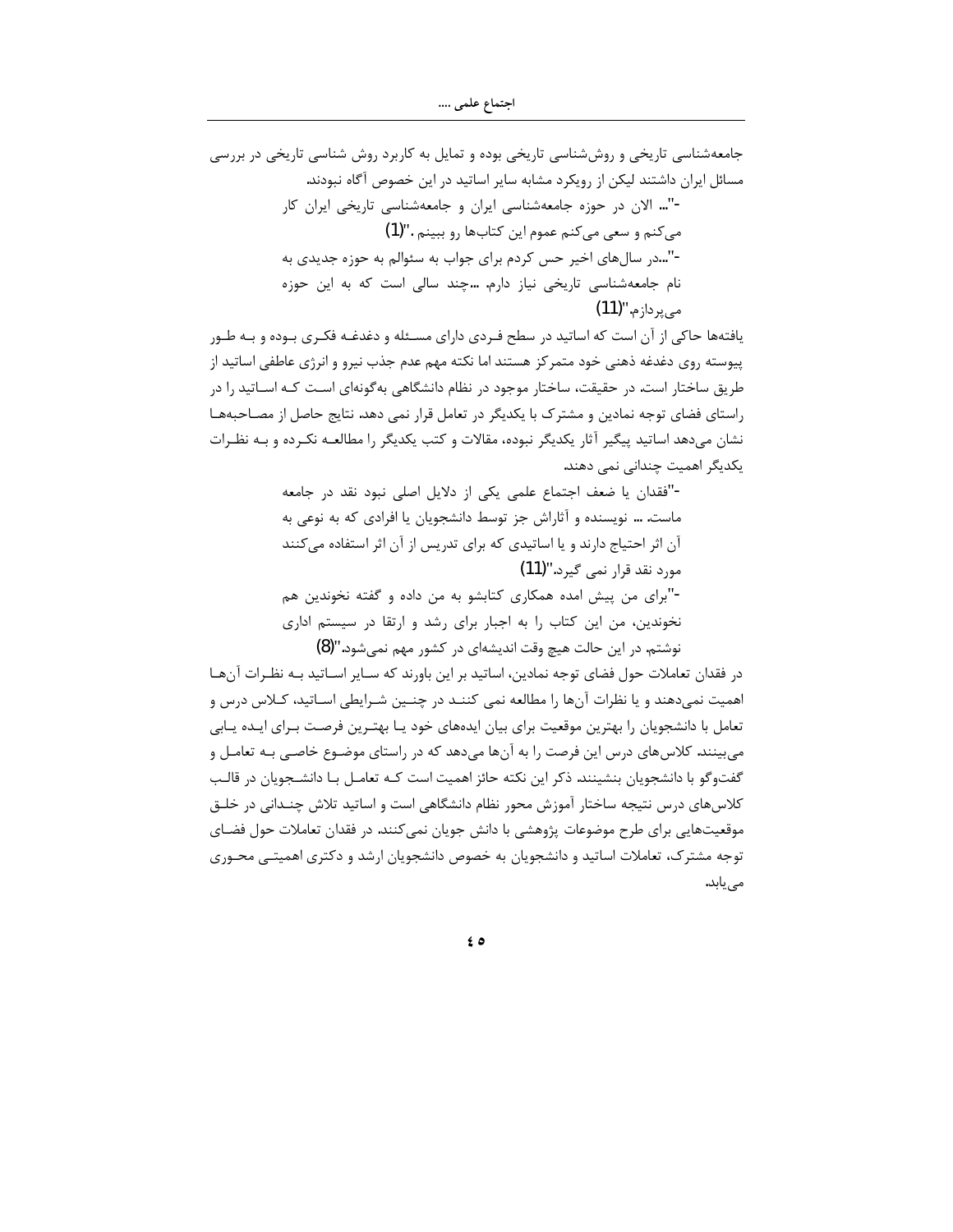-"کلاسهای درس برایم مهم است، چون بخشی از درسی که میدهم اندیشههای خودمه. کلاسهای درس فرصت خوبیه تا در آنها اندیشههایم در ارتباط با دانشجویان تنقیح شود. فضای کلاس و ورود دانشجو به بحث باعث نظم پیدا کردن مطالب و اندیشهام میشود. در کلاس های فوق لیسانس و دکتری این فرصت بیشتر از طریق دیالوگ با دانشجویان ایجاد میشود که به جمع و جور کردن افکارم برای تالیف مقالات و کتابهام کمک می کند."  $(11)$ 

-"دانشجویان دکتری همراهان و نیروهای خوبی هستند که به من خیلی کمک می کنند. از طریق آنها فضاهای جدیدی در دانشکاه باز کردیم. بیشتر کارهایی که با این دانشجویان انجام دادم منشا فضای فکری و اندیشهای در جامعهشناسی ایران شدند. استادای دیگر هم همین تجربه را دارند."(1)

همانطوری که بحث شد، دانش جویان از مهم ترین عناصر مناسک تعامل رسمی به شمار می روند و گاه مناسک تعامل را وارد جنبه غیر رسمی و موفق میکننـد. گـاه اسـاتید خـارج از تعـاملات رسـمی دانشکده با دانش جويان به گفتوگو نشسته و به تبادل نظر و فکر مـي پردازنـد. آنهـا در جريـان ايـن تعاملات انرژی عاطفی بالایی کسب میکنند و در حین گفتوگـو سـرمایههـای فرهنگـی خـود را بـه دانشجويان عرضه مي كنند. اين در حالي است كه دانشجويان بعد از فارغ التحصيلي از جريان تعاملات با اساتید خارج می،شوند و دقیقا به همین دلیل نمی،توانند پای ثابت تعاملات علمی قلمداد شوند؛ مگر آن كه دانش جويي به طور پيوسته ارتباط و تعامل خود با اسـتاد راهنمـا را حفـظ كننـد كـه ايـن نـوع مراودات بهندرت ملاحظه میشود. با آن که دانش جویان تعاملی ثابت و درازمدت با اساتید برقرار نمی-کنند لیکن همین تعاملات ناپایدار و متغیر باعث تولید انرژی عاطفی بالایی در بین اساتید میشود. در حقیقت در فقدان مناسک تعاملی یویا در میدان دانشگاه، اساتید انرژی عاطفی و سرمایههای فرهنگے خود را در ارتباط با دانشجویان، بهویژه دانشجویان کارشناسی ارشد و دکتری به دست میآورند.

از دیگر عوامل مولد انرژی عاطفی و سرمایه فرهنگی در اساتید، تجربه «مناسک تعاملی با خارج از ایران» در دوران تحصیل و بعد از آن است. بررسی تجربه مناسک تعاملی اساتید، نشان میدهد آنهـا در دو میدان علمی خارج از ایران و داخل ایران تجربههای متفاوتی داشتهاند. تمرکز موضوعی آنها در خارج از ایران با انتخاب رساله دکتری ایجاد شده و در ایران همان تمرکز موضوعی در قالب تحقیـق و تدريس تداوم پيدا كرده است.

> -"من جامعهشناسی ارتباطات را از سال 72 شروع کردم و تا به امروز این کارو ادامه دادم. شروع کار یک تصادف بود، بر میگرده به دیدار من در خارج از کشور با یکی از جامعهشناسان معروف در حوزه ارتباطات. رابطه انسانی و

> > $57$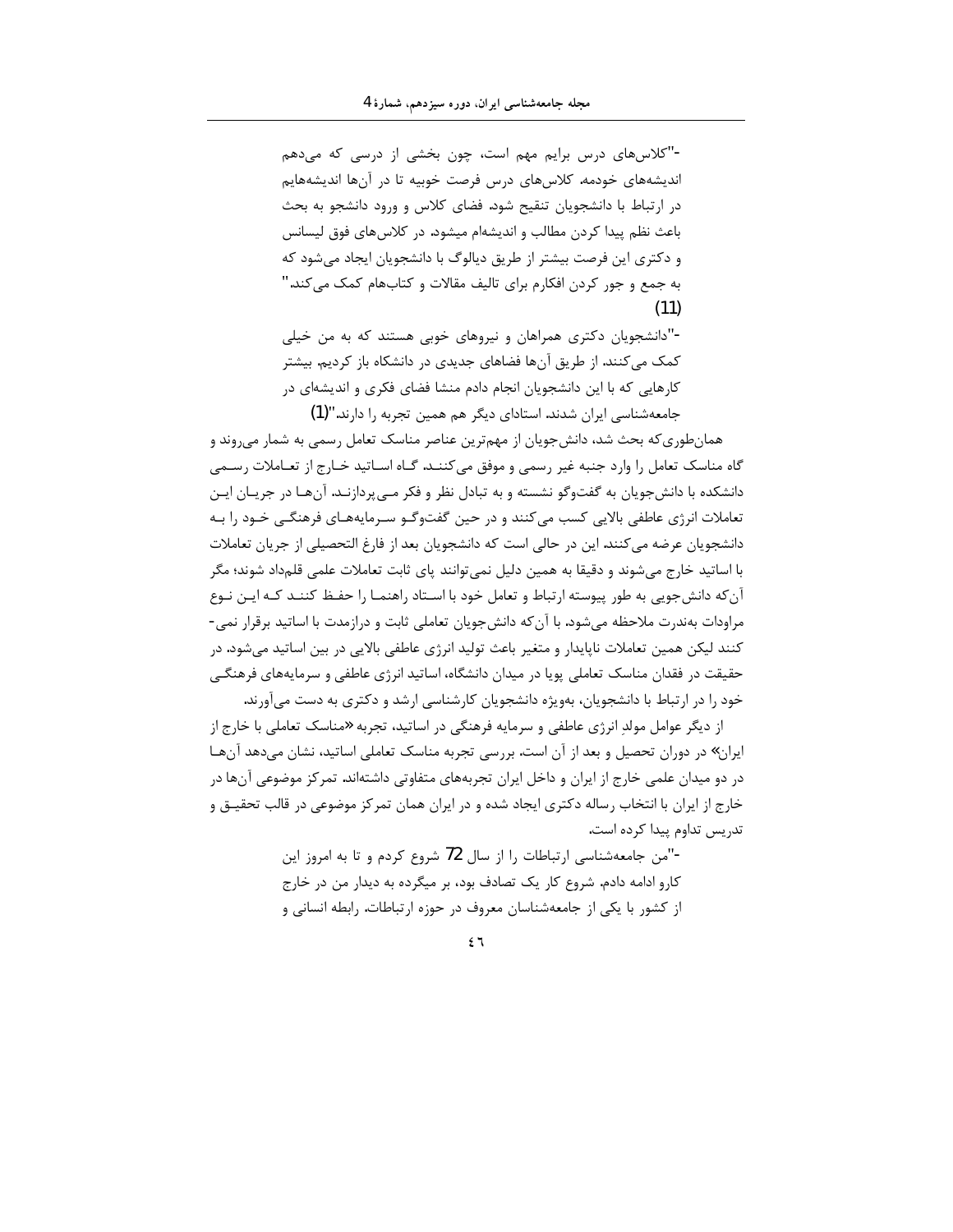عاطفی بین ما ایجاد شد. اندیشههای او را بررسی کردم و بعد کتابشو به همراه یکی از همکاران ترجمه کردم. حوزهای بود که بهش علاقه مند شده و در آن مهارت پیدا کردم و بعد مقالات و نوشتههای دیگری در این حوزه منتشر کردم."(7) -"علت تمرکزم بر این حوزهها بر میگردد به کاری که در دوره دکتری انجام دادم. به هنگام تحصیل در دوره دکتری باید سه حوزه تمرکز را برای امتحان جامع دکتری مشخص می کردیم، از همان جا علایق من به این حوزهها ریشه گرفت و وقتی امدم ایران سعی کردم در همان بستر حرکت کنم."(3)

نتایج مصاحبهها نشان میدهد اساتیدی که دوره دکتری خود را در خارج از ایران گذراندهاند، پس از اتمام تحصیل و برگشت به کشور قادر به یافتن گروه یا حتی افرادی با فضای توجه مشابه نبودهانـد. نتیجه این امر تداوم تمرکز موضوعی در سطح فردی و در چارچوب تحقیق، تدریس و حـداکثر تـدوین مقاله و کتاب بوده است. تدریس و تحقیق در چارچوب نیاز گروه و دانشکده، حتی در مواردی آنها را از فضای توجه و تمرکز موضوعی دور ساخته و باعث **«تجربــه گسســت»** از فضـای توجـه پیشـین می شود. «تجربه گسست» عمدتا شامل حال افرادی است که از تعاملات گسترده حــول فضــای توجــه مورد نظرشان در خارج از ایران برخوردار بودهاند. در مقابل، کسانی که به محض ورود به ایران در گیـر کارهای اجرایی و سیاست گذاری در داخل شدهاند، خوش بینانهتر به میدان علمی در ایران می نگرنـد و احساس «گسست» کمتری را تجربه کردهاند.

> -"حوزه توجهات من پراكندهاند، چون نتونستم در اين حوزهها خيلي با دوستانی که در این زمینه کار میکنن تعامل فکری داشته باشم."(3) "حوزه فرانسه حوزه خيلي مشخصي است، علوم اجتماعي در فرانسه با اقتدار چند جامعهشناس و مکتبش شتاخته می شه، بوردیو و مکتبش، بودون و بودونیها، تورن و تورنیها، مورن و مورنیها. هر کدوم نهاد و نشریه خاص خودشونو دارن. وقتی ایران اومدم، در علوم اجتماعی ایران دنبال شناسایی دور کیمے ها، وبریها، مار کسے ها بودم…" (8) -"در ایران همه نسبت به هم پیشداوری دارند و این خیلی فاجعه باره که

> باعث می شه به سختی با کسی وارد رابطه علمی شد. در واقع اولین سطح رابطه سیاسی و آخرین سطح رابطه، رابطه علمی است. خیلی تلاش کردم با آدمهای دیگه در مورد دین و هنر ارتباط علمی برقرار کنم اما نمیشه. در ایران فضای علمی نیست و بجاش سیاست و دین و قدرت است که از همه چیز جذاب تره. بنابراین کسی وارد ارتباط علمی نمیشه و بجاش دنبال اینن

> > ٤V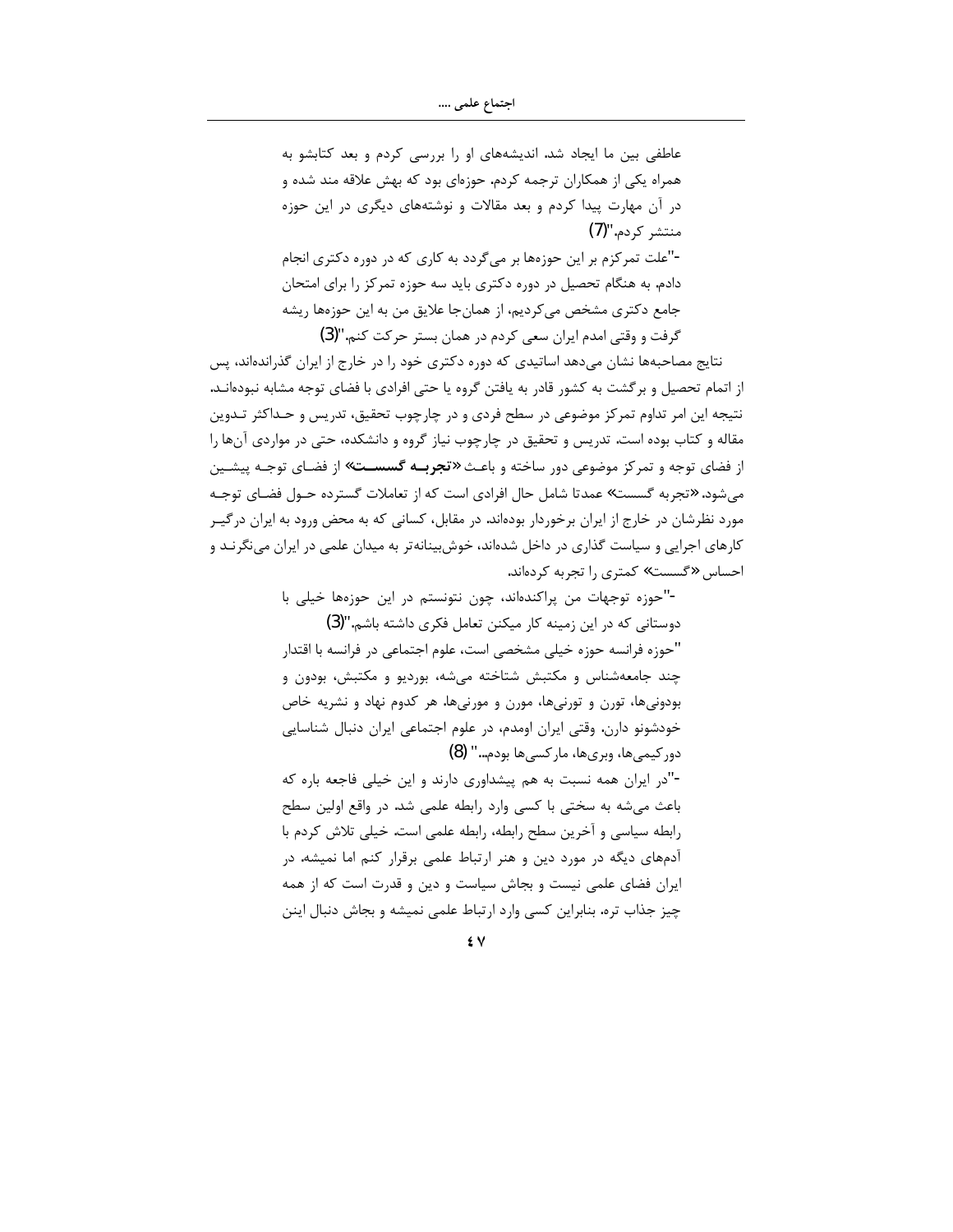که ببینن جهت گیری سیاسیت چیه. کسی به اینکه چی میگی توجه نداره و به این نگاه میکنن که تو کی هستی و با توجه به آن حرفاتو ارزیابی می کنن. به ندرت پیش اومده بتونم با کسی وارد بحث علمی بشم، اونم زمانی بود که طرف مقابلم از من هیچ شناختی نداشته."(8) -"من هم در ساحت روشنفکری و هم اکادمیک درگیرم و کار می کنم. البته سعی میکنم بیشتر در ساحت اکادمیک کارامو انجام بدم. در عین حال به مدیریت، توسعه و آموزش این رشته اعتقاد دارم. در راهاندازی بسیاری از انجمنهای علمی مشارکت داشتم و موثر بودم. ..... ما در ایران جامعهشناس داریم خیلی هم زیاد هستند، اتفاقا اجتماع علمی هم داریم، چه به لحاظ سازمانی، در حوزه رسمی و اکادمیک و چه در حوزه غیر رسمی. اساتید با هم کار میکنند، گفتوگو میکنند، اظهار نظرهای جمعی و موافقت و مخالفتهاي جمعي مي كنند."(1) -"ما روابطمان تنها محدود به روابط رسمی دانشگاهی نیست. روابط غیر رسمی هم داریم و در این روابط غیر رسمی است که آزادانه وارد بحث می شویم. آزادانه فکر میکنیم و نظر میدهیم. چنین روابطی خیلی مفیده. من این تجربه را داشتہ.''(7)

استراتژی اساتید در مواجهه با وضعیت تعاملات علمی در داخل کشــور متفــاوت اسـت. افــرادی بــا «تجربه گسست»، عمدتا تلاش می کنند به تعاملات خود با خارج از ایران ادامه دهند و از این تعاملات انرژی عاطفی و سرمایههای فرهنگی کسب کنند. برخی از اساتید انرژی خــود را صـرف ایجـاد فضـای تعامل غیر رسمی و دوستانه میکنند و در تلاش|ند از ایـن مسـیر انـرژی عـاطفی و سـرمایه فرهنگـی کسب کنند. اساتیدی که نه قادر به برقراری تعامل با خارج کشور و نه عضـو محفـل علمـی در داخـل کشور هستند، دچار فردگرایی در تدریس، تحقیق و تالیف میشوند و تنها به شکل ایزوله و در سطحی فردی مسائل و دغدغههای ذهنی خود را دنبال می کنند.

دلبستگی افراد به رشته خویش از منابع مولد انرژی عاطفی اساتید بهشمار می رود، بهطوری که در نبود تعاملات واقعی و تجربی نقش مهمی در تولید فعالیتهای علمی اساتید در سطح فردی بر عهـده دارد. دل بستگی اساتید به رشته خویش مولد مناسک تعامل نیابتی مانند خواندن و اندیشـیدن حـول مسائل مورد نظر اساتید میشود که خود به شکل چرخشی افزایش سرمایه فرهنگی و انـرژی عـاطفی اساتید در سطح فردی را در پی دارد. همچنین، دل بستگی مذکور مولد خلاقیت اساتید بـرای تحلیـل شرایط اجتماعی ایران بر مبنای نظریات متفکران جامعهشناسی است.

 $\epsilon \wedge$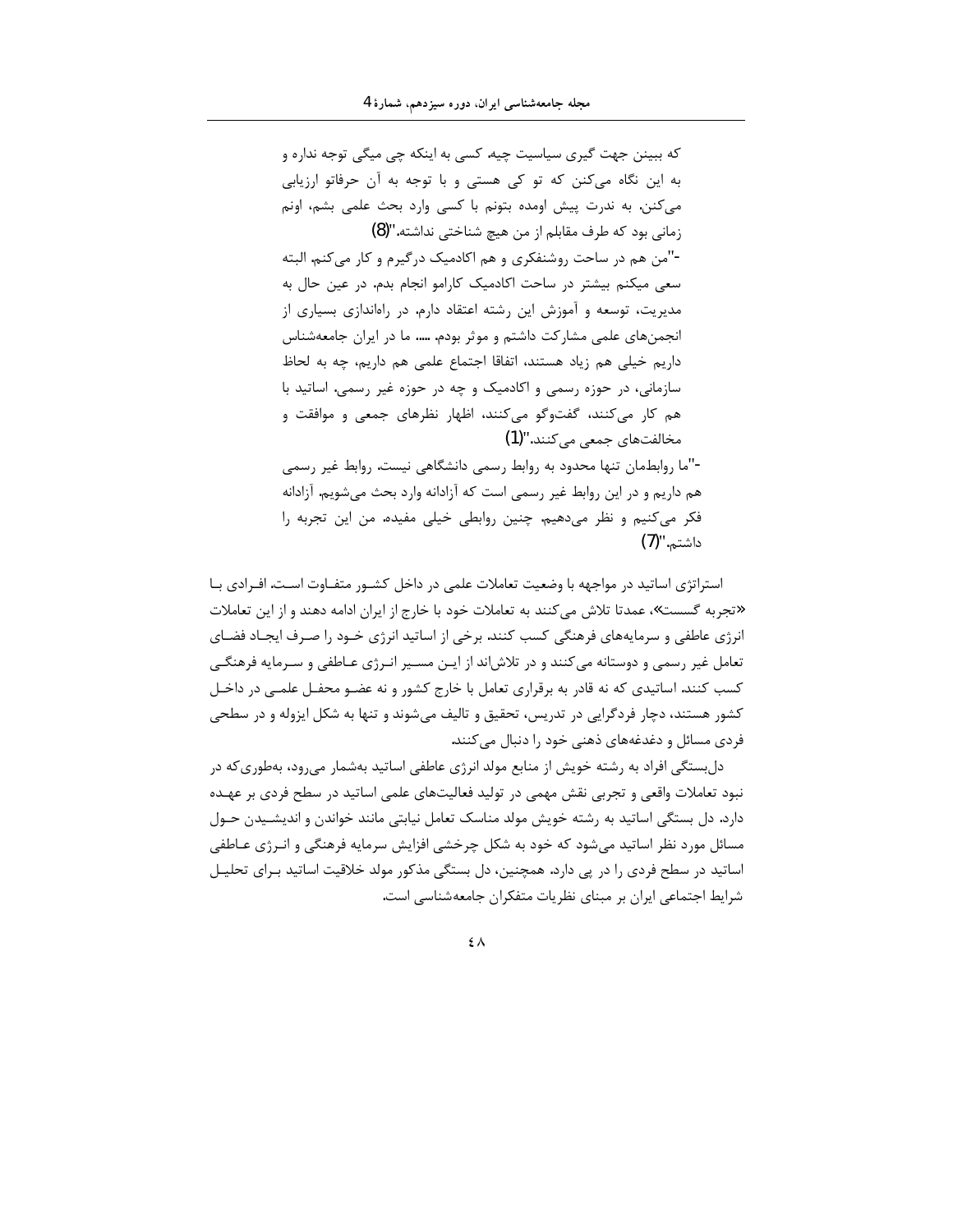-"من به جامعهشناسی خیلی علاقهمندم و میخوام به حوزههای متفاوت جامعهشناسی و جامعهشناسی به عنوان علمی که جوامع جدید را مورد توجه قرار میده احاطه پیدا کنم."(6) -"مرحوم شریعتی یکی از کسانی بود که از طریق اون به جامعهشناسی جلب شدم. مسئله اساسی مرحوم شریعتی بحث در مورد نسبت اسلام با مدرنیته بود و همین نکته برایم جذاب بود. ولی بعدا کم کم به طور عمیق تر و تخصصي تر به جامعهشناسي علاقه پيدا كردم."(10) -"این که جامعه ایران امروز چگونه و از چه مختصاتی برخوردار است، از مسائل مورد علاقه منه. میخواهم این مسئله را از دید جامعهشناسی و بەويژە جامعەشناسى تاريخى بررسى كنم."(11)

در نبود تعاملات حول فضای توجه نمادین و فرد گرایی منتج از آن، می تـوان بـه مناسـک تعامـل نیابتی مانند خواندن و اندیشیدن حول فضای توجه نمادین اشاره کرد. نتایج مصاحبهها نشان می دهـد اساتید در فقدان تعامل تجربی، از مناسک تعامل نیابتی برخوردارند و در تنهایی به خواندن، نوشـتن و اندیشیدن حول مسائل و دغدغه ذهنی خود می پردازند.

با جایگزینی مناسک تعامـل نیـابتی بـه جـای تجربـی، فرصـت رویـارویی علمـی اسـاتید و چـرخش سرمایههای فرهنگی و انرژی عاطفی در جریان گفتوگو و تعامل بهشدت کاهش مے پابـد. در چنــین شرایطی، افرادی با خلاقیت بالا ولی با تعامل پایین برای قرار گرفتن در مرکـز توجـه شـانس کمتـری دارند. برخی از اساتید ممکن است ایدههای جدیدی برای طرح در فضای علمی داشته باشند، لیکن بـه دلیل نبود فضای گفتوگویی مداوم و حلقهٔ فکری \_ پژوهشی در دانشکدههـا، فضـای علمـی مناسـبی برای طرح ایدههای جدید وجود ندارد و در صورت طرح این ایدهها برخورد علمـی درخـوری بـا آنهـا صورت نمی گیرد. در حقیقت، ساختار فرصت در داخل دانشکدهها به گونهای است که طرح ایدههـای جدید حتی با انگیزههای فردی، ارتقاء چندانی در موقعیت فـرد در ســاختار فرصـت ایجــاد نمــی کنــد. یافتهها نشان میدهد در نبود حلقههای فکری و سـاختار فرصـت مخـتص آن، موقعیـتهـا در داخـل دانشکدهها به صورت موقعیتهای اداری تعریف شده و همین موقعیتها بر مبنـای قابلیـتهـای غیـر

 $f$  ٩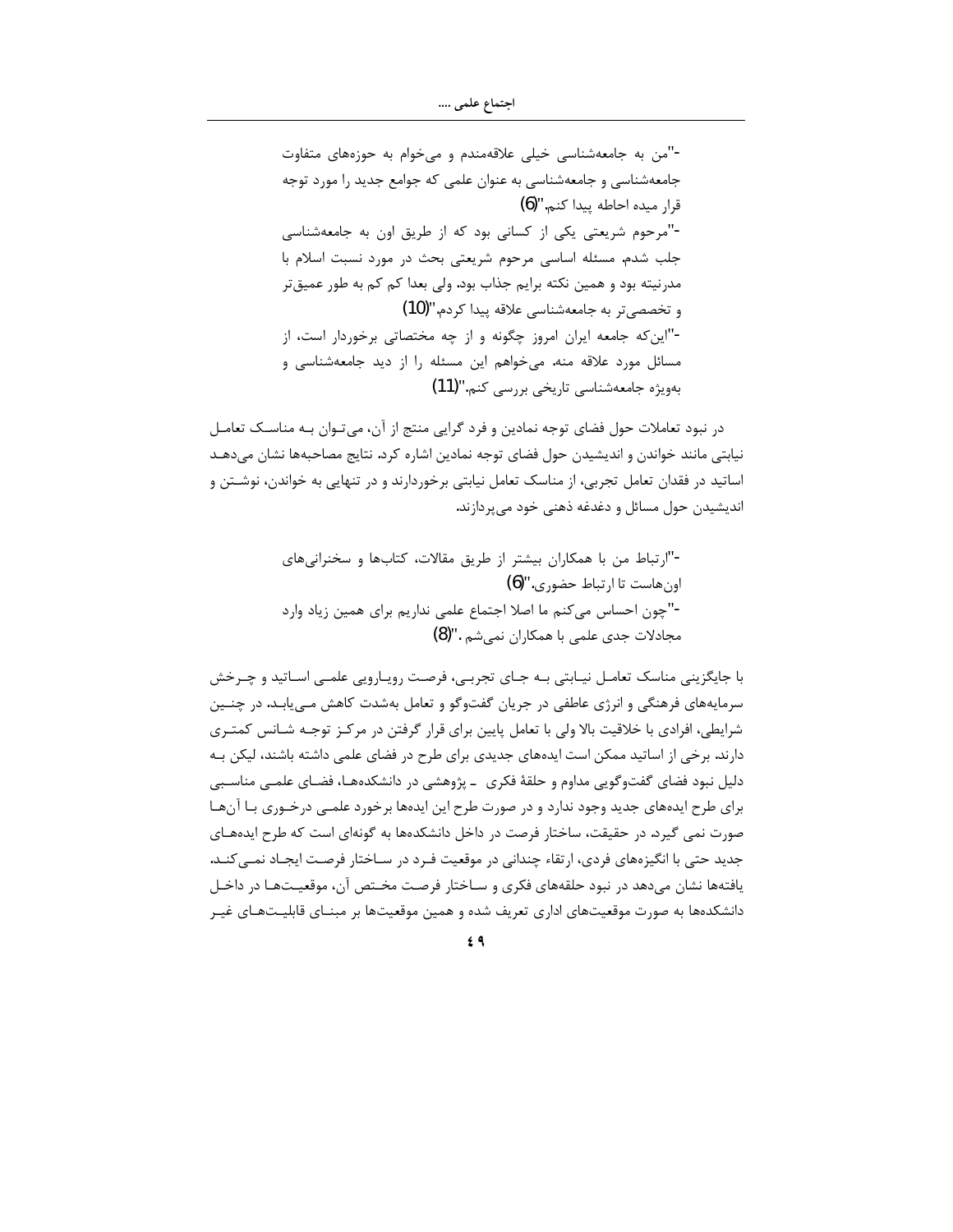علمی در بین اساتید توزیع میشود. در چنین وضعیتی ایدههای نو (کـه خـود در نبــود حلقــه فکـری پدیدهای نادر است) با اقبال چندانی مواجه نمی شود چرا که می¤واند ساختار فرصت موجود را به ضرر افرادی که در جایگاه بالاتر قرار دارند مخدوش سازد.

> -"وقتی نظراتمو مطرح میکردم حس میکردند مانعی برای اونها ایجاد می کنم برای همین ساکت میموندند تا من برم، دشمنی میکردند. متاسفانه جهان سومی و ایلیاتی هستیم. به جای این که بحث و نقد باشد، نسبت به هم نگاہ ایلیاتی داریم."(4)

بخشی از مقاومت در برابر ایدههای جدید می تواند ناشی از فقدان حلقههای فکری در نظام دانشگاهی باشد؛ حلقههایی که میتوانند فرد صاحب ایده را در بر گرفته و از او و ایدههایش دفاع کنند. در نبود چنین حلقههایی برخورد با ایدههای جدید برخوردهای شخصی، سیاسی، عقیدتی خواهد بود که ایدههای جدید را تهدیدی برای موقعیت در «ساختار فرصت» قلمداد خواهند کرد. مقاومت در مقابل ایدههای جدید و طرد خلاقیت، عملاً موجب نفی ارزشهای میدان علمی میشود و با تکرار آن، افراد نسبت به ارزشهای اخلاقی علم بی تفاوت می شوند و این بی اخلاقی خود تبدیل به نوعی ارزش مے شود.

با وجود شرایط مذکور، حداقلی از تعامل تحت فشار قوانین و قواعد دانشگاهی در بین اساتید بهوجود می آید. اساتید در چارچوب نشستهای گروه جامعهشناسی در هر دانشکده دور هم جمع می شوند و در خصوص مسائلی مانند آگاهی از آئین نامههای جدید، بررسی مسائل و مشکلات گروه آموزشی، توزیع واحدهای درسی و پایاننامههای کارشناسی ارشد یا دکتری به تبادل نظر و تصمیم گیری میپردازند. در حقیقت، حرفه دانشگاهی اساتید آنها را ملزم به پیروی از یک سری قواعد بوروکراتیک می کند که یکی از این قواعد تعامل رودررو در چارچوب جلسات گروه جامعهشناسی با اساتید هم گروهی است.

> -"فضا و مکان برای این کار نداریم. قبلا گوشهای در ساختمان برای این کار اختصاص داده بوديم، روزنامههاي روز را هم براي مطالعه گذاشته بوديم. مکانی برای مطالعه روزنامهها، با تعامل غیر رسمی، برای گپ زدن. متاسفانه افرادی که بعد از من اومدن به دلیل کمبود فضا در دانشکده اونو جمع کر دند.(3) -" من 7 ساله در دانشكده هستم جز در موارد جلسات دفاع، با اساتيد دانشکده بحث و همفکری نکردیم."(8)

در واقع، تعامل اساتید در دانشکده بیشـتر جنبـه رسـمی دارد تـا فکـری. در چنـین شـرایطی قواعـد

 $\circ$ .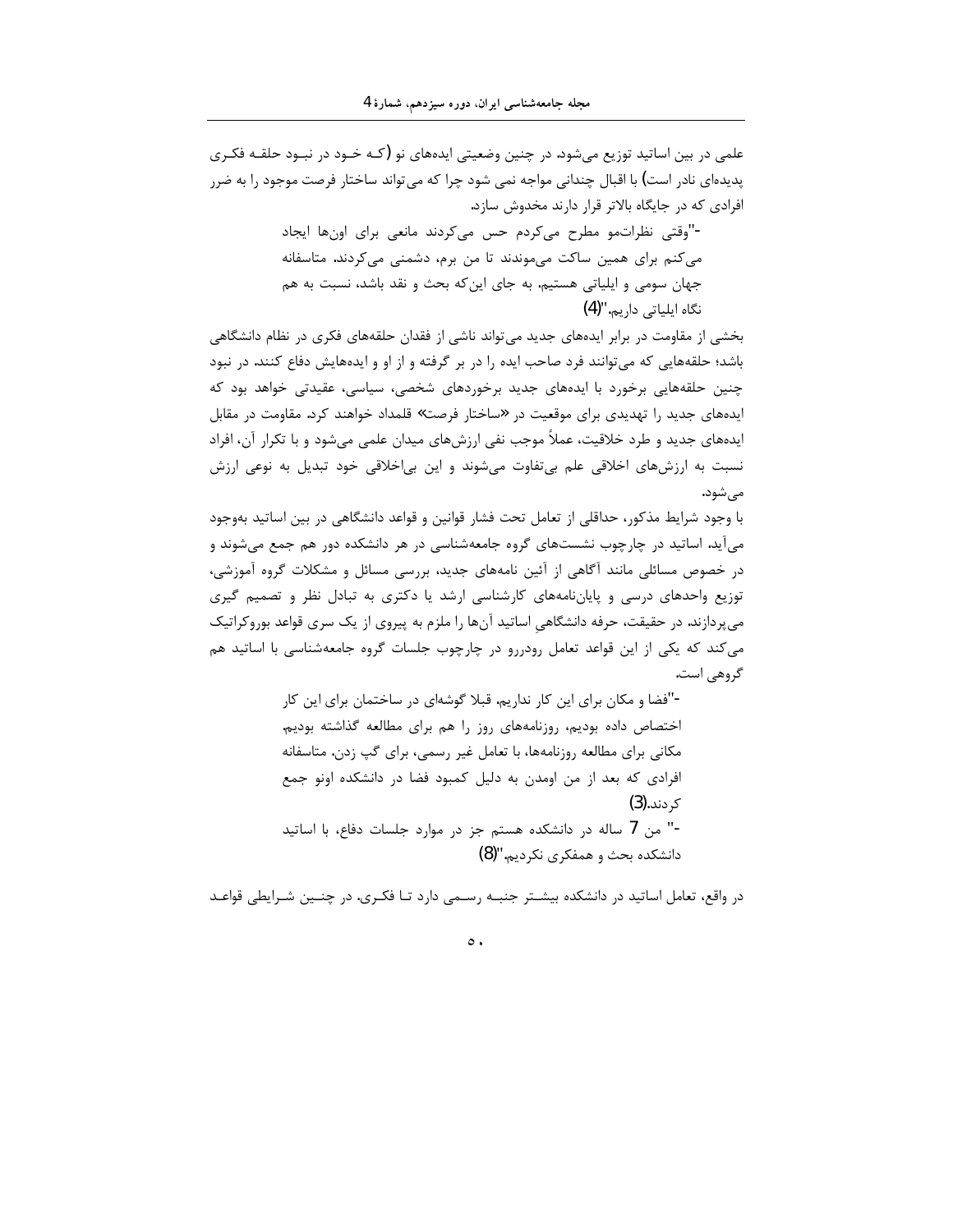بوروکراتیک دانشگاهی بیشتر از موضوعات فکری، توجه اساتید را به خود جلب می کند؛ بـهطـوری کـه حتی فعالیتهای علمی اساتید نیز تحت تاثیر آن صورت می گیرد. در نبود حلقههای فکری، این قواعد بوروكراتيك دانشگاهي است كه محرك توليد آثار علمي است؛ قواعـدي همچــون تبــديل وضــعيت از یپمانی به رسمی آزمایشی یا از رسمی آزمایشی به رسمی قطعی، ارتقاء از مرتبه استادیاری به درجات دانشیاری و استادی و دریافت پایه. با این وجود، نباید دلایل فعالیت علمی اساتید را تنها به انگیزههای اداری تقلیل داد چرا که بنابر یافتههای این پژوهش اساتید از همین روزنهها برای پیگیری علائق علمی خود استفاده می کنند. یکی از نتایج نبود حلقههای فکری بـه همـراه فشـار بوروکراتیــک بـرای تولیــد حداقلی از فعالیتهای پژوهشی، گسترده شدن حوزه فعالیت علمی اساتید و عدم تمر کز آنها بر حوزه مشخصی است.

> -"من در دانشکده مثلا با یکی از همکارانم تعامل دارم. با وجود این که حوزه مطالعاتی و کاری اون با من کاملا متفاوته ولی خودمو خیلی بهش نزدیک میدونم، هم از لحاظ کارهایی که انجام میده و هم از لحاظ نوع برخوردش با مسائل در حوزه مردم شناسی و فرهنگ. من یک بخش فرعی از کارام مربوط به تعییرات فرهنگی است، در این زمینه نزدیکی فکری خوبی با اون دارم. به كارهاش علاقهمندم، ميخونم، و ازشون استفاده ميكنم. هم از لحاظ نوع نگاهش به رسالت روشنفکر در این جامعه و هم از لحاظ موضوعاتی که کار میکند."(3)

از دیگر نتایج همراهی فشارهای بوروکراتیک دانشگاهی با فقـدان حلقـههـای فکـری در دانشـگاه، کاهش کیفیت تعامل علمی نیابتی (مانند نوشتن، خواندن و فکر کردن) اساتید است. مناسـک تعامـل نیابتی تحت تاثیر نبود حلقههای فکری از کیفیت بالایی برخوردار نخواهد بود چرا که مناسـک تعامـل نیابتی نتیجه مناسک تعامل تجربی موفق است. برای مثال یافتـههـا نشـان مـیدهـد بـه دلیـل نبـود حلقههای فکری، تصور اساتید از مخاطبانشان هنگام نگارش مقالات و کتب (به عنوان یکـی از اشــکال تعامل علمي نيابتي)، دقيقا مشخص نيست و گاه محدود به روشنفكران، عامه مردم، دانشجويان و گــاه داوران نشریاتی است که اساتید مقالاتشان را برای آنها ارسال میکنند.

> -"من به عنوان فرد دانشگاهی میدونم مقالات من زمانی پذیرفته میشوند که مورد داوری قرار گیرند و برای داوری نیز مقالات از لحاظ ساختاری و محتوایی باید ویژگیهایی داشته باشند. طبیعی است که من مقالات را نمینویسم که مخاطبش خودم باشم، این مقاله را مینویسم که در وهله اول روی داروران اثر گذار باشد. من باید مقالمو به گونهای بنویسم که اولین مخاطبان من که همان داوران هستند آن را تاييد كنند و در آن اصول و ضوابط لازم را ببينند."(11)

> > $\circ$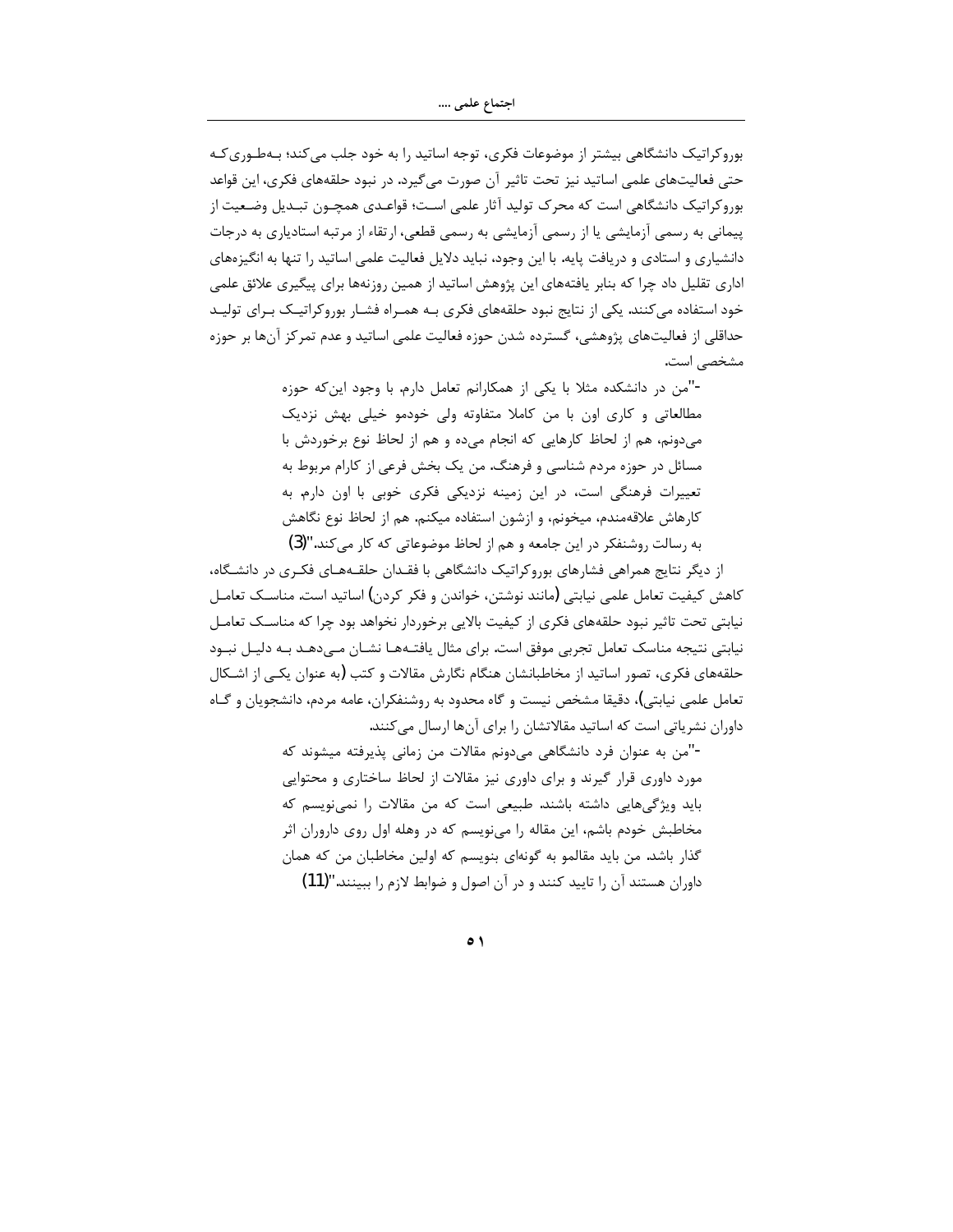-"چرا (به مخاطب) اهمیت میدم، ولی برای خودم این مهمه که اخرین فهمم را مطرح کنم، همیشه در بحثهایم غیر قابل پیش بینی هستم."(1) -"... مخاطبانم عام هستند. بهنظرم مخاطبانم كساني هستند كه در مورد سنت و تجدد دارم جوابشنو می دم."(10) -"در كل، مخصوصاً سر كلاسهام اصلا به مخاطب كارى ندارم؛ چون مى بينم دانشجویانم خیلی زود می روند و دانشجویان دیگری جای اونا میان. نمی تونم به یکی تکیه کنم و باهاشون کار کنم. نمی تونی حلقه خودتو به وجود بیاری و باهاشون کار کنی."(8) -"مثلا من اگر توى مجله علمى تخصصى مقاله بدم مخاطبانم اصحاب علوم اجتماعی هستند ولی اگر فرضا روی سرمایه اجتماعی کار کنم، روی مسائل اجتماعی کار کنم و گزارشی بنویسم، مخاطبم مدیران و شاید تا حدی مردم باشند. ولی ادم باید بدونه برای کی می;نویسه و باید نکاتی را رعایت کنه."(9) -"اصولا بعضيها ميگفتند تو سخت مينويسي، من نمي دونم اين درسته يا نه. … من به مخاطبانم توجه نمی کنم. هیچ وقت فکر نکردم که برای کی می نویسم. یه حسی میاد و من شروع به نوشتن میکنم، قلم خودش میره، چطور میشه من زياد نمي تونم توضيح بدم."(4) -"در فضای کاری خودم مخاطب من فقط دانشجو نیست، فراتر هستند، عامه مردم هستند."(2) -"وقتی مقالمو برای چاپ به مجلهای میفرستم دیدن نظرات داوران برایم خوشایند و خوب است. باعث ارتقا ادم می شود."(3)

چنین تصویری از مخاطب، که خود معلول نبود حلقههای فکری در فضای علوم اجتماعی کشور است می تواند بر کیفیت آثار تولید شده در حوزه علوم اجتماعی تاثیر بگذارد. در چنـین شـرایطی، تولیـدات عمدتاً برای خوانندگان غیر حرفهای تولید می شود و تنها بخش محـدودی از تولیـدات در نتیجـه ذوق شخصی مولف از کیفیت بالا برخوردار خواهد بود.

گفته شد یکی از مهمترین موانع تولید حرفهای آثار علمی در میدان آکادمیک، نبود تعاملات مستمر در راستای فضای توجه نمادین است؛ اما عدم شکل گیری تعاملات و فضای توجه نمادین، خود تا حدودی معلول عنصر «کنشگری» یا به عبارتی عملکرد خود اساتید است. یافتههـا نشـان مـیدهـد اساتید خود را به یک نحله، مکتب یا جریان فکری خاص محدود ندانسـته و اکثـرا خـود را معتقـد بـه رویکرد تلفیقی میدانند.

 $\circ$   $\mathsf{r}$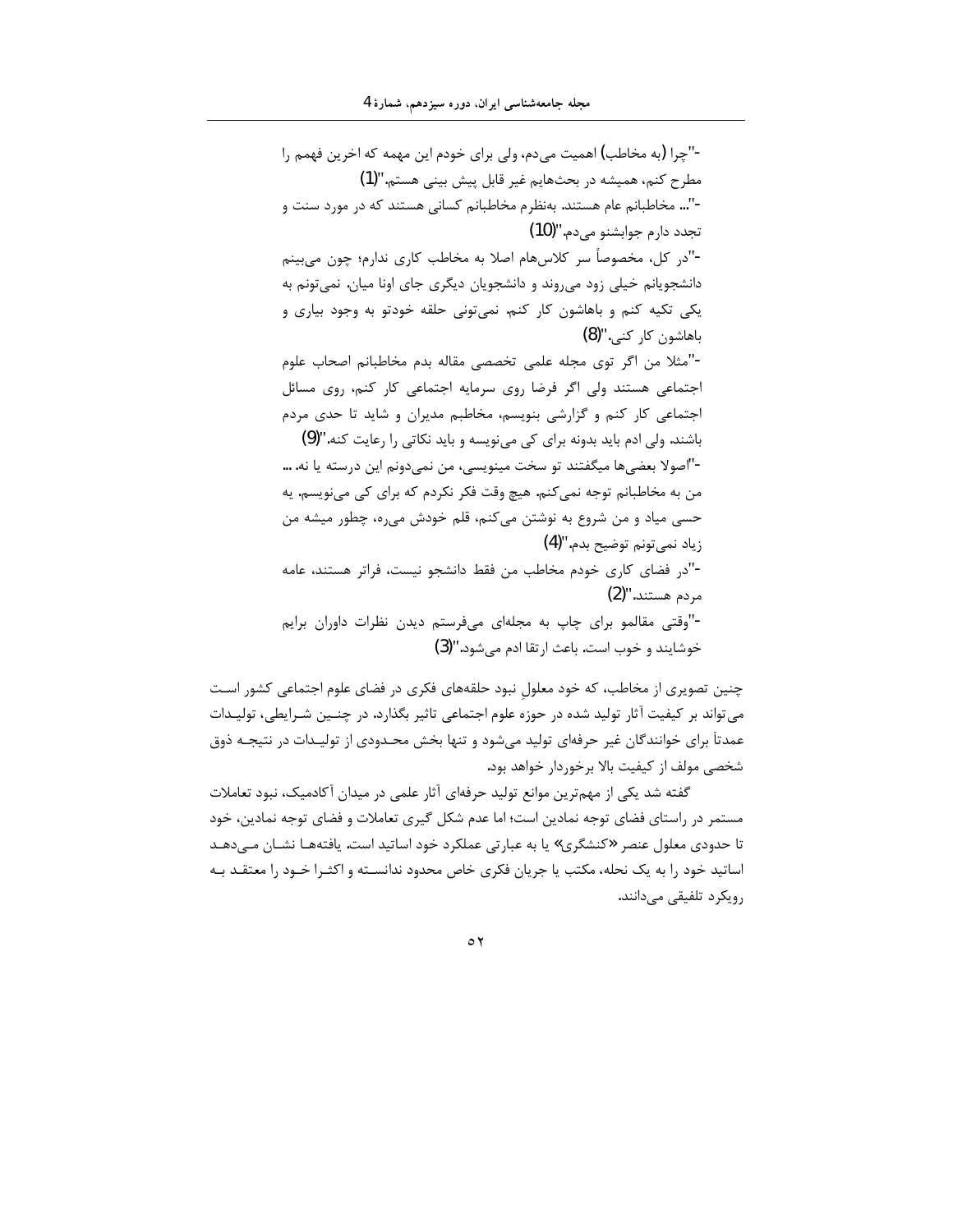-"من نظريهها درس مىدادم، اين امر باعث شده به نظريه خاصى وابسته نباشم، یعنی سرسپرده هیچ نظریهای نباشم. در تدریس، با نظریههای مختلف سروکار دار م.''(5) -"یک مشکلی دارم که نمی دونم مشکل است یا ضعف یا یه حسن، من خیلی در بند مکتبها، اسمها و نظریه پردازیهای خاص و این حرفها نیستم."(2)

هنگامی که از اساتید در خصوص تعهد یا علاقه به نحله، رویکـرد یـا جریـان فکـری خاصـی در علـوم اجتماعی سئوال شد، در پاسخ نوعی امتناع از معرفی خود در چارچوب یک جریان فکری خاص دیـده میشود. مضمون مصاحبهها گواه بر آن است که به باور بسیاری از نمونهها پای بندی به تفکر و متفکر خاص به تقلیل گرایی و محدودیت فکری می|نجامد. به عبارتی اکثر پاسخ گویـان بـه نـوعی معتقـد بـه رویکرد تلفیقی بودند. چنین ذهنیتی نشانگر نقش خود اساتید به عنوان کنشگران فضای علم در عـدم شکل گیری تعاملات پویا با محوریت یک جریان فکری خاص است. کنکاش بیشتر در مصاحبهها نشان می دهد بسیاری از اساتید در برابر تقدس یک نماد مشترک مقاومت می کنند و ایـن مقاومـت در پـس ذهن آنها نهفته است. این درحالی است که به باور کالینز ذهنیتهای متعهد به یک اردوگاه نظری، به دلیل چنین تعهدی، در تعامل فکری با یکدیگر قرار گرفته و از لابلای این تعـاملات ایـدههـای جدیـد خلق میشود که در عین اتکاء به سرمایههای فرهنگی قبلی، خـود مولـد نـوعی ایـده خـلاق و جدیـد خواهند بود. در نتیجه تعهد کنشگران هر حلقه فکـری بـه اصـول شـناختی آن حلقـه، فضـای توجـه مشترک ایجاد میشود، که هم بستگی و پیوند اعضا را در پی دارد. در چنین شرایطی است که اعضا بـا شناختی که از نظرات یکدیگر دارند دست به تحقیق، نقد و تحلیل می;نند و در تصور خود مخاطبـانی را تصور می کنند که به شکل حرفهای نظراتشان را خوانده و نقد خواهند کرد. همین جریان منجـر بـه مراودات مداوم، تقدس نمادهای مشترک ذهنی و پیوند اعضا یک حلقه فکری میشود. در جریــان ایــن تداوم فکری است که افراد "پیرو" ظاهر می شوند. در واقــع ســنت «پیــروی» نتیجـه تمر کــز افــراد بــر نمادهای مشترک و مقدس گروه است. افراد با انرژی عاطفی بالایی که از این مراودات کسب می کننـد انرژی خود را صرف تفکر، خواندن و کتابت در راستای فضای توجه نمادین می کنند.

با وجود تلفيقي بودن موضع نظري و فكرى اساتيد، تعاملات نيابتي آنها عمدتاً حــول موضــوعاتي است که برایشان به شکل فردی جـذاب اسـت. در واقــع یافتــههـا نشــان مــی‹دهــد در میــدان علمــی دانشکدههای علوم اجتماعی دانشگاه تهران و علامه طباطبائی اساتید بی اطلاع از علائق سـایر اســاتید آثاری را میخوانند که مربوط به حوزه فکری و کاری آنها میشود. در حقیقت، به دلیل نبود تعاملات مستقیم در راستای فضای توجه نمادین، افراد ازعلائق سایر کنشگران در فضای علـوم اجتمـاعی آگــاه نیستند؛ علائقی که میتواند در چندین کنشگر مشترک بوده و باعث پیوند ارتباط علمی آنها همچون

 $\circ$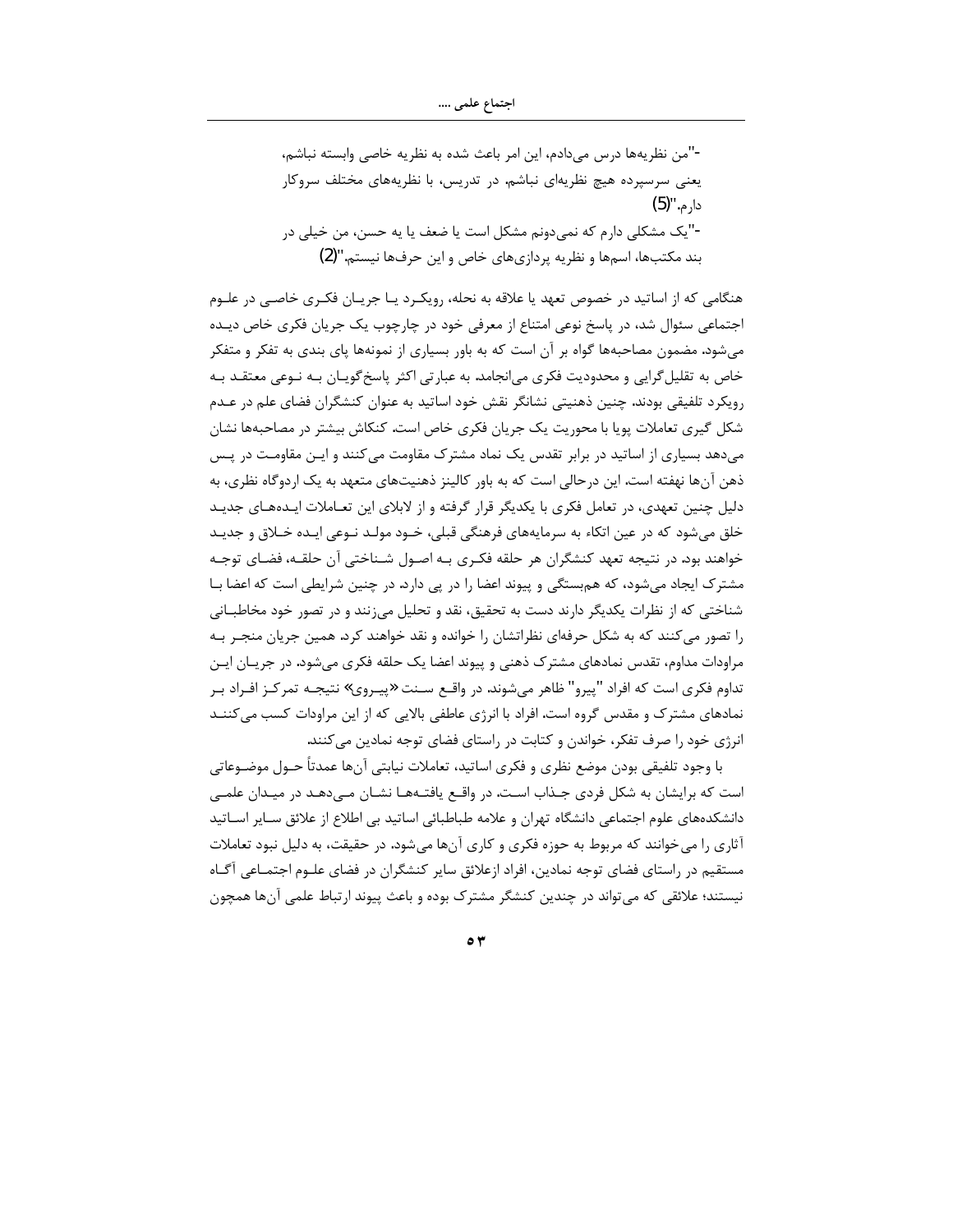یک حلقه شود.

همانطوريكه پيشتر ذكر شد در پي فقدان تعاملات (با محوريت فضاي توجه مشترك)، تحقيقات و مطالعات اساتید جنبه فردی می یابد. اساتید هر چند از منابع متعددی که قبلا توضیح داده شـد بـه انرژی عاطفی و سرمایههای فرهنگی دست می بابند اما این انرژی عاطفی را با انجــام تحقیقـات فـردی صرف می کنند زیرا آنها چارهای جز به ظهور رساندن انرژی عاطفی خود به صورت فردی ندارند. وقتی افراد از تعامل در محیط همکاران احساس همبستگی نمی کنند به سوی علایق فردی کشیده می شوند. چنین شکلی از روابط اجتماعی در بین اساتید نتـایج جالـب تـوجهی را در پـی دارد: بـی تـوجهی بـه فعالیت سایر اساتید، تایید آثار برخی از اساتید همکار به دلیل روابط دوستانه شخصی، مقاومت در برابر طرح ایدههای جدید به دلیل نبود فضای نقد.

از سوی دیگر در نبود اجتماع علمی کالینزی در سطح دانشکدههای مورد مطالعه به مثابه میدانی برای طرح ایدههای جدید، نزاع و کشمکشهای سیاسی وارد حوزه دانشگاهی میشود و افراد نمی توانند مواضع سیاسی را از مواضع علمی جدا کنند. این درحالیست که آزادی در بیان اندیشه و وجود امنیت برای افرادی که به جریانهای فکری خاص در حوزه علوم اجتماعی متعهدند، از ملزومات شکل گیری حلقههای فکری در حوزه علوم اجتماعی بشمار میرود. تا زمانی که تعلق فکری به یک جریان فکری خاص در حوزه علوم اجتماعی همچون داغ ننگی عمل کرده و باعث برچسب زنی به اساتید گردد نمی توان انتظار شکل گیری حلقههای فکری در فضای علوم اجتماعی کشور را داشت.

> -"در کشورهای غربی فعالیتهای علمی افراد از زاویه دیدگاههای سیاسی و اعتقادی آنها مورد ارزیابی قرار نمی¢یرد اما در جامعه ما این قضیه خیلی اثر گذار است و این امر به شکل یک مانع در مقابل فعالیتهای علمی در حوزه علوم اجتماعی عمل میکند. این امر اعضاء هیأت علمی را از هم جدا و تعامل در بین آنها را کم میکند. افرادی با دیدگاههای سیاسی و ایدئولوژیک متفاوت، خیلی مشکل بتونن با هم کار کنند. اگر بخوایم کاری انجام بگیره باید واقعا یه مقدار اولویت علمی به سایر موارد پیشی بگیرد، و تحمل اختلاف نظرها افزایش پیدا کند، تحمل در مقابل داوری و نقد و نقادی افزایش پیدا کند. اینها مسائلی هستند که به نظر من به هنجارها و فرهنگ موجود در محیط علمی بستگی داره و تا زمانی که فرهنگ موجود تغیر نکنه موانع جدی برای تعامل بین اساتید وجود داره.''(3)

# نتيجه گيري

پژوهش حاضر با کاربرد نظریه جامعهشناسی علم کالینز و با روشی کیفی نشان داد فضای فعالیت

 $\circ$  {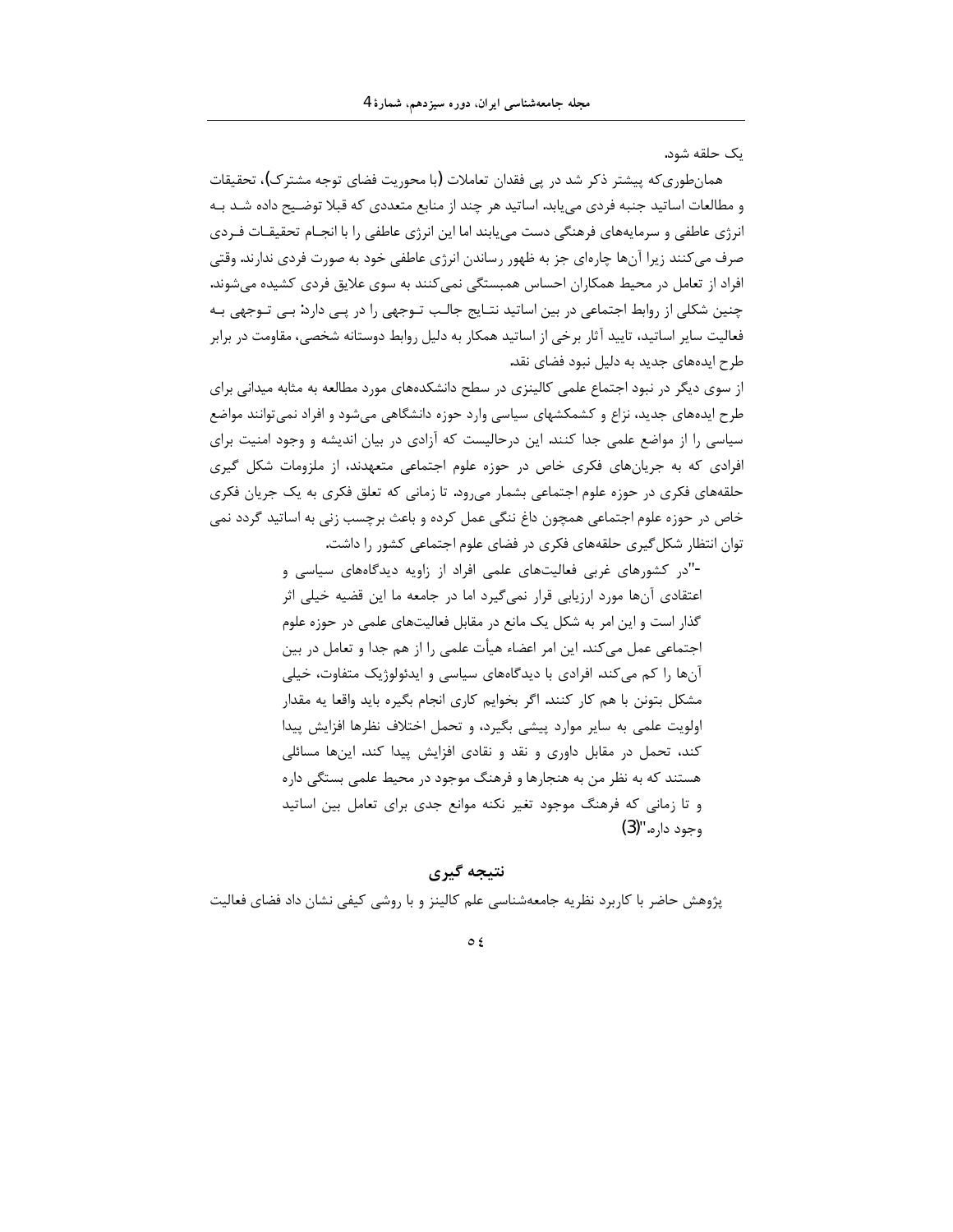اجتماع علمي ….

علمی در دو دانشکده علوم اجتماعی دانشگاههای علامه طباطبائی و تهـران فاصـله زیـادی بـا اجتمـاع علمی مورد نظر کالینز دارد. همانطوری که که در بخش یافتهها ذکر شد می توان مهم ترین ویژگیهای فضای فعالیت علمی در دانشکدههای مورد بررسی را بدین شرح مشخص ساخت: پـایین بـودن میـزان مناسک تعامل تجربی، محدود بودن تعاملات اساتید به تعاملات در چــارچوب وظــایف اداری آموزشــی مانند جلسات گروه یا جلسات دفاع از پایاننامهها و همچنین ارتباط یکطرفه با دانشجویان، مشـترک نبودن فضای توجه نمادین و کم بودن فضای گفتوگو در بین اساتید، بی توجهی به ایـدههـای جدیـد طرح شدهاز سوی اساتید، فعالیت گوشه گیرانه و انفرادی اساتید، تر کیب مسائل علمی با مسائل شخصی عقیدتی و حتی سیاسی در تعاملات اساتید با یکدیگر، ارتباط اندک میزان فعالیت علمی با «جایگاه در ساختار دانشگاهی»، ناکارآمدی قشربندی علمی و تابعیت صرف آن از قوانین و مقررات ارتقاء و تبدیل وضعيت، تصور نسبتاً غير حرفهاي از مخاطبين، فاصله اساتيد از مجادلات روز در حوزه علوم اجتماعي، و در كل نبود مناسك تعاملي علمي سازنده به مثابه هسته اوليه حلقه فكرى يا به قول كالينز اجتماع علمى.

نتايج فوق با يافتههاي تحقيقات پيشين در خصوص وجود موانعي در سطح مياني در مقابل رشد و يوپايي علوم (اجتماعي) هم جهت است(نگاه کنيد به خسرو خاور، قانعي راد و طلوع، 2007؛ قانعي راد و خسروخاور، 1390). نتايج مطالعه حاضر همانند يافتههاي قانعي راد و خسروخاور (1390) نشــان داد پژوهشگران علوم اجتماعی مانند پژوهشگران علوم پایه دچار انسجام گروهـی کـم، انـزوا و فردگرایـی خودخواسته، و مجبور به فعالیت در فضای غیرعلمی و بـدور از هنجارهـا و اخلاقیـات علمـی هسـتند. پیشتر، خسرو خاور، قانعی راد و طلوع (2007) نشان دادند فقدان همکاری علمی بین کنشگران فضای علم یکی از مهمترین مشکلات پیش روی رشد و پویایی علوم در ایران است. پژوهش حاضر یافتههـای این محققان را در حوزه علوم اجتماعی تایید میکند، چرا که محققان علوم اجتماعی نیز بـا همکـاران دانشگاهی در حد بسیار محدود و عمدتا با دانشجویان دکتری و کارشناسی ارشد روابط علمی دارند. از نظر خسرو خاور، قانعی راد و طلوع، سازمان علم در ایران مهمترین عامل اثر گذار در پایین بودن میزان تعاملات بين همكاران دانشگاهي است؛ ولي نتايج اين مطالعه موانع تعاملات را تنها به سطوح سازماني نهاد علم محدود نکرده و روانشناسی اجتمـاعی محققـان ایرانـی را نیـز در ایـن امـر دخیـل مـیدانـد. همچنین، یافتههای این تحقیق، وجود موانع فرهنگی سیاسی کلان که بستر مشکلات خرد در فضـای علوم اجتماعی کشور هستند را تایید می کند. این موانع در مطالعات کلانی که توسط محققان پیشـین انجام شده به کرات مورد تاکید قرار گرفتـه اسـت (ابراهیمـی، 1371؛ قاضـی طباطبــائی و وداد هیـر، 1380؛ طايفي، 1380؛ قانعي راد و قاضي يور، 1381؛ ولد بيگي و قبادي،2011؛ فاضلي، 1386؛ قانعي راد**، 1379؛** لهسائی زاده**، 1388)**.

با وجود شباهتها بین نتایج این پژوهش با پژوهشهای پیشین، به دلیل کاربرد نظریه کـالینز در

ه ه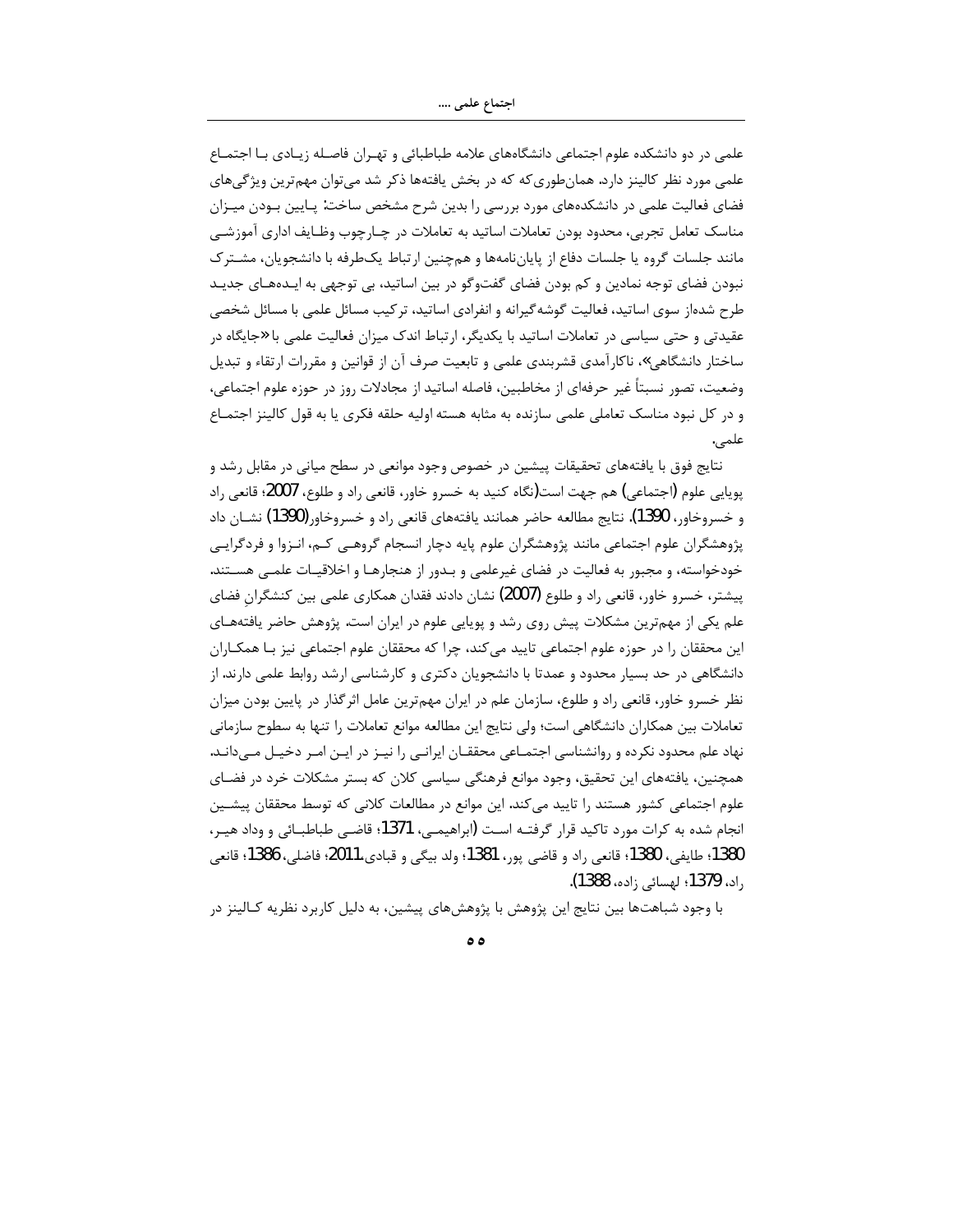این مطالعه، نتایج متفاوتی نیز بهدست آمد که عمدتا نتایجی در سطح خرد و میانی بود. پیش از بیان این نتایج، پیشاپیش خاطر نشان می،سازد با وجود کاربست معیارهایی دقیق برای انتخاب نمونـههـای تحقیق از دو دانشکده علوم اجتماعی دانشگاه تهران و دانشگاه علامه طباطبائی، به دلیل محدود بـودن قلمرو تحقیق به این دو دانشکده نتایج این تحقیق را نمی توان با قطعیت به کل فضای علوم اجتمــاعی کشور تعمیم داد، چرا که این امر نیازمند مطالعاتی جامع و گستردهتر است. با عنایت بـه نکتـه فـوق، برخی نتایج جالب توجه این پژوهش در سطح خرد و میانی بدین شرح میباشد: یافتههای این تحقیق گواه بر انرژی عاطفی و سرمایه فرهنگی نسبتا بالای اساتید و همچنین تعاملات علمی نیابتی به عنوان ویژگیهای مثبت موجود در فضای علوم اجتماعی دانشـکدههـای مـورد مطالعـه اسـت کـه مـیتوانـد پتانسیلی برای برقراری حلقههای فکری و به تعبیر کالینز اجتماعات علمی باشـد. در واقـع، هـر چنـد اساتید دانشکدههای مـورد بررسـی از انـرژی عـاطفی و دل بسـتگی و اشـتیاق بـه رشـته خـود و نیـز سرمایههای فرهنگی چون اشنایی با نظریات متفکران برخوردارند اما عدم هــم.ســتگی فکـری و نبــود تعاملات در راستای «فضای توجه نمادین متقابل» نیرویی را کـه از مشـارکت موفقیـت آمیـز در یـک مناسک تعامل موفق حاصل می شود ایجاد نمی کند. این گونه است که انرژیها به جای این که منجر به تفکر بیشتر و بیان ایده و جهان بینی افراد باشد در پرداختن به تحقیقات به صورت فردی بروز می یابد. در فقدان «فضاي توجه نمادين هم؛بسته» كه به ايدهها و تفكر افراد هويت جمعي ميدهد و گفتوگوها را در مسیر تولید فکر سامان دهی می کند، الگوهای تعاملی وجود دارد که مانع پذیرش ایدههای جدید و پیگیری طرح و نقد آنها می شود و در نهایت اهمیت یافتن ایدههای جدید را به تعویق می|ندازد.

تعبیر اساتید به این که تعلق نظری به یک جریان فکری خاص در علوم اجتماعی منجر به محدودیت فکری میشود، خود نشانهای معنا دار از عدم باور اساتید دانشگاهی به تولید علم در درون حلقههای فکری به معنای کالینزی در حوزه علوم اجتماعی کشور است. تا زمانی که اساتید به عنوان کنشگران فضای علم منطق رشد و تولید علمی را در بیرون از حلقههای فکری جستجو میکنند، نمي توان انتظار حرفهاي شدن فعاليت علمي در حوزه علوم اجتماعي كشور را داشت. البته بايد خاطر نشان ساخت که تاریخ سیاسی علوم اجتماعی در ایران و رسوخ کشمکشهای سیاسی و عمل سیاسی به درون فضای دانشگاه عملاً باعث تبدیل شدن تعلق فکری به نحلهها در علوم اجتماعی به یک برچسب سیاسی شده است. در حقیفت، بستر سازی برای شکل گیری و تداوم حلقههای فکری در حوزه علوم اجتماعی در درون نظام دانشگاهی، نخست با ایجاد فضای سیاسی باز در سطح دانشگاهها و امنیت سیاسی کنشگران فضای دانشگاهی، و سپس با وجود قوانینی در درون سازمان دانشگاه برای نهادینه کردن رقابت به عنوان یک ارزش علمی محقق میشود. آزادی و عدالت (مبتنی بر رقابت)، ارزشهایی هستند که بستر فرهنگی اجتماعی و سیاسی لازم برای شکل گیری اجتماعات علمی در داخل و پویایی آنها را فراهم میسازند. «فضای آزاد» به عنوان شرط لازم برای شکل گیری حلقههای

 $\circ$  7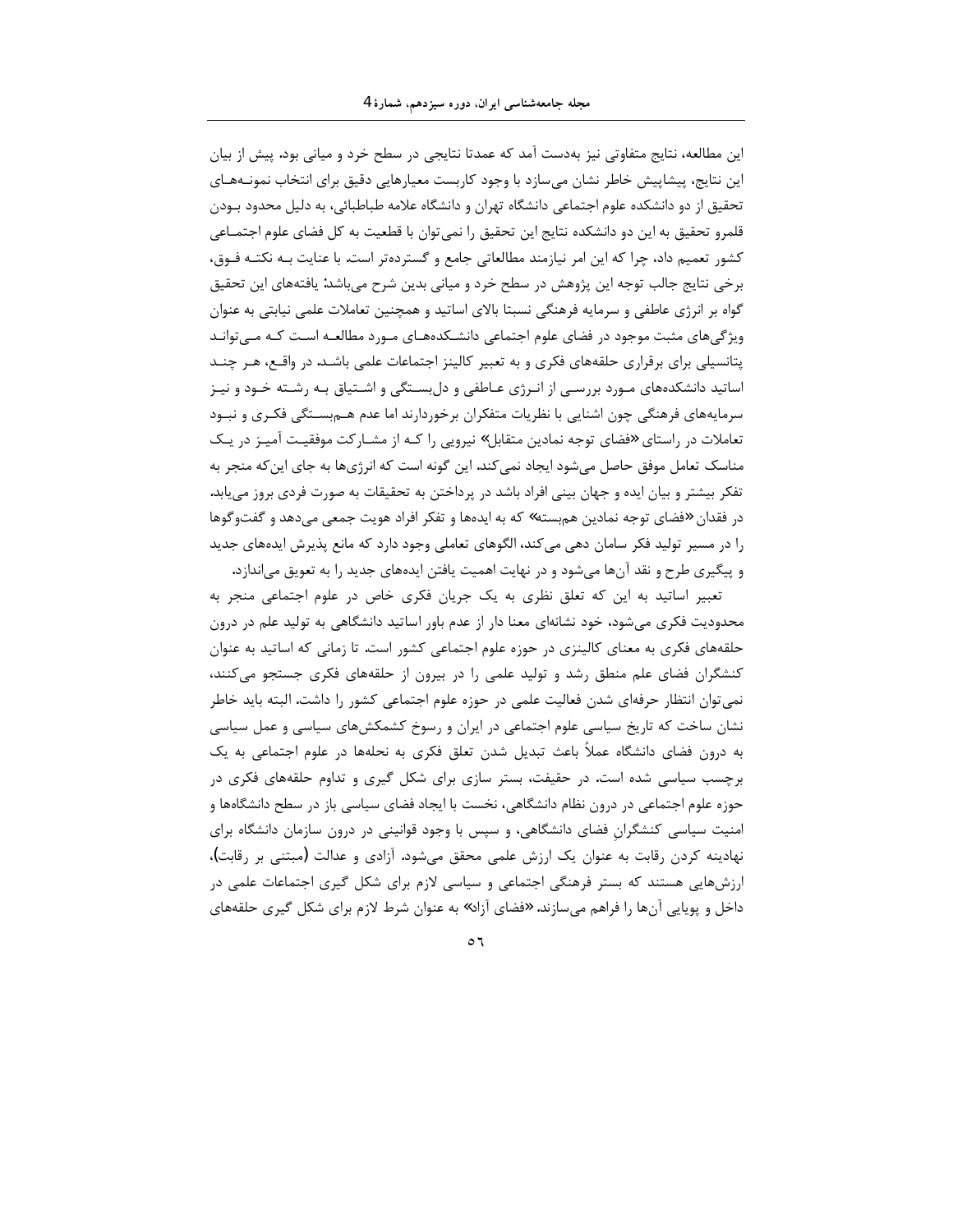#### اجتماع علمي ….

فکری علاوه بر دلالت بر فضای آزاد سیاسی، اشاره به فضای فرهنگی اجتماعی موجود در درون فضای دانشگاهی دارد. چشم و هم چشمی و سنگ اندازی بر سر راه کنشگرانی که در فضای دانشگاهی توجهها را به خود جلب می کند یکی از مشکلات شکل گیری و پویایی حلقههای فکری در درون نظام دانشگاهی است. تغییر در برخی قوانین موجود در درون سازمان دانشگاه، برای مثال تغییر در قوانین و مقررات ارتقا اساتید و پژوهشگران و اعطای بورس به دانشجویان برتر در مقاطع مختلف میتواند رقابت را به عنوان امری طبیعی و نه مضر در درون نظام دانشگاهی درونی سازد. در حقیقت، شرط شکل گیری حلقههای فکری و پویایی درونی آن، وجود دو عنصر بسیار حیاتی است. نخست آزادی سیاسی و در وهله دوم رقابت برای ارتقا موقعیت در درون این حلقهها.

یافتههای این مطالعه همجهت با پژوهش آروین **(1390)** فضای علوم اجتمــاعی کشــور را بــدور از ویژگی های یک فضای علمی مطلوب تصویر می کند. آروین از وضعیت موجـود علـوم اجتمـاعی کشـور تبیینی ساختاری ارائه نمود ولی پژوهش حاضر بیشتر از زاویهای خرد و بین فردی کـم رشـدی علـوم اجتماعی را تبیین می کند. بر همین مبنا، مطالعه حاضر مدعی کاربست راه کارهای خرد بـرای برطـرف ساختن بخشی از موانع رشد و پویایی علوم اجتماعی کشور است. ایـن مطالعـه بـر خـلاف مطالعـات پیشین با ارائه راهکارهای خرد و عملی می تواند فعالیت علمی را در سطح دانشکدههای علوم اجتماعی تسهیل کرده و زمینههای شکل گیری حلقههای فکری به عنوان مهمترین رکن رشـد و پویـایی علـوم اجتماعی کشور را فراهم سازد. برای مثال، یکی از چالشها در عدم شکل گیری فضای توجه نمـادین و عدم پی گیری جریانات فکری و گفتوگوها، نبود "موقعیت مکانی" خاص برای تجربه مناســک تعامــل موفق و تجربی است. در حقیقت، یکی از پیشنهادهای خرد توجه به محرکهایی است کـه منجـر بـه شکل گیری اجتماع فکـری بـا رویکـرد خـاص و روش شناسـی خـاص شـود. نیـاز اسـت گـروههـای جامعهشناسی در هر دانشکده، تعلق فکری و روششناسی خاصی را مشخص کنند و افرادی کـه مایـل به اندیشه و تحقیق حول این رویکرد نظری و روششناسی خاص هستند به این دانشـگاه وارد شـده و در موقعیت مکانی این دانشگاه در کنار افرادی که از نظر فکری و روشی نزدیـک بـه هــم هســتند بـه تحقیق و پژوهش بپردازند. بدین صورت افرادی که از نظر فکری و روشی یه یکدیگر نزدیک هستند در یک موقعیت مکانی در تعامل تجربی با یکدیگر و در جریان بحث و گفتوگو میتوانند مناسک تعامـل موفق را که منجر به ایجاد فضای توجه نمادین و متقابل و نیز تولید اندیشه و فکر مـیشـود را تجربـه کنند. در عین حال این گروهها تعاملات خود را با دیگر همفکران در خارج از دانشگاه و نیز گروههای خارج از ایران به صورت تعامل تجربی و رودرور در فضای گفتوگوی مستقیم تجربه کنند. در واقع در کنار افزایش تعاملات درون گروهی و گروهها با یکدیگر «امکـان جهـانی شـدن فعالیــتـهـای علمــی و اجتماعی» نیز افزایش یابد. در این تجربه تعاملی مستقیم و رودررو، سرمایههای فرهنگی بیشـتری بـه چرخش در می آید و افراد از انرژیهای عاطفی بیشتری سرشار میشوند. افراد از طـرحهـای پژوهشـی

 $\circ$   $\vee$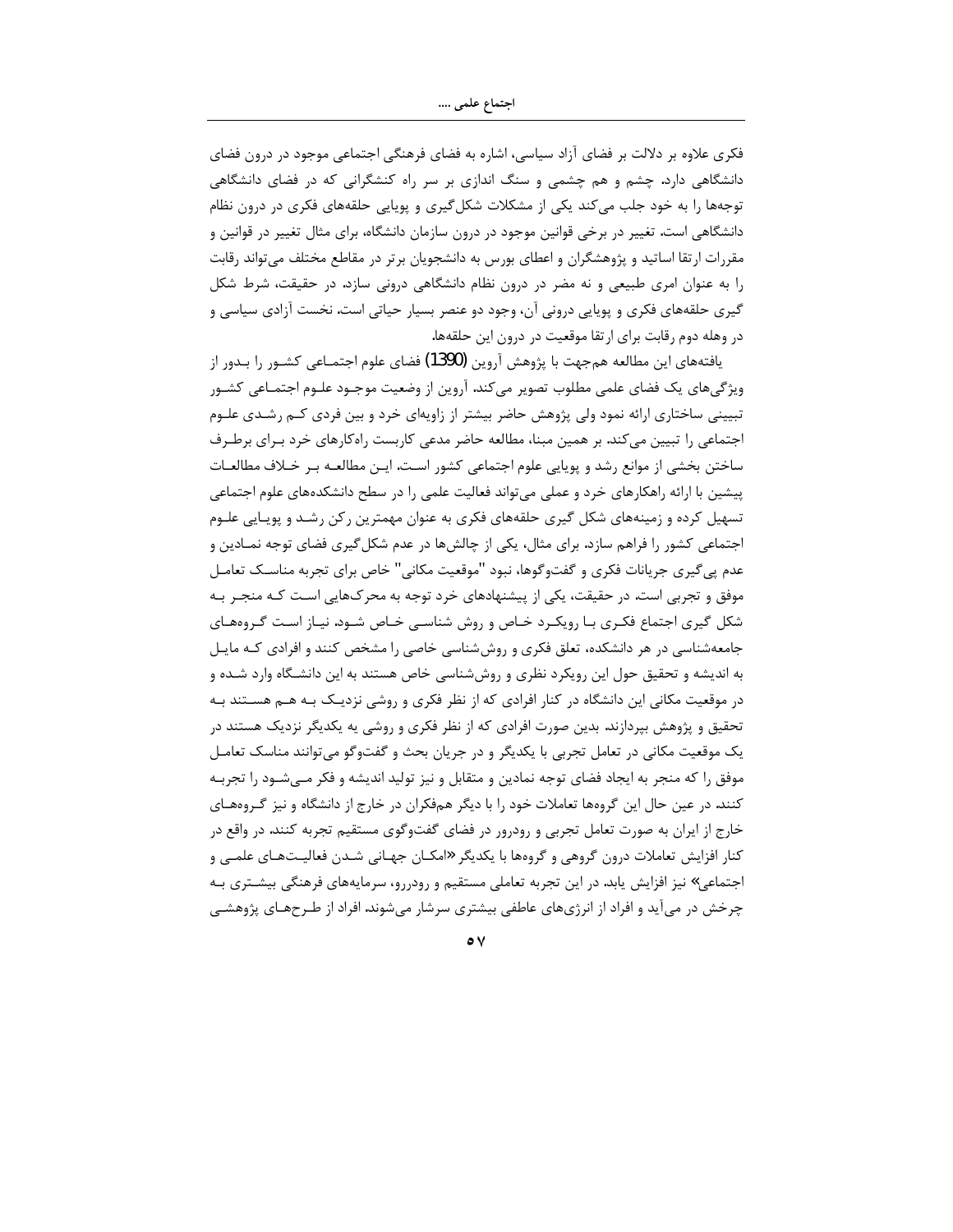یکدیگر آگاهی بیشتری می بابند و در راستای گفتوگـو و نقـد آثـار یکـدیگر نمادهـای مقدسـی کـه می تواند فضای توجه نمادین جدید را شکل دهد ایجاد می شود و این نیز زمانی حاصـل مـی شـود کـه افراد در بیان ایده، نظرات و جهان بینی خود احساس امنیت و آزادی کنند.

#### منابع

- آرويـن، بهـاره (1390)، «بررسـي انتقـادي فراينــدهاي توليــد علـوم اجتمـاعي در ايــران (بـا تاكيــد بـر رشــتهٔ جامعهشناسی)»، پایان نامهٔ منتشرنشدهٔ دکتری، دانشکده علوم اجتماعی دانشگاه تهران. ابراهیمی، قربانعلی (1371)، «اجتماع علمی و رابطه آن با توسعه علمی»، پایان نامـهٔ منتشرنشـدهٔ کارشناسـی ارشد، دانشکده علوم اجتماعی دانشگاه تهران. آزادارمکی، تقی(1387)، «آموزش جامعهشناسی در ایران، مشکلات و فرصتها»، *آموزش عالی ایران*، شماره1: 7 ـ .23 حسن زاده، محمد، بقايي، سولماز (1388)، «جامعه علمي، روابط علمي و هم تاليفي»، **رهي***افت***،** شماره 44: 37 ـ 41 خسرو خاور، فرهاد(1384)، «در جستجوي جامعه علمي (نتيجه تحقيق درباره وجـود جامعـه علمـي در ايـران)»، *ضمیمه خردنامه همشهری*، هفده<sub>م</sub> اذر1384، شماره79: 15. ذاکر صالحی، غلامرضا (1389)، «وضعیت تولید و انتشار کتابهای علوم اجتماعی در ایران بر اساس الگوهای علم-سنجي»، **م***جله جامعهشناسي ايران***،** دوره يازدهم، شماره 1: 56-77. طايفي، على(1380)، مو*انع فرهنگي توسعه تحقيق در ايران: مقدمهاي بر انديشهورزي و انديشهسوزي در ايران*، تهران: آزاد انديشان. طباطبائی، سید محمود، ودادهیر، ابوعلی(1380**)، «**سوگیری هنجاری و اخلاقی در پژوهشهای دانشگاهی: مطالعـه تطبیقی امور مربوط به دانشجویان تحصیلات تکمیلی دانشگاههای ایران*»، نشریه دانشکده ادبیات و علــوم انساني (تبريز)*، شماره 180 ,181: 187 ـ 226. فاضلی ، محمد(1386)، «ناکارآمدی جامعهشناسی در ایران»، **ر***شد آموزش علوم اجتماعی***،** شماره 37:30-21. فلیک، اووه (1388)، *در آمدی بر تحقیق کیفی،* ترجمه هادی جلیلی، تهران: نشر نی. قانعي <sub>د</sub>اد، محمـدامين **(1379)،** *جامعه شناسي رشد و افول علـم در ايــران(دوره اســـلامي)،* **تهـران: موسســه** انتشارات مدینه، مرکز پژوهش و نشرفرهنگی. قانعي راد، محمد امين، قاضي پور، فريده **(1**381)، «عوامل هنجاري و سازماني موثر بـر ميـزان بهـره وري اعضــاي هيات علمي»، *فصلنامه نامه پژوهش فرهنگي*، سال هفتم، دوره جديد، شماره4: 167 ــ 206. قانعی راد، محمدامین (1383)، «گفتوگویهای پیش الگویی در جامعهشناسی ایران»، *مجلــه جامعــهشناســی*
- *ايران*، دوره پنجم، شماره 10: 5 ـ 39.

قانعي راد، محمد امين (385الف)، «وضعيت اجتماع علمي در رشته علوماجتماعي»، *نامه علوم|جتماعي*، شــماره

 $\circ \wedge$